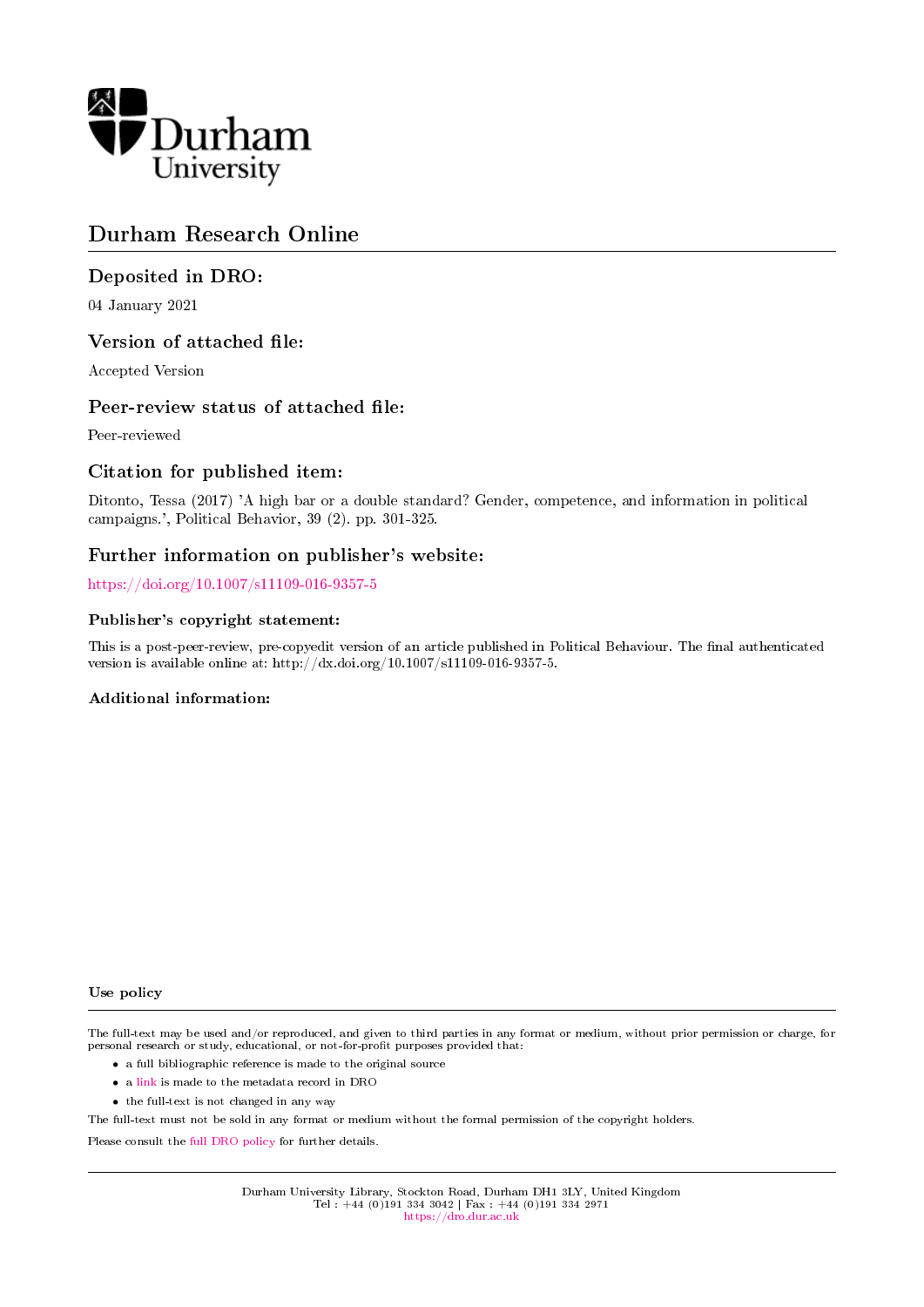#### **A High Bar or a Double Standard? Gender, Competence, and Information in Political Campaigns**

Much candidate evaluation research has shown that voters care a great deal about candidates' personal characteristics, and that they often weigh personality traits more heavily than other politically relevant information like policy stances or ideology (Bittner 2011, Holian and Prysby 2014; Bartels 2002; Goren 2002; Funk 1999; Prysby 2008). Use of these personal judgments by voters is rational in that they require little information or effort and are therefore a cognitively "cheap" means of determining how a candidate will perform while in office (Holian and Prysby 2014; Shabad and Anderson 1979; Rahn, Aldrich, Borgida and Sullivan 1990). Indeed, perceptions of traits such as leadership, competence, integrity, and empathy have been shown to predict vote outcomes for presidential, House, and Senate candidates (Holian and Prysby 2014; Funk 1999; Kinder 1986; Markus 1982; Miller 1990; Miller and Miller 1976), and perceptions of a candidate's competence, in particular, are often considered to be particularly important in predicting how a candidate will fare (Holian and Prysby 2014; Fridkin and Kenney 2011; Kinder 1986; Markus 1982; Miller and Miller 1976; Shanks and Miller 1990, Mondak 1995; Funk 1999).

It is perhaps not surprising that voters care a great deal about how competent their political leaders are. What is potentially more problematic is that candidate gender seems to influence perceptions of competence. A well-established literature in political science has examined the role of gender-based stereotypes in candidate evaluation and voting behavior, and much evidence suggests that women candidates are perceived differently than their male counterparts on a number of fronts, including that women candidates are presumed to be less competent than men (e.g. Huddy and Terkildsen 1993; Sigelman, Sigelman, Walkosz and Nitz 1995). Because of the seeming importance of competence judgments in voters' decision-making calculus, this particular stereotype may put female candidates at a major disadvantage.

At the same time, the role of all gender-based stereotypes in actual elections is unclear. Many studies have found that overt prejudice is no longer an obstacle for female candidates, and even that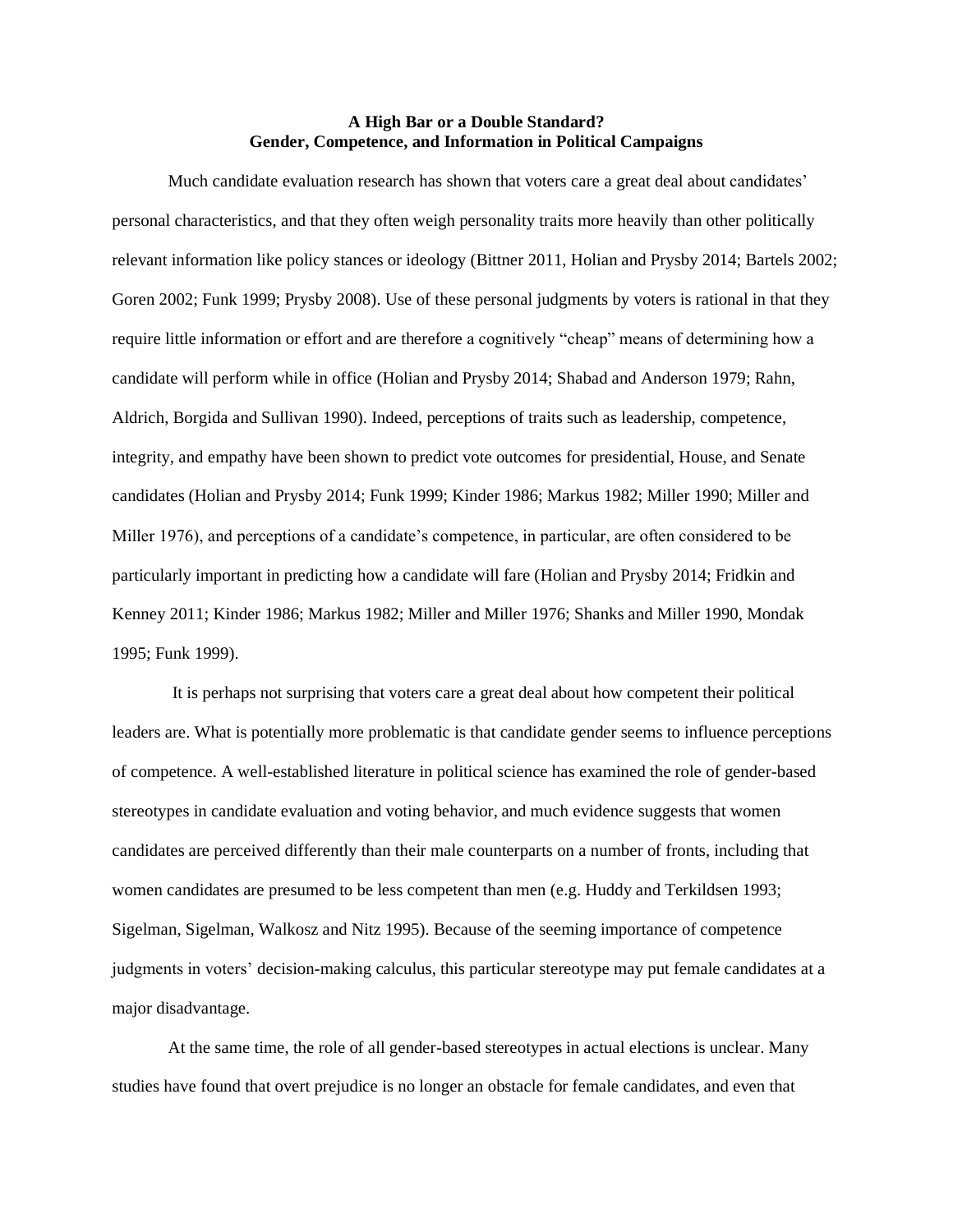"when women run, women win" (Burrell 1994, Seltzer, Newman and Leighton 1997, Darcy, et al 1997, Woods 2000, Dolan 2004). Further, several recent studies have called into question whether gender-based stereotypes are applied to women candidates as readily as they once were (Dolan 2014; Brooks 2013; Hayes 2011).

While evidence for the role of gender-based stereotypes in voting behavior is not as straightforward as it may have once seemed, there is reason to believe that stereotypic evaluations still occur, and that they may have a more nuanced role in affecting vote choice and candidate evaluations than previously thought. For example, in a Dynamic Process Tracing (DTPE) experiment, Ditonto, Hamilton and Redlawsk (2014) find that, rather than directly influencing vote choice, stereotypic evaluations influence the types of information that subjects search for related to female candidates. Specifically, and among other things, they find that subjects seek out more information related to a candidate's competence and experience when they are presented with a female candidate than when they see a male candidate. The results of their study suggest that voters may weight competence judgments more heavily when they are considering whether or not to cast a vote for a woman than when they are considering a man.

While Ditonto, et al (2014) find that subjects seek out an inordinate amount of competencerelated information for women candidates, their analysis does not examine how the nature of the information they encounter influences subsequent evaluations and vote choice. Social psychological research on stereotypes and information processing suggests that subjects may react differently to competence-related information when it is applied to female candidates than when it is applied to male candidates due to the stereotypes subjects may hold. Because of assumptions that women are less competent, stereotype-confirming information that casts doubt on a candidate's competence may be more damaging for women than for men. In other words, subjects may be more likely to believe that a bad debate performance or negative newspaper editorial is evidence that a candidate is incompetent when that candidate is a woman, while they may be more willing to give male candidates the benefit of the doubt. At the same time, though, a female candidate who does particularly well in a debate or receives a ringing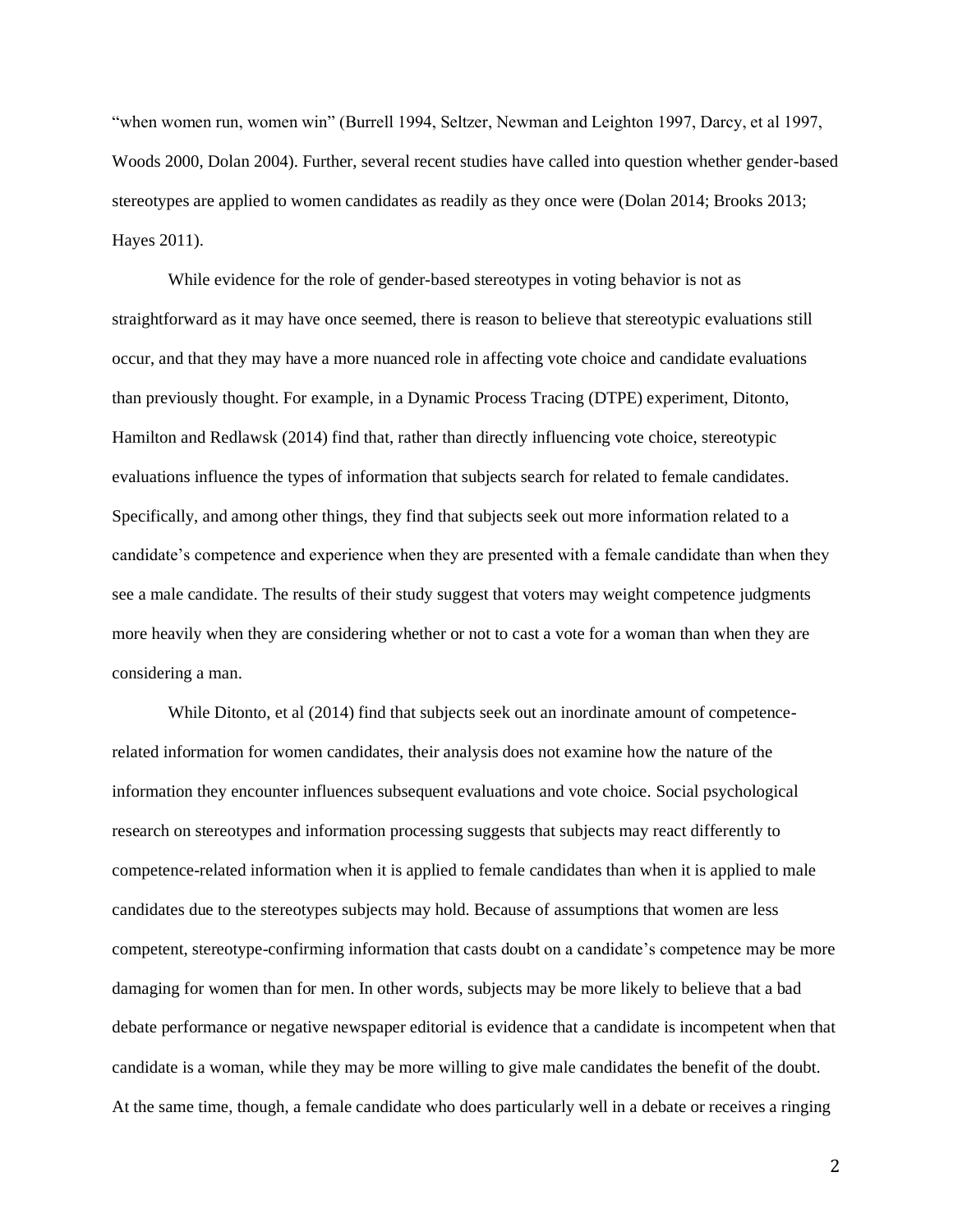endorsement from a newspaper may never appear to be a victim of negative stereotyping because the positive nature of the substantive information about her makes competence stereotypes less salient.

This paper seeks to determine whether subjects react differently to competence-related information when it is applied to a woman candidate vs. when it is applied to a man. I use two DPTEbased experiments<sup>1</sup> that place subjects in a simulated campaign environment in which they can search for a large amount of information about the candidates running for office. In both experiments, subjects are asked to take part in a simulated presidential campaign and election in which the candidate running in their party of choice could be either a man or a woman. Among the information available about the candidates, subjects can access a number of competence-related information items, such as the results of a debate and comments from a former staff member. These items either confirm the in-party candidate's competence or cast doubt on his/her political abilities, based upon the experimental condition the subject is assigned to.

Importantly though, candidate gender is not the only characteristic that has been shown to cue competence or incompetence in voter assessments, nor is textual, substantive information the only type of "information" that voters utilize. An emerging line of study has found that individuals make quick judgments about others' personality traits based on nothing more than a brief exposure to their faces (e.g. Hall et al 2009; Hassin and Trope 2000). This observation has been applied to political candidate evaluation in a series of studies whose findings indicate that the results of actual elections can, partially, be explained by spontaneous judgments about how competent the candidates look (see Todorov, Oliviola, Dotsch, and Mende-Siedleke 2015 for an overview of this literature).

Because gender is at least partially an appearance-based heuristic (Lau and Redlawsk 2001), it may "compete" or interact with other aspects of a candidate's facial appearance to influence inferences of competence. Further, and based on the literature mentioned above, this type of information may be just as influential on voters' decision-making as substantive information. Because of this, Experiment 2 also

<sup>&</sup>lt;sup>1</sup> With funding provided by the National Science Foundation.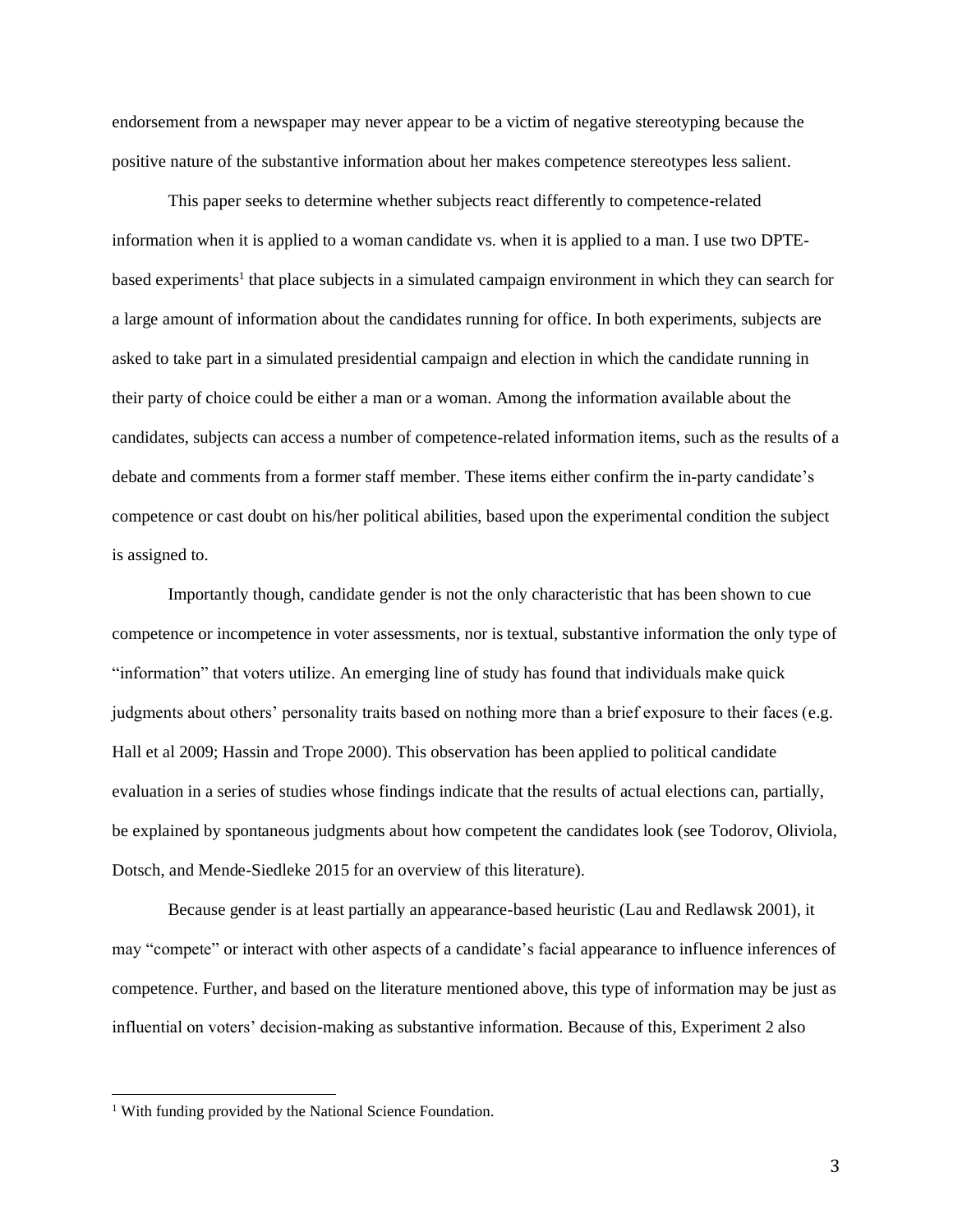systematically varies whether a candidate has a face that has been judged competent- or incompetentlooking in order to determine whether a particularly competent or incompetent appearance matters differently for female candidates, and whether facial appearance can change the dynamic between candidate gender and the importance of substantive competence-related information.

In sum, I find that substantive competence-related information is far more important for subjects who are asked to evaluate female candidates than for those who are presented with male candidates. Across both experiments, women candidates who are paired with substantive information that casts doubt on their competence receive significantly lower feeling thermometer scores and, in Experiment 2, they are less likely to receive a subject's vote than women in the competent information condition. Women paired with competent information, however, do just as well or better than men. This suggests that, even if gender-based stereotypes are not always directly affecting vote choice, they may be playing a subtler role in the processes of information acquisition and opinion formation, which do in turn influence vote choice. My findings related to facial competence are less clear. When considering the entire sample, an incompetent appearance does not appear to have much of an effect on candidate evaluations or vote choice for male or female candidates. I do, however, find limited evidence that facial incompetence may be a problem for female candidates who run as Republicans, but not Democrats.

### **Gender Stereotypes and Candidate Evaluation**

Much political science evidence suggests that women candidates are subject to stereotypes based on personality traits, issue competencies, and ideology, among other things. Female candidates are often assumed to have more feminine and communal characteristics—they are seen as more compassionate, gentle, warm, cautious, and emotional, for example (Huddy and Terkildsen 1993; Kahn 1996; Leeper 1991). Also, they are often seen as more trustworthy and honest than male candidates (Kahn 1996). At the same time, they are stereotyped as less agentic—less competent, less able to handle the emotional demands of high office, and lacking in masculine traits like "toughness" (Huddy and Terkildsen 1993; Carroll and Dittmar 2010). Likely because of these assumptions about women's personality traits, voters also often assume that women have different areas of policy expertise than men, with particular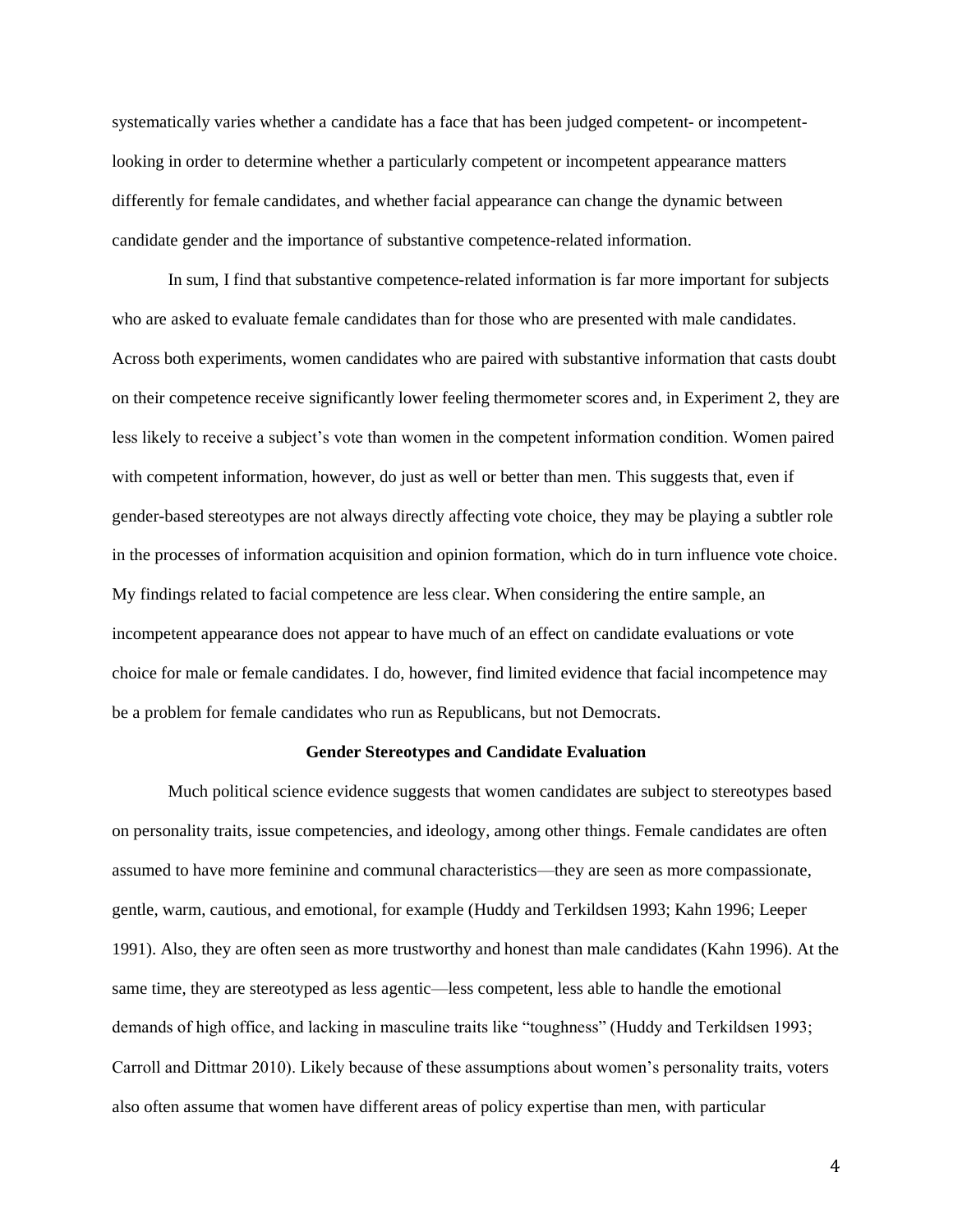proficiency in "compassion issues" like education, healthcare, poverty, and child care often attributed to women candidates. At the same time, more "masculine" issues like crime, the military, and the economy are seen as the arena of male politicians (Alexander and Andersen 1993; Cook, Thomas and Wilcox 1994; Dolan 2004; Rosenwasser and Seale 1988, Leeper 1991; McDermott 1998).

Importantly though, some recent work has cast doubt on the influence of gender-based stereotypes on election outcomes at all (Dolan 2014; Brooks 2013; Hayes 2011), suggesting that more expressly political variables like party affiliation are much more influential than any effects of gender. This may suggest that gender-based evaluations are less salient in politics than they once were, or it may be a sign that gender is influential only in certain contexts or in subtle, more indirect ways. Indeed, recent research suggests that gender stereotypes may not automatically be applied to women candidates in all election scenarios, but can be influential in certain circumstances, such as when stereotypes are activated by campaign messages (Bauer 2015a), when considering certain types of voters (Bauer 2015b), in times of terrorist and/or national security threat (Dolan 2004, Lawless 2004; Holman, Merolla and Zechmeister 2011), when cognitive demand is low (Higgle, Miller, Shields and Johnson 2008), and in low-information elections (Matson and Fine 2006). A female candidate's political party can also influence whether and how stereotypes are applied (Sanbonmatsu and Dolan 2009; Plutzer and Zipp 1996; Schneider and Bos 2011; Huddy and Capelos 2002; Hayes 2005, 2011).

There is also a fair amount of evidence that stereotypes related to competence, per se, may continue to be a problem for women candidates, even when other kinds of stereotypes may not be. Schneider and Bos (2014), for example, find that women politicians actually comprise a *subtype* of women, and are therefore subject to stereotypes based on that subtype, rather than those applied to women more generally. In particular, women candidates are seen as deficient in masculine qualities associated with leadership, such as competence. This coincides with findings from psychological studies of gender and leadership that find a widespread perception that female gender roles are fundamentally incompatible with leadership roles (Eagly and Karau 2002) and that women are often assumed to lack agentic leadership-relevant traits such as competence (see reviews by Carli and Eagly 1999 and Foschi 2000).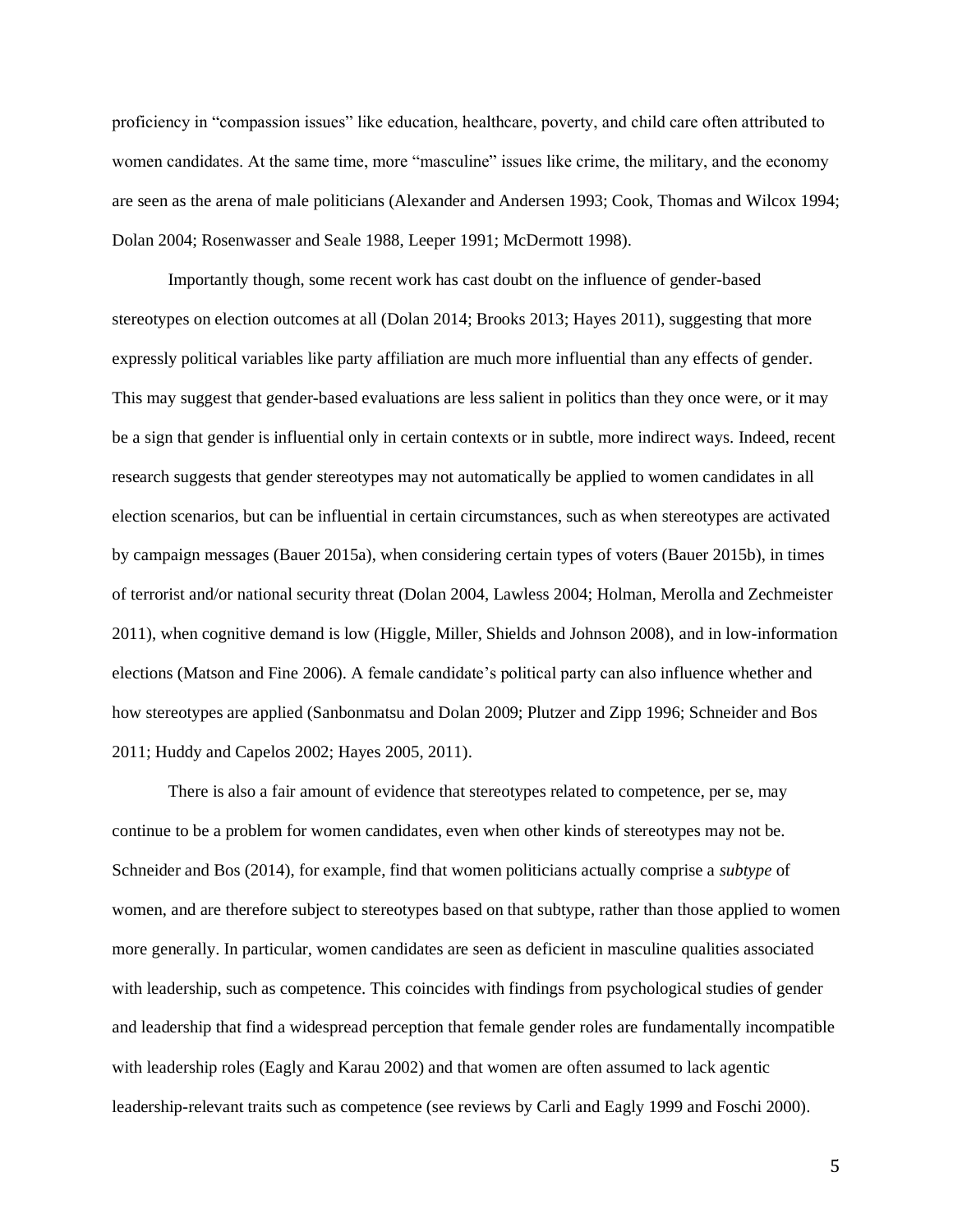Finally, Ditonto, et al (2014) find that subjects search for more information related to competence for female candidates than for male candidates, essentially "checking up" on female candidates' qualifications and credentials.

### **Stereotypes and Information Processing**

The conflicting nature of previous findings on gender stereotypes and voting behavior may make more sense if one takes into account the process of learning that must take place over the course of a campaign. Applying an information processing approach to the study of vote choice, Lau and Redlawsk (2006) posit that deciding whom to vote for is a lengthy process with the vote choice itself as only the last in a series of steps that voters must undergo. In this model, the information that voters acquire along the way to making a vote choice is a crucial intervening variable in determining how various subject- or candidate-level variables (like gender cues and stereotypes) influence candidate evaluation and vote choice. Rather than influencing evaluations and vote choice directly, the competence-based stereotypes that may be applied to women in leadership positions may cause voters to seek out different information for male and female political candidates (as Ditonto, et al find in their 2014 piece), to care more about certain kinds of information when it relates to female candidates (as Ditonto, et al also find), and/or to react differently to certain information when it relates to a female candidate instead of a male candidate (as I seek to show in this study).

One way to think about stereotypes—based on gender or anything else—is as an information shortcut, which helps individuals to make decisions in the absence of other kinds of information (e.g. Lau and Redlawsk 2001). As more individuating information about a person or candidate becomes available, people may rely less on stereotypic information (Locksley, Borgida, Brekke, and Hepburn 1980; Borgida, Locksley and Brekke 1981; Heilman, 1984; Locksley, Hepburn and Ortiz 1982; Ashmore 1981; Eagly and Wood 1982). Political campaigns—especially those at the national level—often provide voters with quite a lot of information about the candidates in the race, It may be, then, that stereotypes simply matter little in high-profile elections where much individuating information is accessible.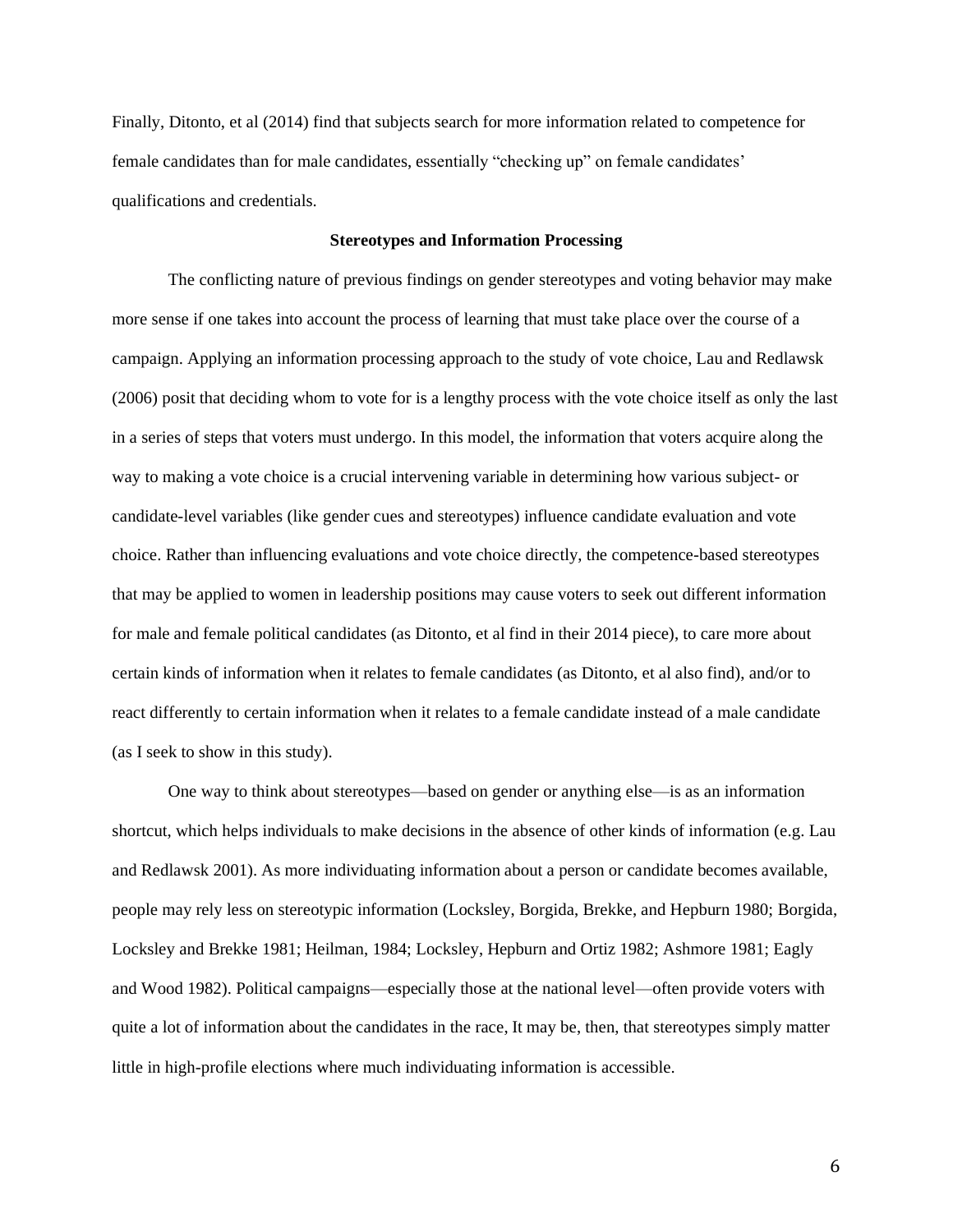However, much evidence also suggests that stereotypes are not necessarily automatically applied when one encounters a member of a stereotyped group (Devine 1989; Blair and Banaji 1996; Blair 2002), but rather, that they need to be *activated* by stereotype-consistent information before they will be applied to an individual (Lepore and Brown 1997; Sinclair and Kunda 1999; Kunda and Spencer 2003). This seems to be true of women candidates—not only have recent studies found no effects of baseline gender stereotypes on candidate evaluations and/or vote choice (e.g. Brooks 2014; Dolan 2014), but Bauer (2015a) finds that gender-based stereotypes are not applied to women candidates at all *unless* they are activated through stereotypic campaign messages. The extent to which competence-based stereotypes influence ultimate evaluations of women candidates and vote choice, then, likely depends on the nature of the information that is encountered. Stereotypes that women candidates are less competent than men may or may not directly affect a particular candidate depending upon whether voters are presented with information that activates stereotypes about women's competence (or lack thereof), such as a negative debate performance or critique on her competence or qualifications from a newspaper editorial. This stereotype activation could lead to less positive evaluations and a lower likelihood of electoral success. However, substantive information provided by the media and/or a campaign may well present a picture of competence, in which case female candidates may not be at a disadvantage, after all.

### **Appearance-Based Competence Judgments**

At the same time, psychologists have also found that individuals frequently make spontaneous trait inferences based on others' facial characteristics (see Todorov, et al 2015 for an overview of this topic). These inferences are made very rapidly—possibly in as little as 34 milliseconds (Todorov and Uleman 2003; Olson and Marshuetz 2005; Todorov 2008) and a growing body of evidence has found that subjects' inferences about a candidate's traits—and competence, in particular—can correctly predict the outcomes of actual elections across different countries and levels of office (Todorov, Mandisotza, Goren and Hall 2005; Hall et al 2009; Ballew and Todorov 2007; Oliviola and Todorov 2010a; Mattes, Spezio, Kim, Todorov, Adolphs, and Alvarez 2010; Laustsen 2014; Lenz and Lawson 2011; Sussman, et al 2013).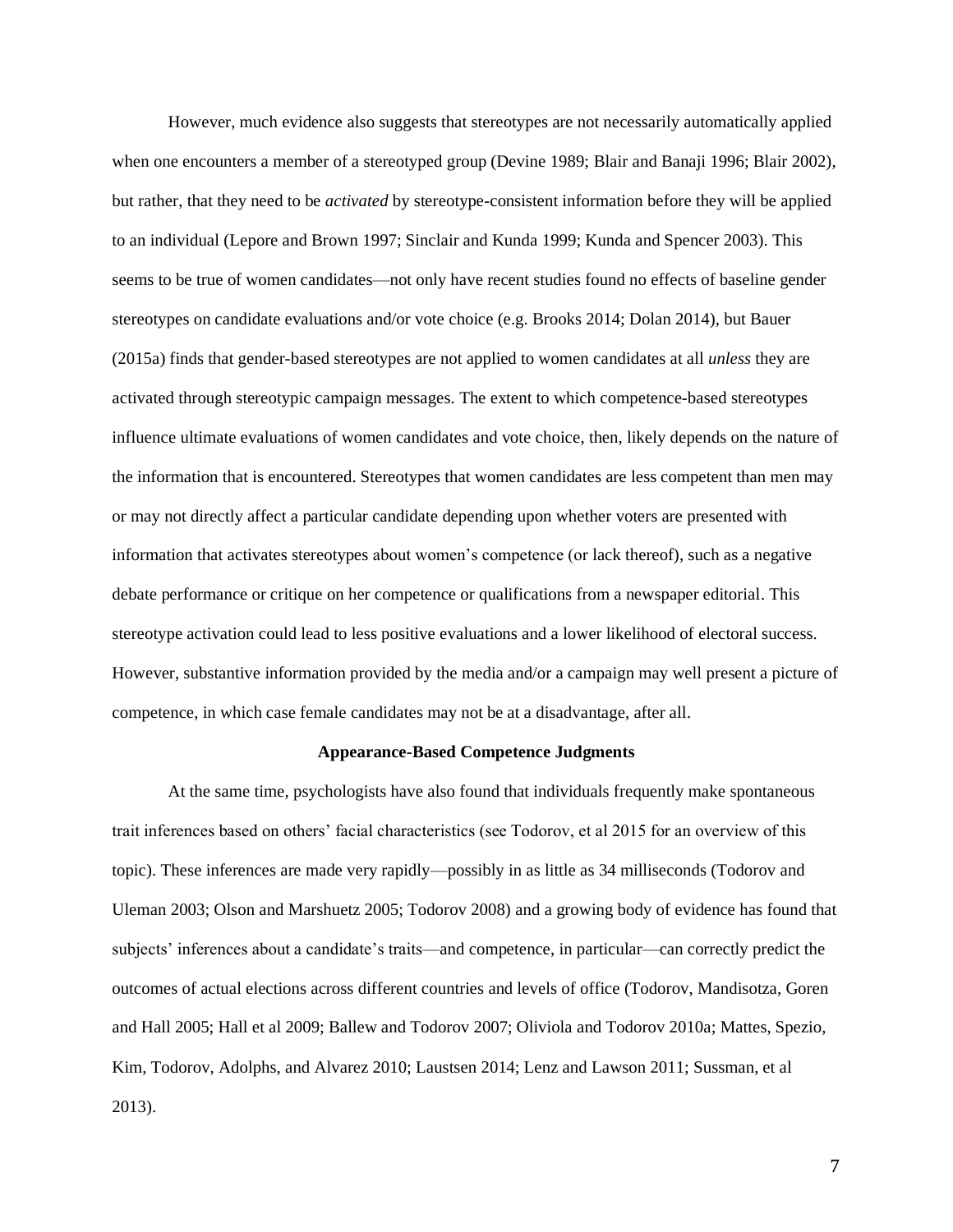Though the exact features a face must possess in order to appear competent are still under investigation, some evidence suggests that such inferences seem to depend on aspects of an individual's face that signal maturity, such as distance between the eyes, roundness of the face and angularity of the jaw (Oliviola and Todorov 2010; Herrick, et al. 2012). Further, several studies have found that a candidate's gender and the gender typicality of a candidate's facial features can affect competence judgments and electoral success. Herrick et al (2012), for example, find that women's faces are systematically rated as less mature and less competent in both real and simulated elections. Also, the features that seem to cue competence—eyes set far apart, a prominent jawline, a generally mature appearance—are also correlated with a masculine appearance (Oliviola and Todorov 2010; Herrick, et al 2010). On the other hand, Hehman, Carpinella, Johnson, Leitner, and Freeman (2014) find that more masculine looking women (who may also be more traditionally competent looking) are actually at a disadvantage among voters. Carpinella and Johnson (2013a) further find that facial femininity leads to higher competence ratings for liberals and Democrats but to lower competence ratings for conservatives and Republicans, but there is also some evidence that gender-typical features (feminine features for women and masculine features for men) give Republican candidates an advantage, but not Democrats (Carpinella, Hehman, Freeman and Johnson 2015; Carpinella and Johnson 2013b).

Taken together, these findings suggest that the competence cues provided by a candidate's facial features may also affect women differently from men. This type of information is fundamentally different from substantive information provided by the media, political parties, and candidates themselves. While substantive, textual information is generally incorporated into judgments via deliberate, "System 2" processing, the information provided by a candidate's facial features likely influences evaluations via automatic, "System 1" processing, possibly without a voter's conscious awareness (see Lodge and Taber 2013 for a comprehensive overview of this literature). By manipulating the facial features thought to signify competence, then, along with candidate gender (in Study 2), this paper seeks to determine to what extent this sort of System 1, rapidly-processed competence information affects ultimate evaluations of women candidates even when substantive, politically relevant competence information is also available.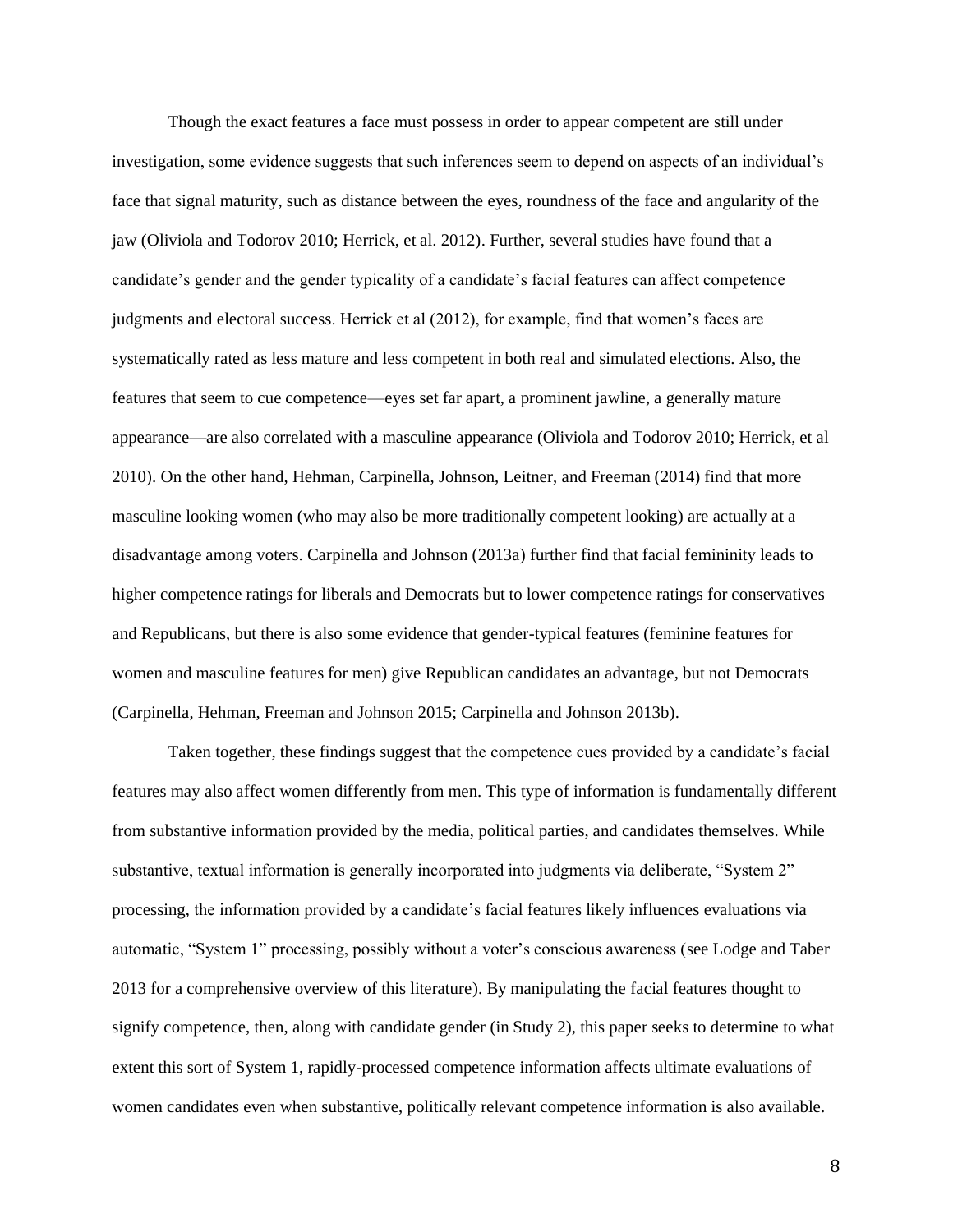#### **Hypotheses**

Even though stereotypes that women in leadership positions are less competent than men certainly exist, substantive information that portrays a female candidate as competent should forestall any such stereotypes before they are activated and applied to a particular candidate. Therefore, and given the importance of candidate competence in general, I expect subjects in the "competent information" condition to like their in-party candidates more and be more likely to vote for them than those subjects in the "incompetent information condition," regardless of candidate gender.

At the same time, the type of substantive, competence-related information available about the candidates should be particularly important for female candidates. Women candidates should be particularly vulnerable to substantive information that portrays them as incompetent, since it may activate competence-related stereotypes. For this reason, I expect that female candidates who are in the incompetent information condition will receive lower feeling thermometer ratings and have a lower likelihood of receiving a subject's vote than will male candidates in the incompetent information condition.

Further, I expect that an incompetent facial appearance may also be able to activate competencebased stereotypes for women candidates. Therefore, women candidates who also have an "incompetent" facial appearance will do worse in terms of evaluation and vote choice than women who "look competent" or men in either appearance-based competence condition, regardless of the information available about them.

#### **Method**

The experiments in this paper utilize the Dynamic Process Tracing Environment  $(DPTE)^2$  in order to expose research participants to simulated election campaigns. DPTE has been described in detail elsewhere (Lau and Redlawsk, 2001; 2006; Redlawsk & Lau, 2013) so I will be brief here. Process tracing presents subjects with an abundance of information related to a number of alternatives (in this

<sup>&</sup>lt;sup>2</sup> See [www.processtracing.org.](http://www.processtracing.org/) A screenshot of a DPTE campaign and an open information box are provided in the Supporting Materials.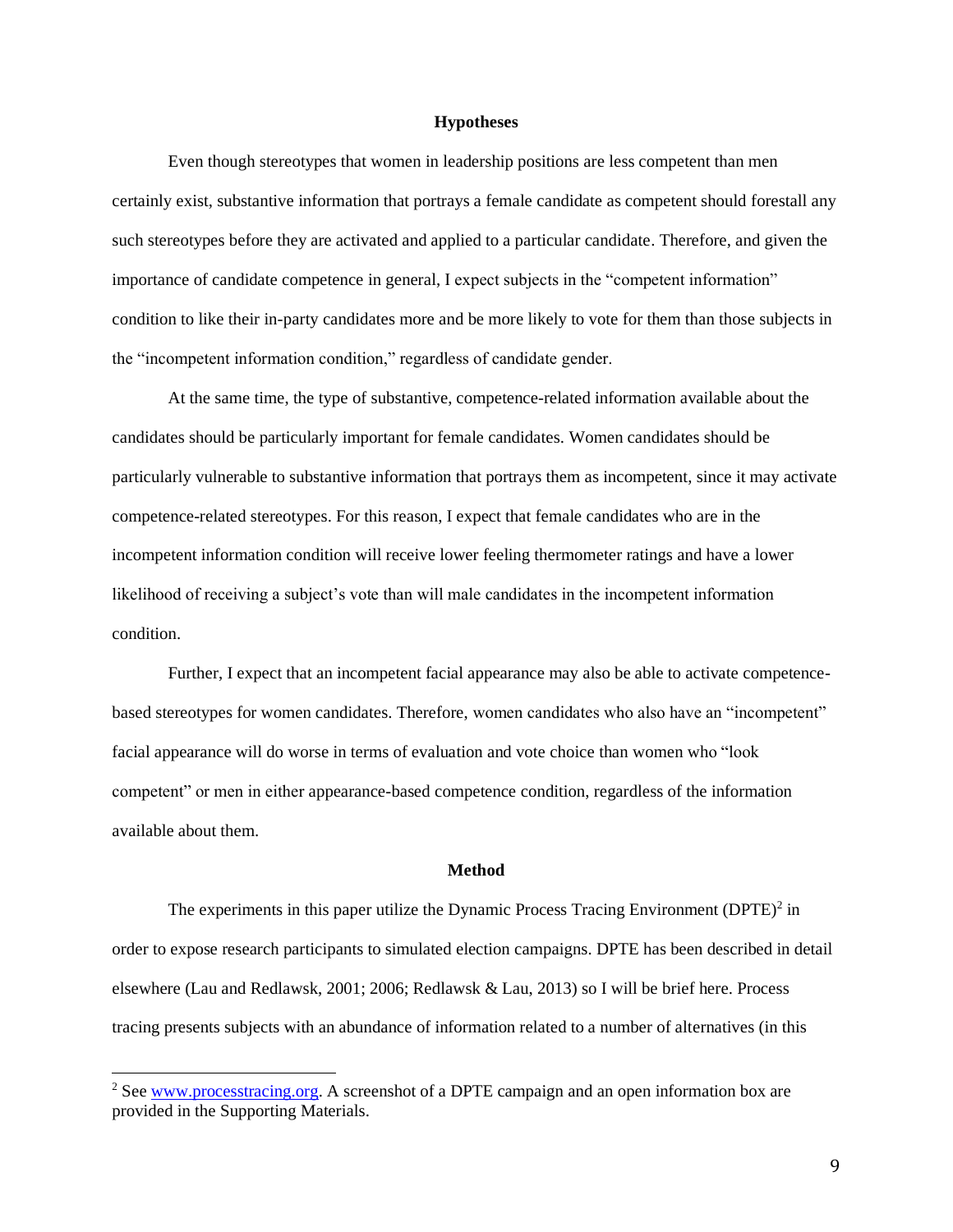case, realistic yet fictitious candidates) and allows researchers to follow a subject's choices as s/he examines whatever information s/he chooses. These experiments are "dynamic" because participants face an ever-changing information environment that mimics the ebb and flow of a real-world election campaign.

DPTE campaigns include the kinds of information that voters might expect to learn about candidates and assign sets of these attributes to a series of invented candidates. These attributes often include personal traits, background information, a wide range of issue positions, polls, and endorsements. During a DPTE campaign, individual pieces of information scroll down the subject's computer screen, each remaining available for a period of time (in both of these experiments, 12 seconds). As one piece of information (an "information box") moves off of the bottom of the screen, it is replaced by a new piece of information at the top of the screen. Each scrolling information box contains a brief synopsis of the information provided inside the box (e.g. Patrick Turner's stance on Education), as well as a small picture of the candidate to whom the information refers, and a colored border corresponding to the party of the candidate to whom the information refers (red for Republicans, blue for Democrats). When subjects want to access the information available in the information box, they click on it, at which point the box expands to fill up the entire screen, and allows subjects to read the information available inside. While subjects read the information in a particular box, the other pieces of information continue to scroll behind it, so they must choose which information is most important for them to learn. Subjects can choose to learn as much, or as little, information as they wish. Because the candidates were invented, participants knew nothing about them at the beginning; anything they learned must have come from the information available to them in the campaign.

#### *Experiment 1*

The first experiment was conducted in the Spring and Summer of 2012 and was completed by 449 total subjects. 106 of those subjects were recruited from the Central New Jersey area and took the experiment in the lab at the Center for the Experimental Study of Politics and Psychology at Rutgers University. The remaining subjects were recruited through Amazon Mechanical Turk and took the study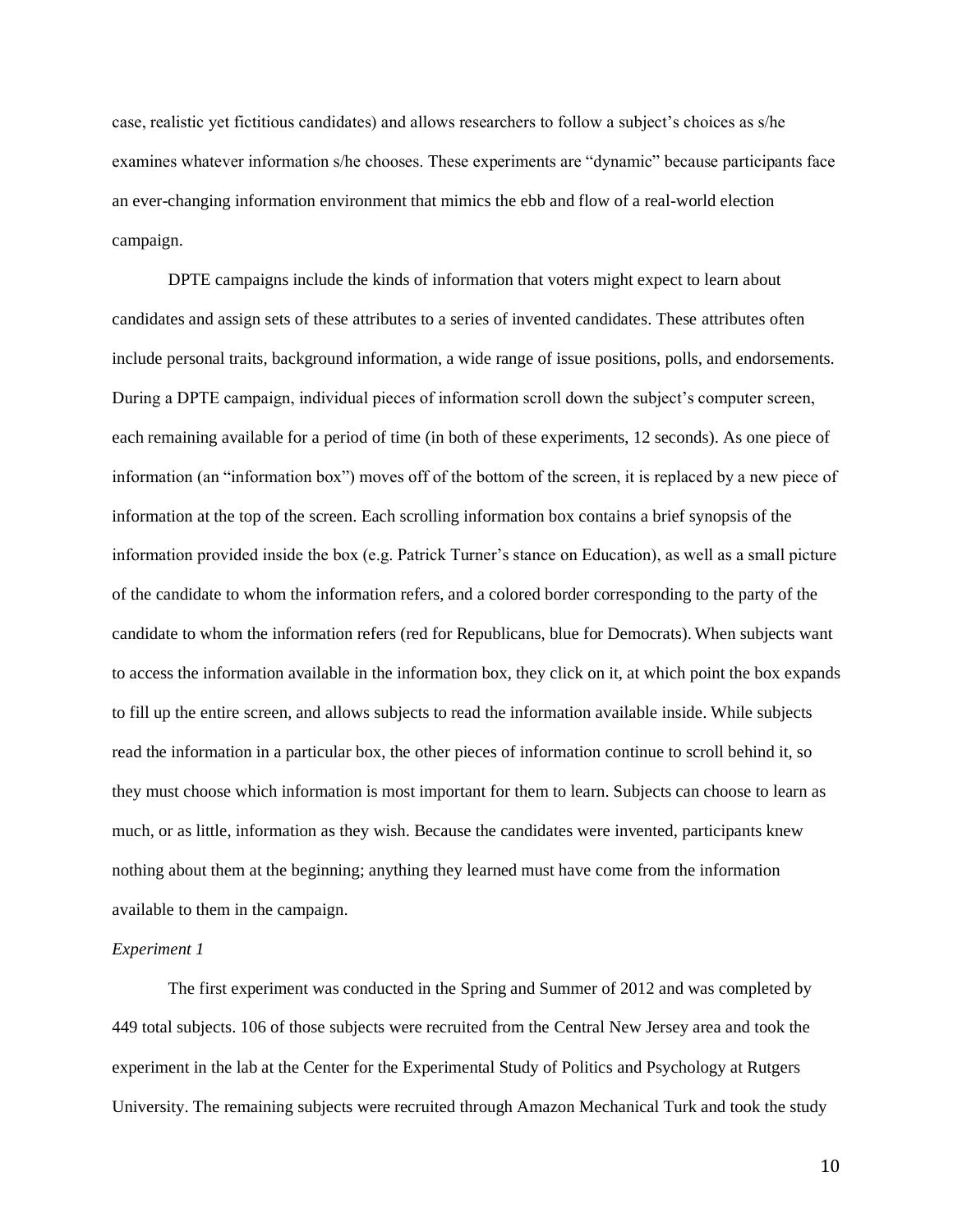online using their own computers.<sup>3</sup> The sample is 58% female, 76% white, 9% African American, and 5% Latino. The median age is 32, 16% of the sample identified as Republican, 48% as Democrat, and 31% as independent.

Subjects were asked to experience a simulated campaign for a presidential election, answer questions about the candidates they saw, and cast a vote for their candidate of choice. The entire experiment lasted approximately one hour and consisted of both a primary and general election campaign. Manipulations differed from the primary to the general election portions of the study, and this paper focuses on manipulations presented in the general election, therefore I will not discuss the primary election here.<sup>4</sup> Before beginning the campaign, subjects first saw a series of instruction screens, then were asked to complete a pre-election questionnaire, which collected information on subjects' issue positions, ideology, party identification, demographics, political participation, political knowledge, ratings of interest groups, and a number of psychological scales. They then participated in a 2-minute "practice campaign" in order to gain some experience using the software, after which they viewed an 11-minute primary campaign.<sup>5</sup> They then moved on to the general election campaign, which lasted approximately 10 minutes and featured one candidate from each political party. After the general campaign, voters were asked to cast a vote for one of the two candidates and then to answer a series of questions about each of them.

Subjects could access information about the candidates' stances on a number of policy issues, their ideology, family, education, and prior experience in work and politics. Each piece of information appeared twice during the campaign and the software randomly decided the order in which the boxes

<sup>&</sup>lt;sup>3</sup> Very few differences were found between the two sub-samples or in their performance in the study. Details can be provided upon request.

<sup>4</sup> For a discussion of the Primary Election, see the Online Appendix A.

<sup>5</sup> Subjects were asked to choose which party's primary election they'd like to vote in and their "in-party candidate" is considered to be the candidate that ran in the party whose primary they chose. 4 Democrats in the study chose to vote in the Republican primary, while all self-identified Republicans voted in the Republican primary. Among independents, 3 Republican leaners voted in the Democratic primary and 6 Democratic leaners voted in the Republican primary. Among pure independents, 21 voted in the Democratic primary and 18 voted in the Republican primary. I control for this in my analyses by including a "primary partisan match" variable, which is explained in detail below.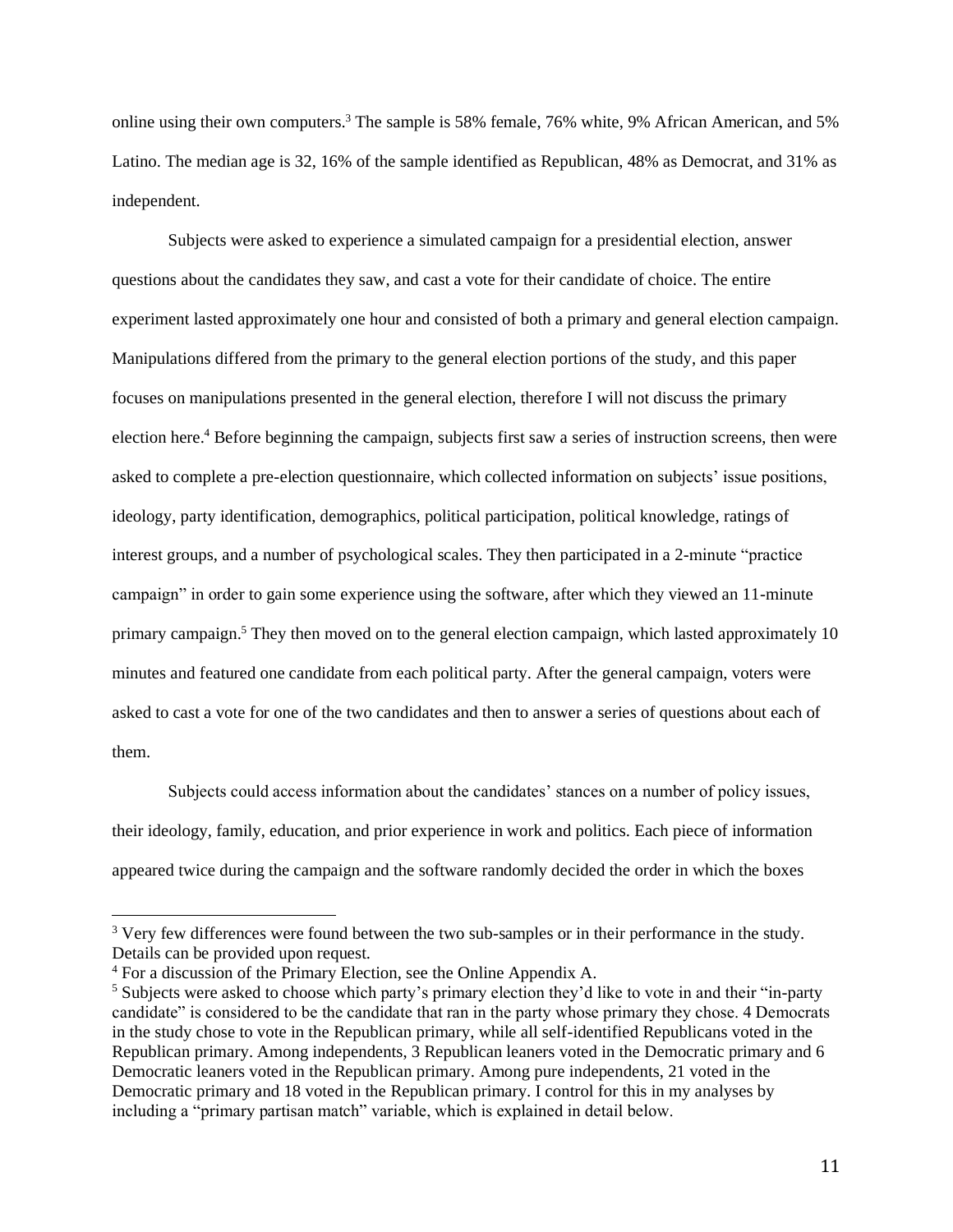were seen by each subject. In the general election, there were 35 unique items available about each candidate. Each piece of information was available twice, meaning that there were 140 pieces of information available, in total.

Subjects experienced a 2 (gender) x 2 (competent/incompetent information) manipulation, in which their in-party candidate (i.e. the candidate from their preferred political party) could either be male or female and portrayed as competent or incompetent in the substantive information available about him or her.<sup>6</sup> Gender was cued via the candidate's name (Patrick vs. Patricia Turner, e.g.) and the picture associated with the candidate.<sup>7</sup> The competence of information manipulation either portrayed the candidate as very politically competent or considerably less competent via 6 information items about the in-party candidate—a summary of the in-party candidate's debate performance, comments about the candidate from a newspaper editorial, a summary of the candidate's job performance in previous office, a description of the candidate by a political opponent, a summary of the candidate's past political experience, and a description of the candidate by a former staff member (see Online Appendix A for the exact text of these items). In the "competent information" condition, these items all portrayed the candidate as very experienced in politics and someone others viewed as a competent politician. In the "incompetent information" condition, these items cast more doubt on the candidate's prior experience and potential as a presidential contender (though they were still realistic depictions of the types of information

<sup>6</sup> This study also included a race manipulation in which in-party candidates could also either be black or white. Because this manipulation was randomly assigned and did not affect the nature of the results for candidate gender, I leave it out of the analyses that follow.

<sup>7</sup> Pictures were taken from the websites of various state legislatures and presented headshots of the candidates against a blank, single-colored background. See the supporting material to see images. Importantly, all in-party candidates in the general election were also "incompetent-looking." That is, the images associated with the in-party candidate scored low in "competence" ratings in a pretest of candidate images. Pretest details are also available in Online Appendix A. The out-party candidate was always a competent-looking, white man from the out-party's primary. This is the result of a manipulation in the primary election portion of the study in which both a competent-looking and an incompetent-looking candidate ran for the party's nomination. In order to answer unrelated questions, the incompetent-looking in-party candidate always "won" and advanced to the general election. While this is a confound, because all in-party candidate images (both men and women) in the general election were incompetent-looking, an incompetent appearance is constant across all groups. I can therefore still compare female candidates to male candidates.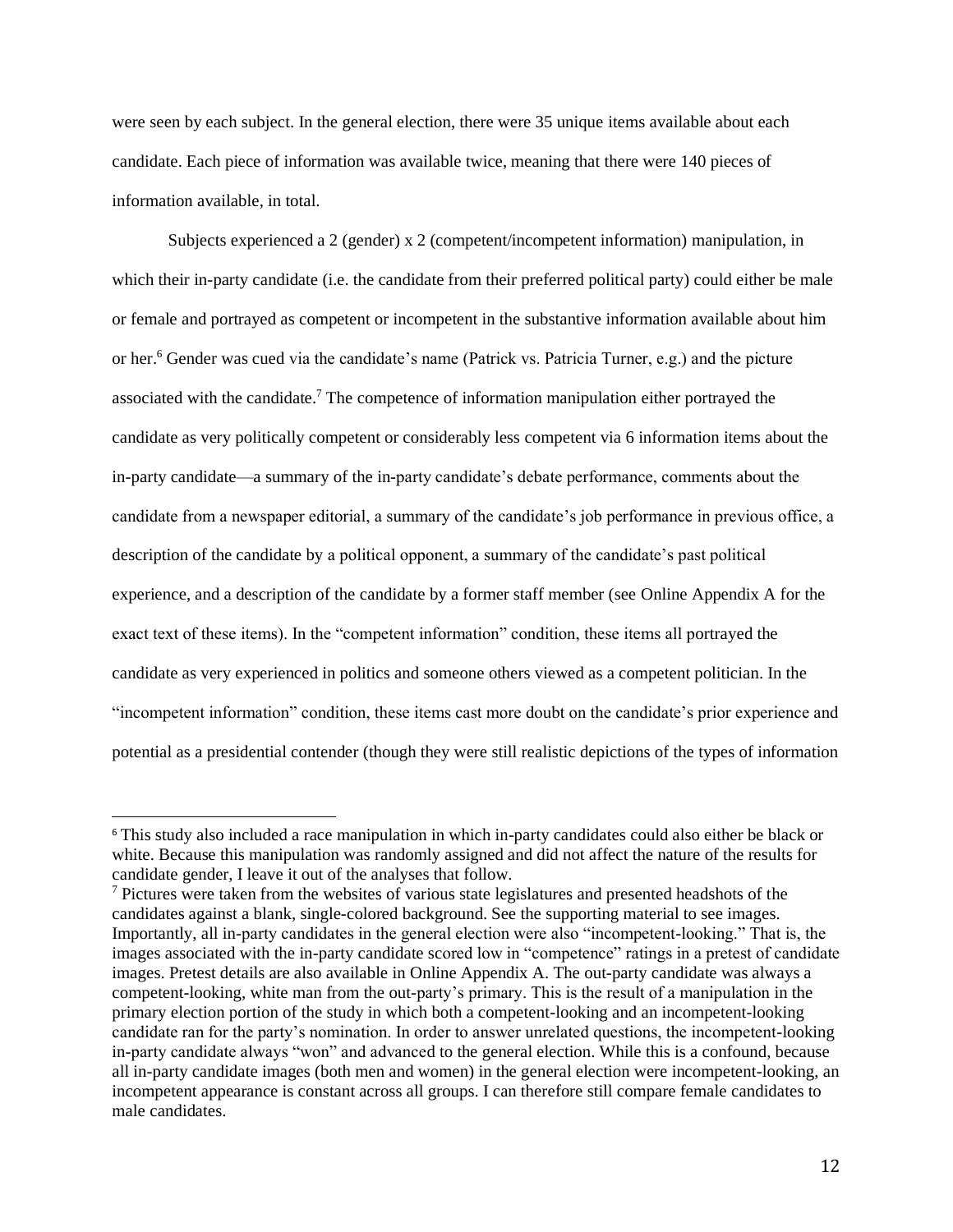that might be available about a presidential candidate). The debate performance summary was a "forced" information item that appeared and opened on the screen at the same point during the campaign, and all subjects were forced to close it before moving on. This ensured that all subjects were exposed to the manipulation.

#### *Experiment 2*

Experiment 2 was conducted in December of 2013 and was completed by 377 total subjects, recruited from Amazon Mechanical Turk.<sup>8</sup> The sample was evenly split by gender, was 83% white, 6.5% black, and 7.5% Latino, and the median age was 35 years old. 64% identified as Democrats (or Democratic leaners), 21% identified as Republican (also including leaners), and 15% identified as independent.

The design of Experiment 2 was similar to that of Experiment 1, but differed in several important ways. First, it consisted of a general election only, which means that the total time subjects spent taking the experiment was shorter than in Experiment 1—approximately 30 minutes, on average. Second, this study adds a manipulation of whether the candidate had a face that appears competent or incompetent. To that end, the pictures of the candidates in Experiment 2 were created using FaceGen, which is a program that allows users to create human faces with varying physical characteristics (see the Appendix for a more detailed explanation and to see the images). By using FaceGen, I was able to manipulate the physical features thought to signify competence/incompetence, while controlling for other aspects of the candidates' appearance that inherently vary in pictures of real people. This allows me to have more

<sup>8</sup> See Clifford, Jewel and Waggoner 2015; Berinsky, et al 2012; Weinberg et al, 2014; Buhrmester, et al; Paolacci, et al; Crump et al 2013 for analyses of how MTurk samples compare to other types of internet and in-person samples. Evidence suggests that findings from MTurk studies do not differ in important ways from those conducted on other kinds of samples. Concerns about MTurk sample demographics center around the fact that MTurkers tend to be more liberal than nationally representative samples (Berinksy, et al 2012; Huff and Tingley 2015), which can pose a problem for certain kinds of studies. In the case of gender stereotypes, a more liberal sample presents a tougher case than one that is more conservative, as conservatives are more likely to hold traditional views on gender, and Republican women tend to fare worse than Democrats (King and Matland 2003; Dolan 2010).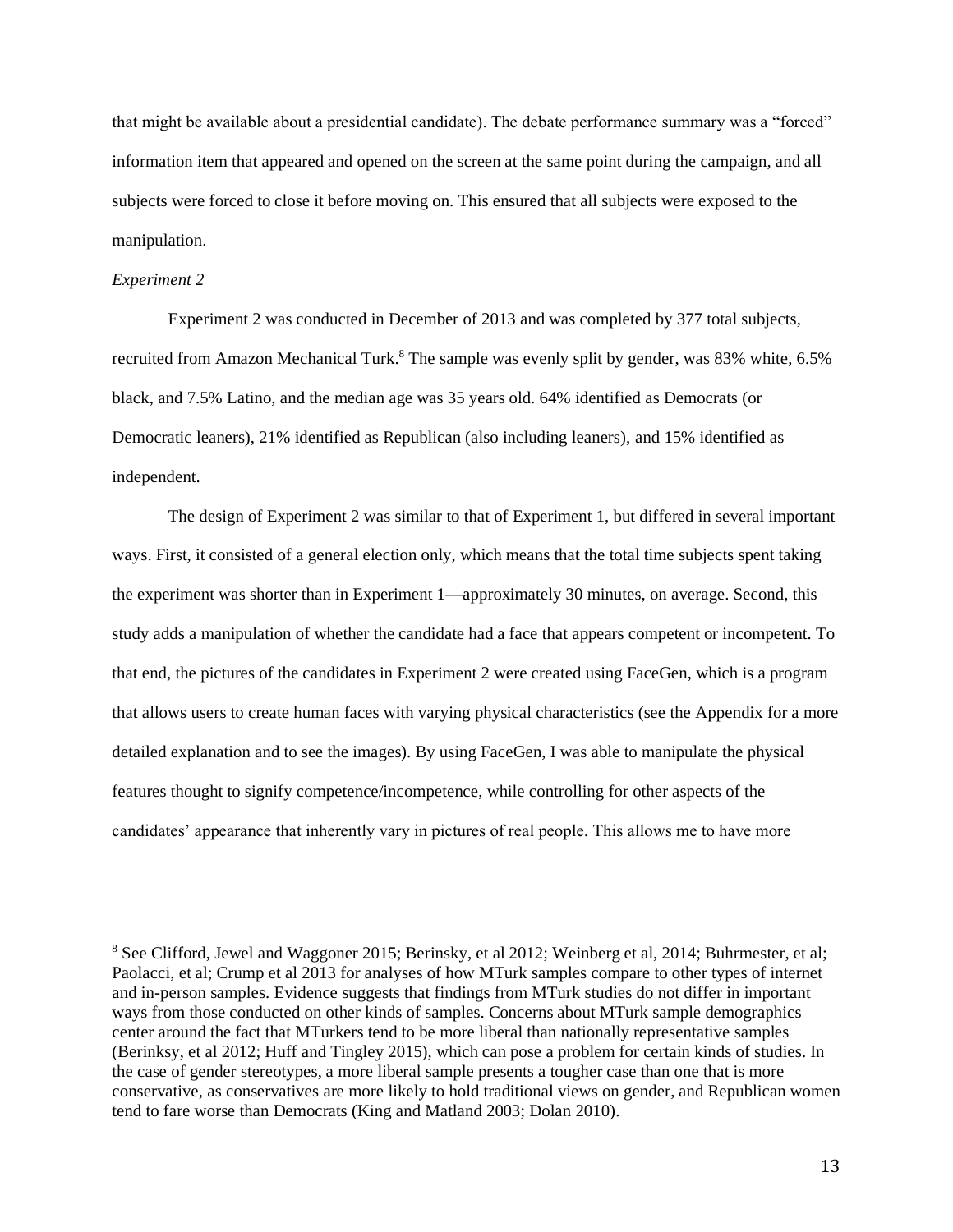confidence that any differences in evaluations of the candidates are due to my manipulations and not other factors that are unique to pictures of actual candidates, such as hairstyle, make-up, etc.

Multiple male and female "candidates" were created, varying the aspects of physical appearance that are thought to signal competence, including eye spacing, jaw width, and maturity/"baby-facedness" (Oliviola and Todorov 2010). These images were then pretested, and those with the highest and lowest competence ratings were chosen for the experiment. While verging on realistic, the images that FaceGen creates do not look entirely "real," so subjects were informed that they were seeing avatars of real candidates whose identities were being protected.

Aside from these differences, Experiment 2 largely mimicked Experiment 1. Subjects saw a 2 x 2 x 2 design in which candidates could either be male or female, competent- or incompetent-looking, and portrayed as either competent or incompetent in the information available about them. The out-party candidate, meanwhile, was always a competent-looking, white man who was also portrayed as competent in the information presented about him. The procedure was the same—subjects began by taking the same pre-election questionnaire that was used in Experiment 1, seeing a practice campaign, then experiencing a 10-minute general election campaign, after which they were asked to "vote" for the candidate of their choice and answer several questions about the candidates they saw.<sup>9</sup> 40 items were presented (twice, in random order) about each of the candidates and, as in Experiment 1, there were 6 competence-related pieces of information that subjects could access, with one "forced" item ensuring that every subject was exposed to the manipulation. Table 1 lays out the differences between the two experiments, both in terms of sample characteristics and elements of the design.

[Table 1 about here]

<sup>&</sup>lt;sup>9</sup> While subjects in Experiment 1 were asked to choose which primary election they wished to vote in, which allowed true independents to choose which candidate would become their "in-party," true independents in Experiment 2 (those who do not lean toward Democrats or Republicans) were randomly assigned to either the "Democrat" condition or the "Republican" condition. There were 55 independents to whom this applied, half of whom experienced manipulations to the Democratic candidate, half of whom experienced manipulations to the Republican candidate. I include a measure of the strength of a subject's party ID in order to control for this.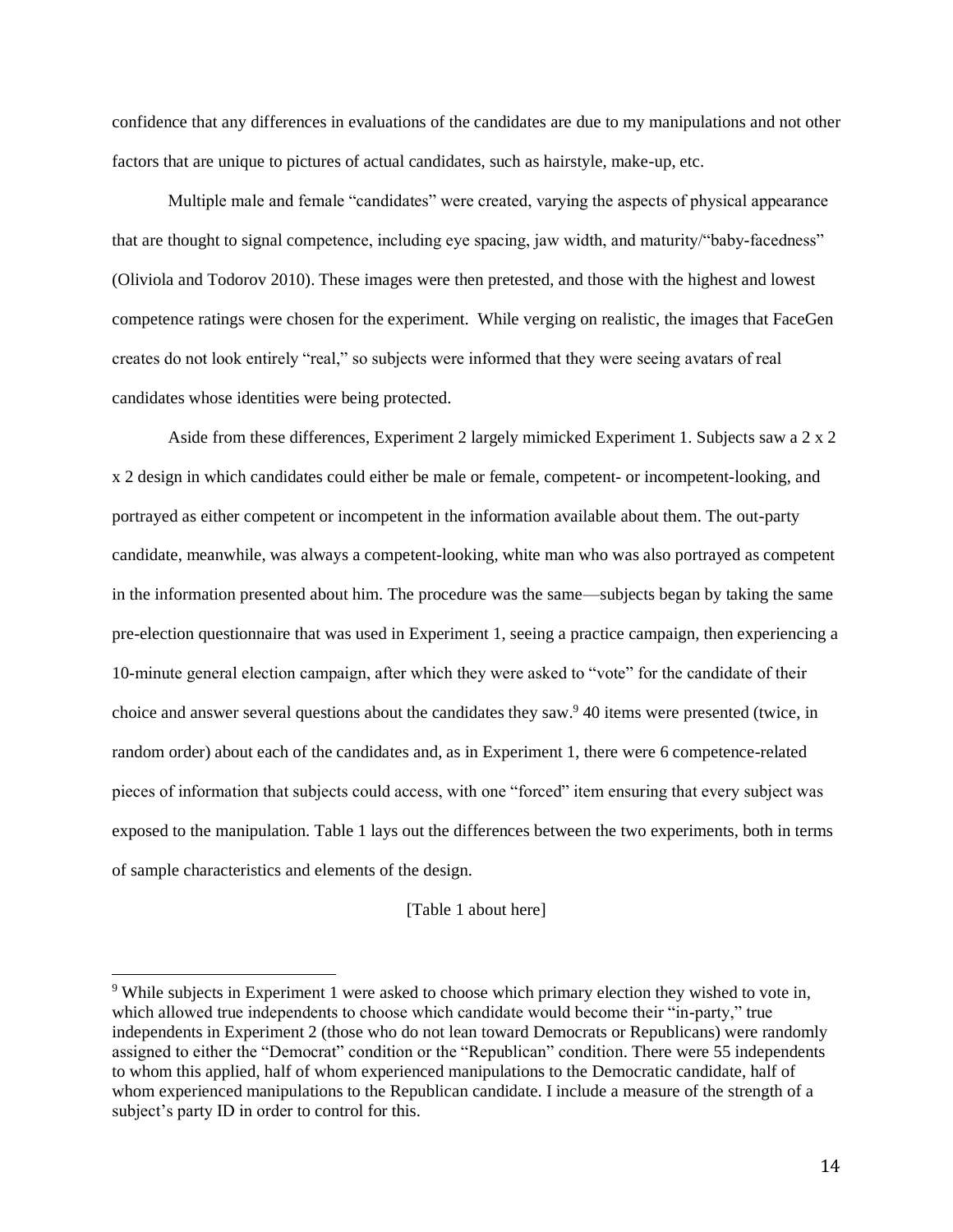## **Results<sup>10</sup>**

In both studies, my dependent variables of interest are the subjects' feeling thermometer difference scores (the difference between the feeling thermometer scores for the subject's in-party and out-party candidates: in-party – out-party), as well as whether the subject voted for his or her in-party candidate. The feeling thermometer scores are measured on the traditional 0-100 point scale, though because I take the difference between two scores, values can range from -100 to 100. Vote choice is measured using a dichotomous variable for which a score of 1 indicates a vote for the in-party candidate and a score of 0 indicates a vote for the out-party candidate (subjects were forced to make a choice between the two).

I use Analysis of Variance (ANOVA) in order to compare mean feeling thermometer difference scores for subjects in each gender and competence condition (as well as interactions between them). For the vote choice, I use a series of two logistic regressions. In each study, Model 1 includes the primary manipulations (gender and competence of information in both studies, and competence of appearance in Study 2). Model 2 adds 2-way interactions between seeing a female candidate and being in the incompetent information condition. <sup>11</sup> Experiment 2 also includes 2-way interactions between seeing a female candidate and being in the incompetent appearance condition, as well as an interaction that indicates that a subject was in both the incompetent information and incompetent appearance condition (the three-way interaction between candidate gender, competence of appearance, and competence of information was never statistically significant).

In all analyses in Experiment 1, I also control for whether the subject chose the primary election that matched his or her partisan ID (Primary Partisan Match). Subjects who identified as a strong, weak or

<sup>10</sup> Data and syntax used for these analyses are available on the *Dataverse* site for *Political Behavior*  (https://dataverse.harvard.edu/dataverse/polbehavior).

 $11$  I also constructed models incorporating a number of covariates typical to vote choice models, including party ID, ideology, demographics and political sophistication, as well as controls for the amount of information accessed (both total information accessed and the number of competence-related items accessed) by each subject, and found that none of these influenced the pattern of results. I present these simplified models for parsimony. Full models can be provided upon request.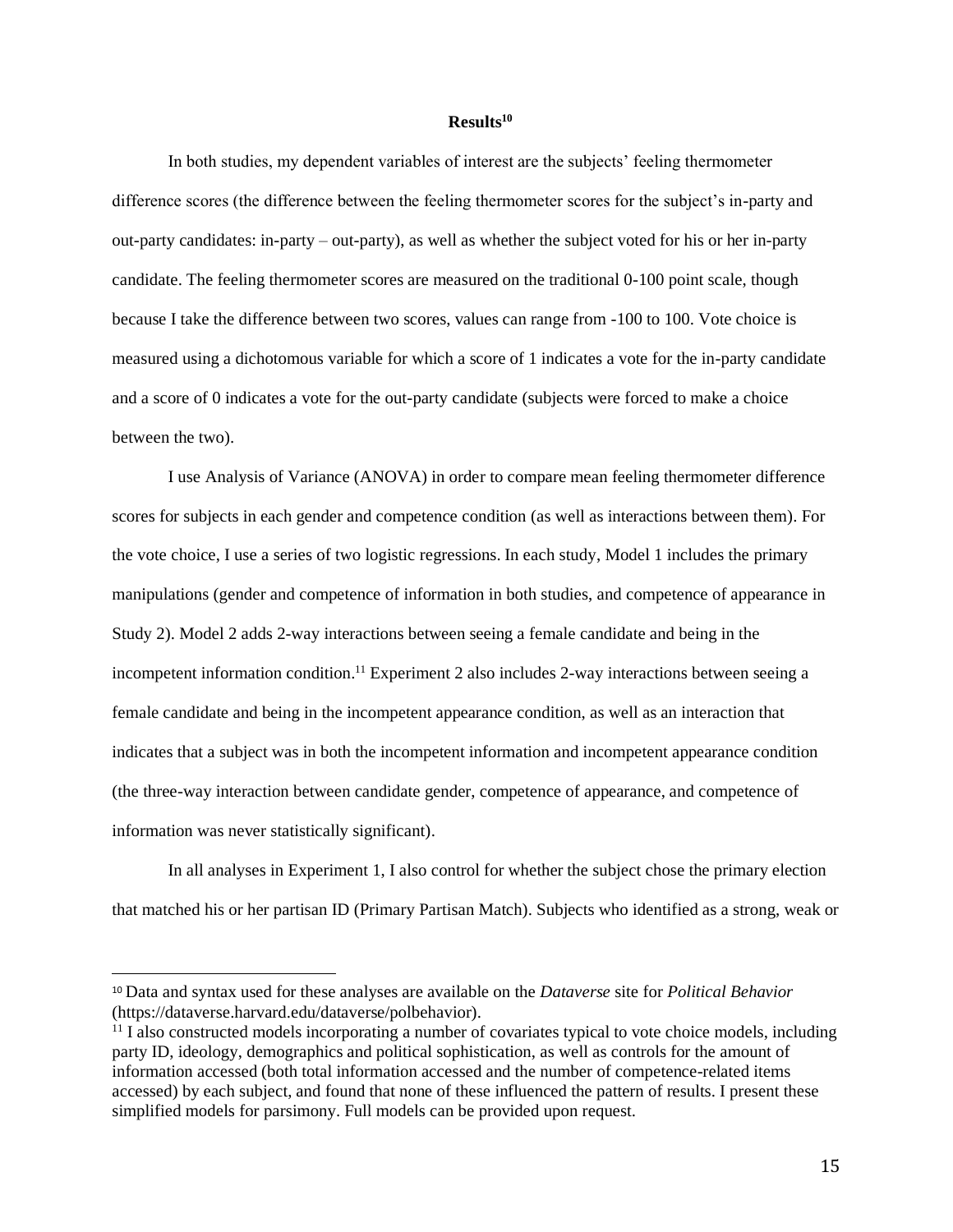"leaner" and voted in their in-party's primary were given a "1" on this measure. True independents and subjects who chose to vote in their out-party's primary were given a "0." In Experiment 2, I include a "folded" strength of party ID measure to control for the fact that true independents were randomly assigned to either the Democratic or Republican set of conditions. This measure varies from 0-4, where 0=true independent and 4=strong partisans of either party.

Table 2 shows the results of a series ANOVAs in which the dependent variable is the difference score between the subject's in-party and out-party candidate. In both experiments, the competence of information manipulation creates statistically significant differences (F=7.673, p<.01 in Experiment 1 and 13.586, p<.001 in Study 2). In Experiment 1, the mean feeling thermometer difference score between a subject's in-party and out-party candidate in the competent information condition was 21.848 (i.e. subjects liked their in-party candidate an average of almost 22 points more than the out-party candidate). In the incompetent information condition, however, that difference fell to 14.194 points. In Experiment 2, those in the competent condition had a mean difference score of 12.099, while those in the incompetent condition actually had a negative difference score of -1.558. Not surprisingly, subjects preferred candidates who were associated with information that makes them seem like competent politicians, all else equal.

#### [Table 2 about here]

Interestingly, subjects also preferred male candidates, all else equal, in Experiment 1 but not in Experiment 2 (F=13.231, p<.001 in Experiment 1, F=.390, n.s. in Experiment 2). Subjects with a female in-party candidate had an average difference score of 12.992, while those with a male in-party candidate had a mean difference of 23.050. Given the mixed evidence on the effects of gender on candidate evaluation and recent evidence suggesting that women candidates are not necessarily at a disadvantage, this was somewhat unexpected. It is also surprising that female candidates did worse in Experiment 1 but not in Experiment 2. I discuss possible reasons for this inconsistency below.

It is also worth noting that, in Experiment 2, the appearance-based competence manipulation had no effect on mean feeling thermometer difference scores. Subjects' affect toward their in-party candidates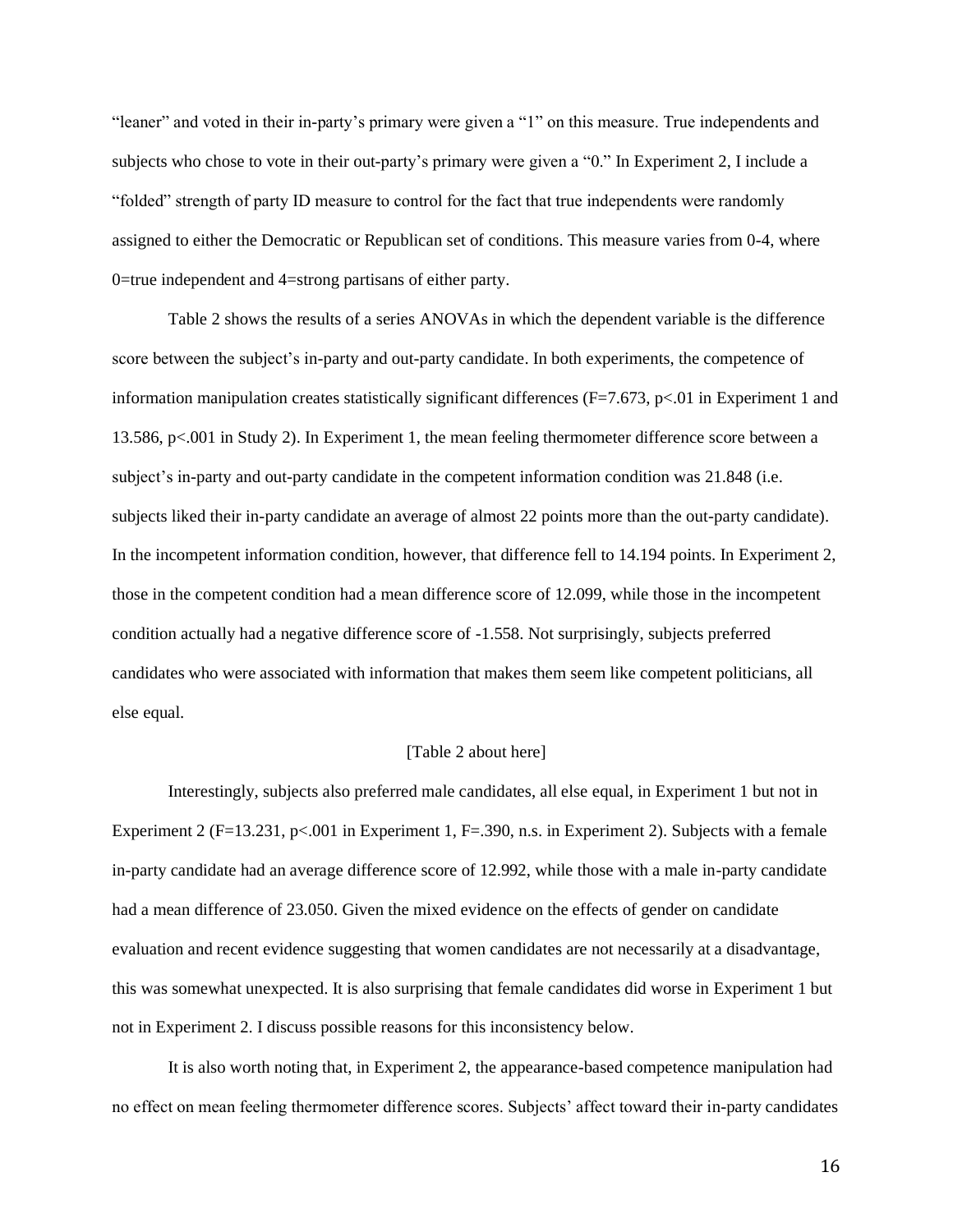seem to be unaffected by whether or not the candidate has a face that is considered to be competent/incompetent, all else equal. This is also a surprise, given the large literature that has found appearance-based trait judgments to be so influential in election outcomes. Again, possible reasons for this are discussed below.

### [Figure 1 about here]

Adding the 2-way interaction between candidate gender and competence of information begins to tell a more nuanced story. In both studies, this interaction is statistically significant and affects average difference scores in the same way  $(F=4.019, p<0.05$  in Experiment 1 and  $F=8.056, p<0.05$  in Experiment 2). Figure 1 displays the mean scores for Experiment 1 and Figure 2 does the same for Experiment 2. In Experiment 1, subjects whose in-party candidate was a man that was paired with either competent or incompetent information and those who saw a competently-portrayed woman had statistically indistinguishable difference scores (24.233 for competent men, 16.622 for competent women, and 21.88 for incompetent men). Subjects who saw women paired with incompetent information, however, had an average difference score of only 6.224. This suggests that subjects liked their in-party candidate far less, relative to the out-party candidate, when she was a woman portrayed as incompetent. Interestingly, and perhaps even more surprising, men paired with incompetent information saw no disadvantage compared to either competent men or competent women.

#### [Figure 2 about here]

Figure 2 shows a similar pattern, but with some important differences. First, in Experiment 2, difference scores were smaller across the board, meaning subjects in this experiment rated in-party and out-party candidates more closely than did subjects in Experiment 1. This is likely a byproduct of the fact that subjects in Experiment 1 experienced a primary in their own party before participating in the general election, while those in Experiment 2 did not. Because two candidates ran in each party's primary in Experiment 1, there was some ideological variation between those candidates (see Online Appendix A; each candidate in the primaries was randomly assigned to be either moderate or more obviously liberal/conservative) and either a more moderate or more ideologically distinct out-party candidate could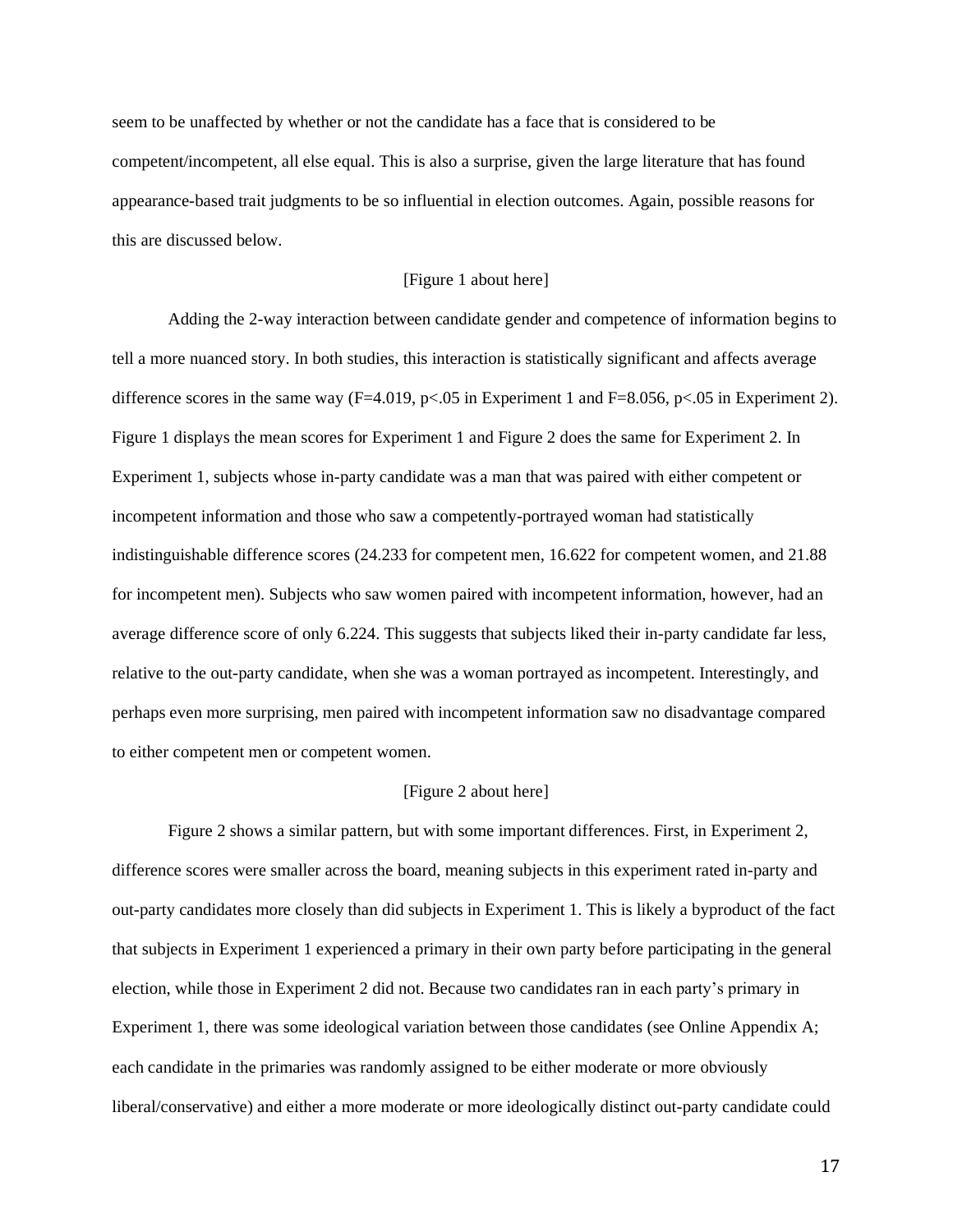have made it to the general election. In Experiment 2, on the other hand, subjects saw only general election candidates in each party that were less ideologically distinct. Half of the subjects in Experiment 1, then, likely perceived a larger ideological gap between their in-party and out-party candidates.

Second, while women candidates paired with incompetent information do the worst of all candidates in both studies, the only statistically significant difference in Experiment 2 is between women paired with incompetent information and women paired with competent information (-7.026 vs. 16.563). It is also striking that the difference score for women in the incompetent condition is actually *negative,*  meaning that subjects in this condition actually liked the out-party candidate *more* than their in-party candidate, on average. Subjects who saw a female candidate who was portrayed as competent, however, liked her far more than their out-party candidate. Subjects who saw a male candidate, on the other hand, were not affected by the competence-related information, as their difference scores were positive and statistically identical in both conditions (6.959 vs. 4.401). This finding provides further evidence that women are disproportionately hurt by information that portrays them as incompetent. Interestingly, it also suggests that women who are portrayed as particularly competent may exceed expectations and benefit disproportionately, as well. This may be due to expectancy violation (e.g. Bettencourt, Dill, Greathouse, Charlton, and Mulholland 1996). In other words, competent women candidates may violate expectations that female leaders are incompetent, leading to a positive "backlash." It is also possible that voters prefer to support female candidates, all else equal, so in lieu of evidence that a female candidate is incompetent, subjects are more enthusiastic about women candidates than men. Whatever the reason, this finding requires further research.

I turn now to an analysis of subjects' vote choice (Tables 3 and 4). For each study, I conduct two logistic regression models predicting a vote for the subject's in-party candidate. Model 1 shows the results of this analysis including the control variables and the main effects of the primary manipulations, only, while Model 2 adds the appropriate interaction terms. In Experiment 1, as in the candidate evaluation analyses, subjects who see a female candidate in their in-party are less likely to vote for their in-party candidate than those who see a male candidate  $(b=-.451, p<.05)$  and, again, subjects who are exposed to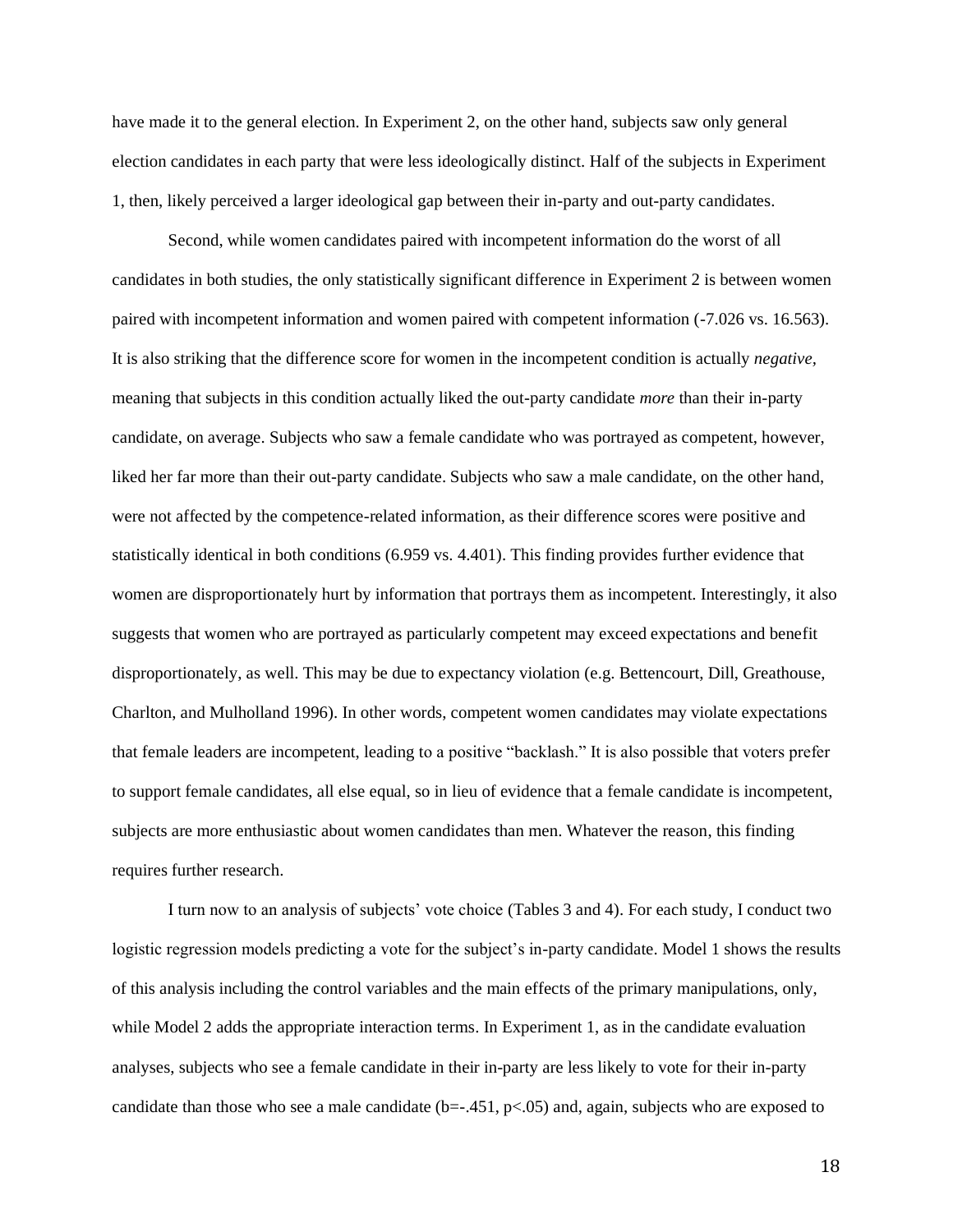the incompetent information condition are also less likely to vote for their in-party candidate than those exposed to the competent information condition  $(b=-.591, p<.01)$ . This again shows that the nature of the information available in the campaign makes a big difference across the board.

#### [Table 3 about here]

Model 2 adds the interaction between candidate gender and the competence of information condition. Unlike in the analysis of feeling thermometer difference scores, the interaction does not have a statistically significant effect on vote choice, though the coefficient has the same sign (B=-.319, n.s.). This suggests that, though female candidates who are portrayed as incompetent are at a disadvantage when they are evaluated, this may not have an effect on ultimate vote choice, all else equal.

#### [Table 4 about here]

Table 4 shows the results of the logistic regression models predicting a subject's vote for their inparty candidate in Experiment 2. Without interaction terms, the only significant predictor of interest is incompetence of information, which has a negative effect on the likelihood of vote choice (b=-.606, p<.01). When the interactions are added to the model, we see the same pattern as in the analysis of the feeling thermometer scores. Unlike in Experiment 1, the interaction between incompetence of information and seeing a female candidate is negative and significant  $(b=-1.302, p<0.01)$  here, while the marginal effect of seeing a female candidate who is competent is positive and significant ( $b=.892$ ,  $p<.05$ ). This provides further evidence that women are subject to an exaggerated effect from the competence-related information in both directions. The interaction between seeing a female candidate and a candidate with an incompetent appearance is negative and approaches significance here  $(b=-.796, p<.1)$ , and this is the only time we see any effect of the competence of appearance manipulation on the dependent variables.

Interestingly, when separate analyses are conducted for Republicans and Democrats, there is some evidence that it is Republicans driving this trend. For both feeling thermometer scores and vote choice, Republican respondents seem to be just as supportive of incompetent-looking men as competentlooking men and women, but are less supportive of incompetent-looking women (mean feeling thermometer difference score for incompetent women is -7.294, compared to 18.412 for competent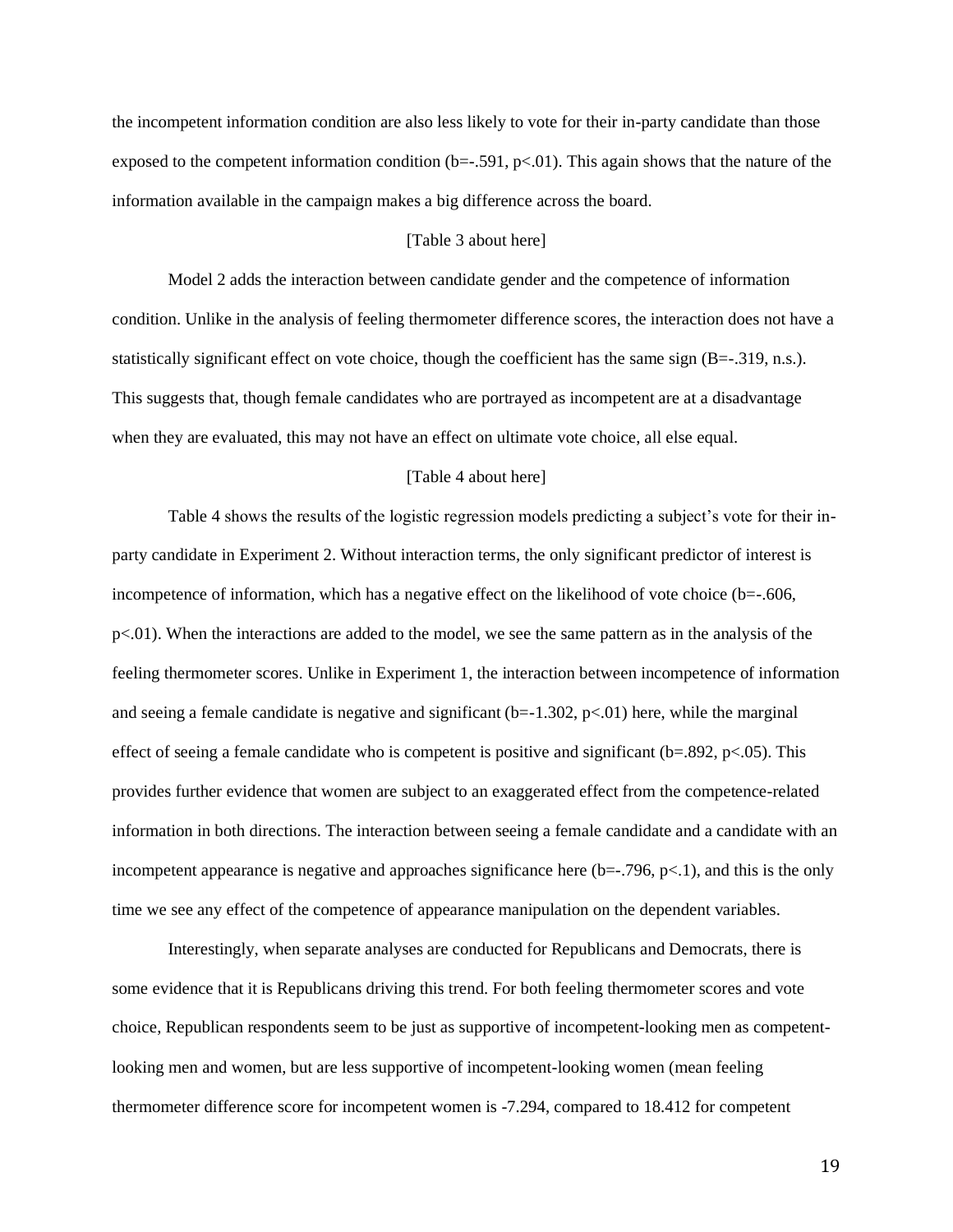women, 14.016 for competent men, and 20.460 for incompetent men, p<.1, while the coefficient for vote choice is -.3.278 for an incompetent-looking female candidate,  $p<0$ . This pattern does not emerge for Democrats. While this suggests that female candidates who look incompetent may be evaluated less positively and also be somewhat less likely to receive a subject's vote than other kinds of candidates, particularly if she runs as a Republican, I am hesitant to put too much stock in this finding since there were only 80 Republicans in the sample for Experiment 2. This area is certainly worthy of further study with a larger Republican sample.

Figure 3 shows the predicted probability of an in-party vote for subjects in particular combinations of gender and competence of information conditions. Interestingly, subjects who see a male candidate in their in-party are just as likely to vote for him whether he is portrayed as competent or incompetent (they have about a 56% chance of doing so)<sup>12</sup>. Meanwhile, women in the competent condition have a 67% chance of receiving a subject's vote while female in-party candidates in the incompetent condition have only a 38% chance of receiving a subject's vote. This means that subjects who are presented with an incompetent female candidate in their own party are actually more likely to vote for the candidate in the *other* party. The results of this study suggest that the disproportionate effects of substantive portrayals of competence on female candidates go beyond just affect, but actually may influence their electoral fortunes, as well.

## [Figure 3 about here]

### **Discussion and Conclusion**

Clearly, the relationship between gender-based stereotypes and substantive information in political campaigns is a complex one. One pattern of results stands out across both experiments, however. Female candidates who are portrayed as incompetent in the information available about them are at a

 $12$  The likelihood of an in-party vote is lower than might be expected in a general election. This is likely due to the fact that independents are included in these analyses, as well as the fact that my manipulations were designed specifically to discourage in-party votes.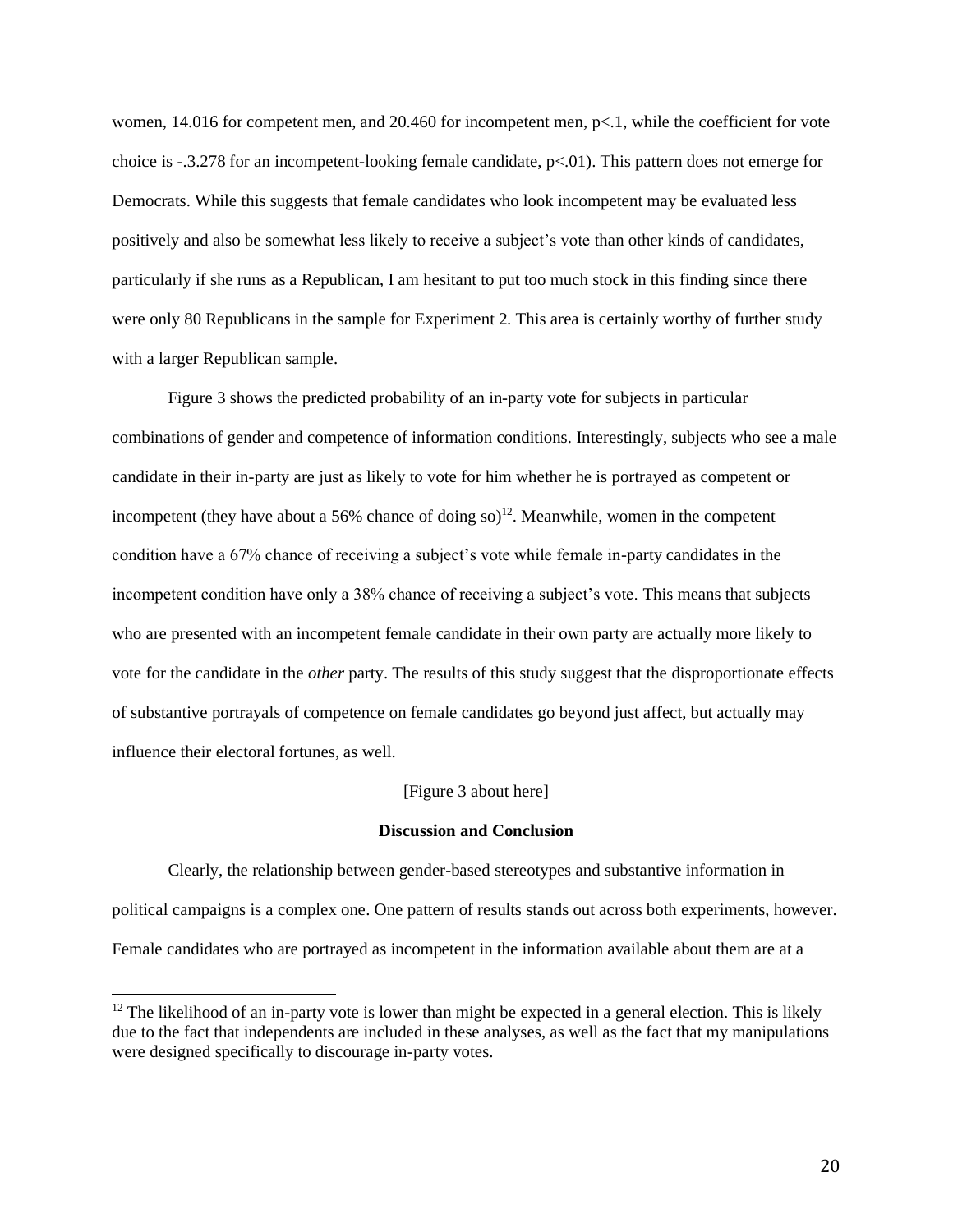disadvantage in a way that male candidates paired with the same information simply are not. It is striking that subjects in the female/incompetent information condition seemed to like their out-party candidates as much as, or more than, their in-party candidate, and that they were *more likely* to vote for the out-party candidate in this condition in Experiment 2. The combination of a female candidate whose competence has been cast into doubt is such a potent combination of cues, that it can even trump subjects' party identification. At the same time, women in the competent information condition fared much better. In fact, women in Experiment 2 who were paired with competent information did just as well as male candidates who were paired with the same competent information. This suggests that, even for female candidates who may be subject to stereotypes related to competence, the actual information available about them matters a great deal. This is heartening, in that gender-based stereotypes related to competence seem not to be insurmountable for female candidates, as long as they are in fact qualified candidates. Perhaps we should be more surprised that in-party male candidates who are portrayed as politically incompetent are still so well-liked and supported by so many subjects!

There are also some important differences in the results from the two studies that are worth discussing. First, the main effects of candidate gender are significant in Experiment 1 but not in Experiment 2. Female candidates in Experiment 1 were at a disadvantage in terms of both feeling thermometer scores and vote choice, all else equal. It is difficult to explain this discrepancy, but it may again have to do with the fact that Experiment 1 participants experienced a primary election prior to the general and so something learned in the primary may have affected general election results. Another possibility is that it has to do with the particular image that was paired with the in-party female candidate in Experiment 1. Images of male and female in-party candidates were rated approximately equally on competence, likability and attractiveness, but it is possible that a different dimension of appearance was overlooked leading to differences in evaluation (and this is precisely why I chose to use FaceGengenerated images in Experiment 2). It is also possible that, since all of the pictures used in Experiment 1 were rated as relatively "incompetent-looking" (see FN 7), that this is a result of subjects reacting differently to an incompetent-looking woman vs. an incompetent-looking man. Because I find limited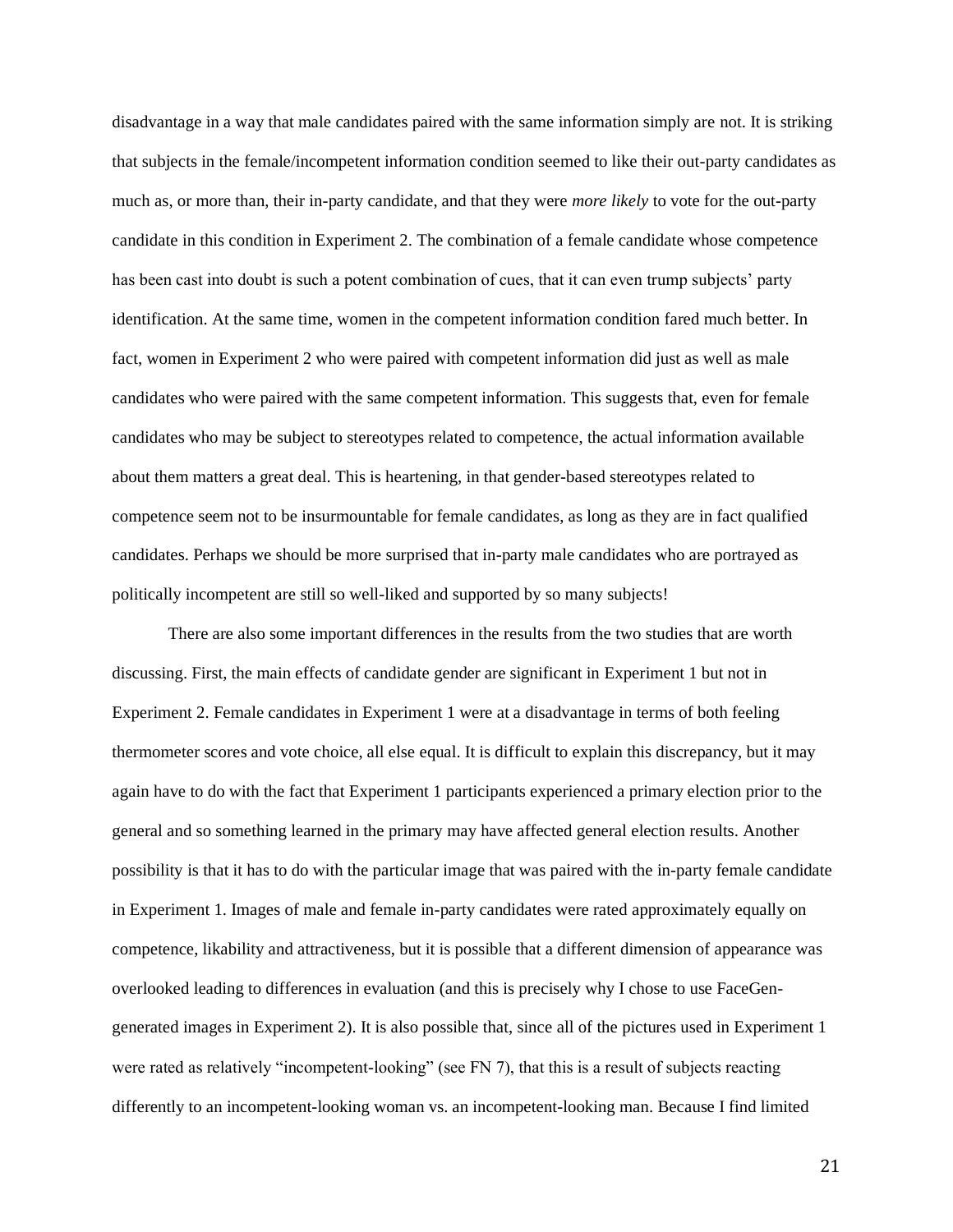evidence that an incompetent appearance may affect men and women differently in Experiment 2, it may certainly be part of the explanation for this finding in Experiment 1 and for the discrepancy between the two studies, as subjects saw both competent- and incompetent-looking women in the second study.

The other important difference in results is that the interaction between candidate gender and informational competence is a significant predictor of vote choice in Experiment 2 but not in Experiment 1 (while this interaction is a significant predictor of feeling thermometer difference scores in both studies). Again, this may be a result of the greater ideological distinction between in-party and out-party candidates for some subjects in Experiment 1 (thanks to the primary election that preceded it). Subjects may like their in-party candidates less when she is an incompetent-seeming woman, but her issue stances (and the issue stances of the out-party candidate) may still be enough to cause participants to vote along party lines more often regardless of candidate characteristics.

The results of Experiment 2 suggest that the extent to which a candidate's facial features appear competent or incompetent does not matter much when candidate gender and substantive information are taken into account. The findings for vote choice suggest that women candidates who have an incompetent appearance may be less likely to receive a subject's vote, but this only reaches significance at the  $p<1$ level, and the same pattern is not found for feeling thermometer scores. Previous findings which suggest that facial competence also seems to be bound up with masculine features (Oliviola and Todorov 2010; Herrick, et al 2010) and that more masculine looking women (who may also be more traditionally competent looking) are actually at a disadvantage among voters (Hehman, et al 2014) may provide a partial explanation as to why this is the case. If competent-looking women are also more masculine looking, and voters prefer women who look feminine, this may be another type of "double bind" that women candidates face when running for office.

Further, the fact that Republicans in this sample seem to be more affected by facial competence than are Democrats points to a potentially important difference in how members of the two parties make judgments about candidates, and female candidates in particular. Several studies have already found differences in facial competence judgments between Democrats and Republicans (e.g. Carpinella, et al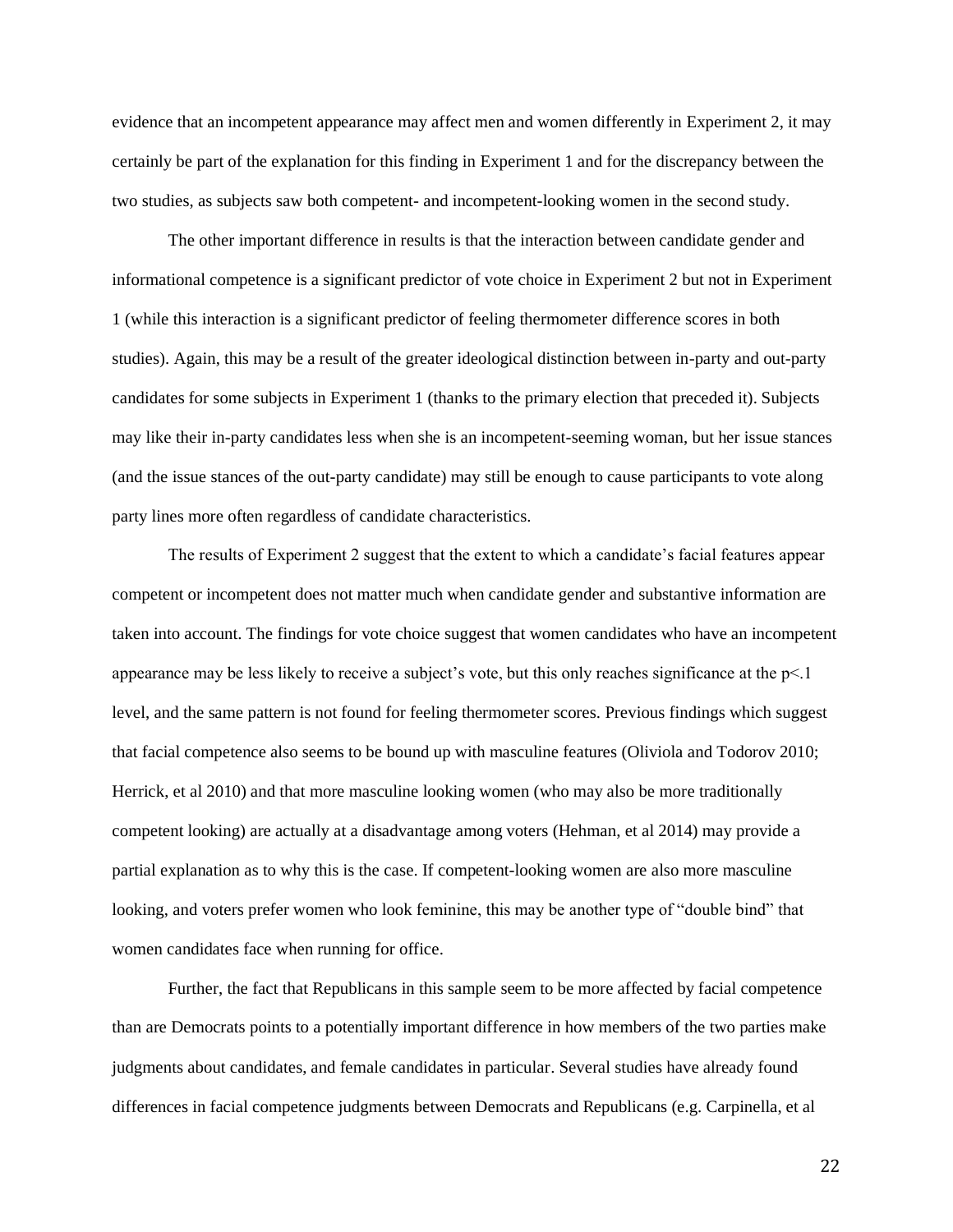2015; Carpinella and Johnson 2013a, b), and this may be further indication that Republicans either infer different traits from female faces than Democrats do, or that they incorporate these kinds of judgments more readily into evaluations of female candidates than do Democrats. Further research is needed.

Interestingly, my analyses include only an indicator for whether the subject was in the "incompetent information" condition, rather than a count of the number of competence items that the subject accessed. Inclusion of such a count variable does not alter the results, suggesting that it does not matter how many competence-related items subjects saw related to the candidate. Just one suggestion of incompetence had essentially the same effect on evaluations as up to 6. This makes sense given psychological research indicating that people are inclined to maintain stereotypes if possible, so it does not take much to convince us that our stereotypic assumptions are correct (e.g. Leyens and Yzerbyt 1992; Wojcieszki 1994). Even one or two pieces of evidence that a female candidate is less competent than her opponent may be enough to confirm voters' expectations and result in more negative evaluations or a vote for the "other guy."

Of course, like all studies, the experiments in this paper have limitations. Experimental research sacrifices external validity for the ability to make causal inferences and this inherently introduces an element of artificiality. While DPTE experiments attempt to more closely mimic the real world by introducing stimuli in a high-information environment, and using DPTE to test the effects of a stimulus on candidate evaluation is likely a closer approximation of the real world than survey experiments that manipulate candidate characteristics in isolation, they are far from a perfect representation. Subjects are exposed to a relatively large amount of information in a relatively short time frame—and certainly a much shorter time frame than occurs in actual elections. This means that the effects of the competence items could be diluted if we were to study them over a longer period of time. However, since one indication of incompetence had essentially the same effect on evaluations and vote choice as seeing multiple competence-related items, just one indication of possible incompetence seems to be enough to be damaging, even in the face of a substantial amount of competing information. This gives me greater confidence that these results could persist over time, as well. Conducting a similar experiment that takes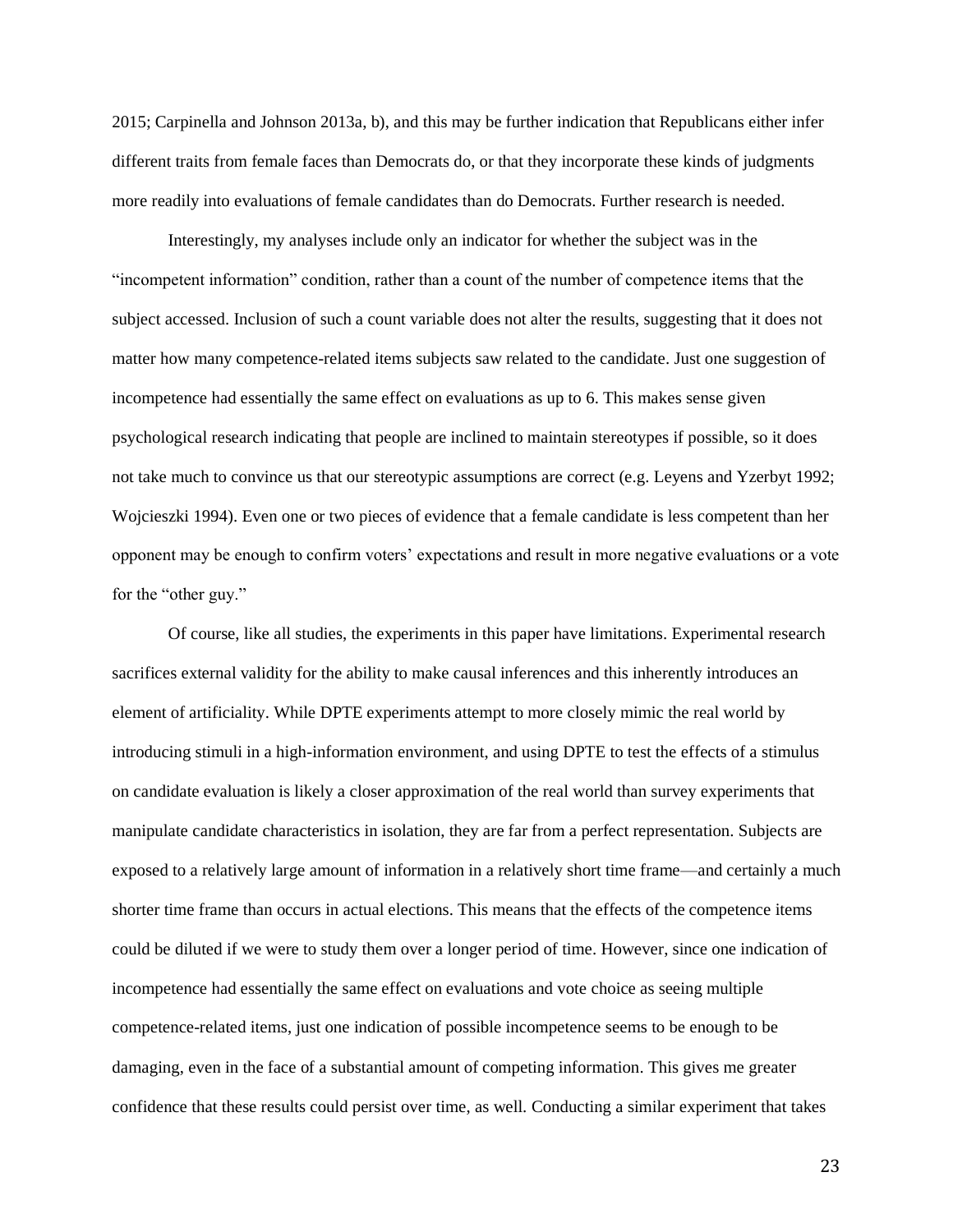place over multiple days or weeks (see Mitchell 2012; 2014 e.g.) might give a better indication of the effects of competence evaluations over time and is certainly an area for further research.

Another limitation is the nature of the samples. Because they were drawn primarily from MTurk, they are clearly not representative of the population as a whole. In particular, Democrats outnumber Republicans by a substantial margin in both studies. While this is certainly not ideal, a sample that is skewed to the left is likely a "tough case" with which to test my theory. Because women are more likely to run and win as Democrats, and liberals are less likely to hold traditional views on gender (e.g. King and Matland 2003; Dolan 2010), it is possible that the results found in this study would be further exaggerated in a sample that more closely mimicked the population as a whole. However, the limited number of Republican subjects does limit my ability to discuss inter-party differences, particularly those related to candidate appearance in Experiment 2, and only a more evenly-split sample will allow for more comprehensive examination of these sorts of partisan differences.

Limitations aside, the results of these studies have important implications for scholars of women and politics in that they lend support to previous findings that suggest that gender-based stereotypes may be playing a nuanced role in candidate evaluation and vote choice. While evidence is mixed regarding whether gender stereotypes have direct effects on vote outcomes, an examination of the process of information acquisition suggests that voters do care about different things when they are evaluating women vs. men and that certain kinds of information can affect men and women differently. This suggests that gender stereotypes *can* have negative effects for female candidates, but that they do not have to. The nature of the other information available to subjects aside from gender seems to matter a great deal, but candidate gender influences how that information matters.

This finding has important real-world implications for female candidates, as well. The fact that voters are reacting differently to women portrayed as competent vs. those who are portrayed as incompetent is arguably a good thing—it seems that they are allowing substantive information to influence their ultimate evaluations and vote choice. This suggests that women who run for office and are portrayed as competent may not be disadvantaged compared to men. What is more problematic is that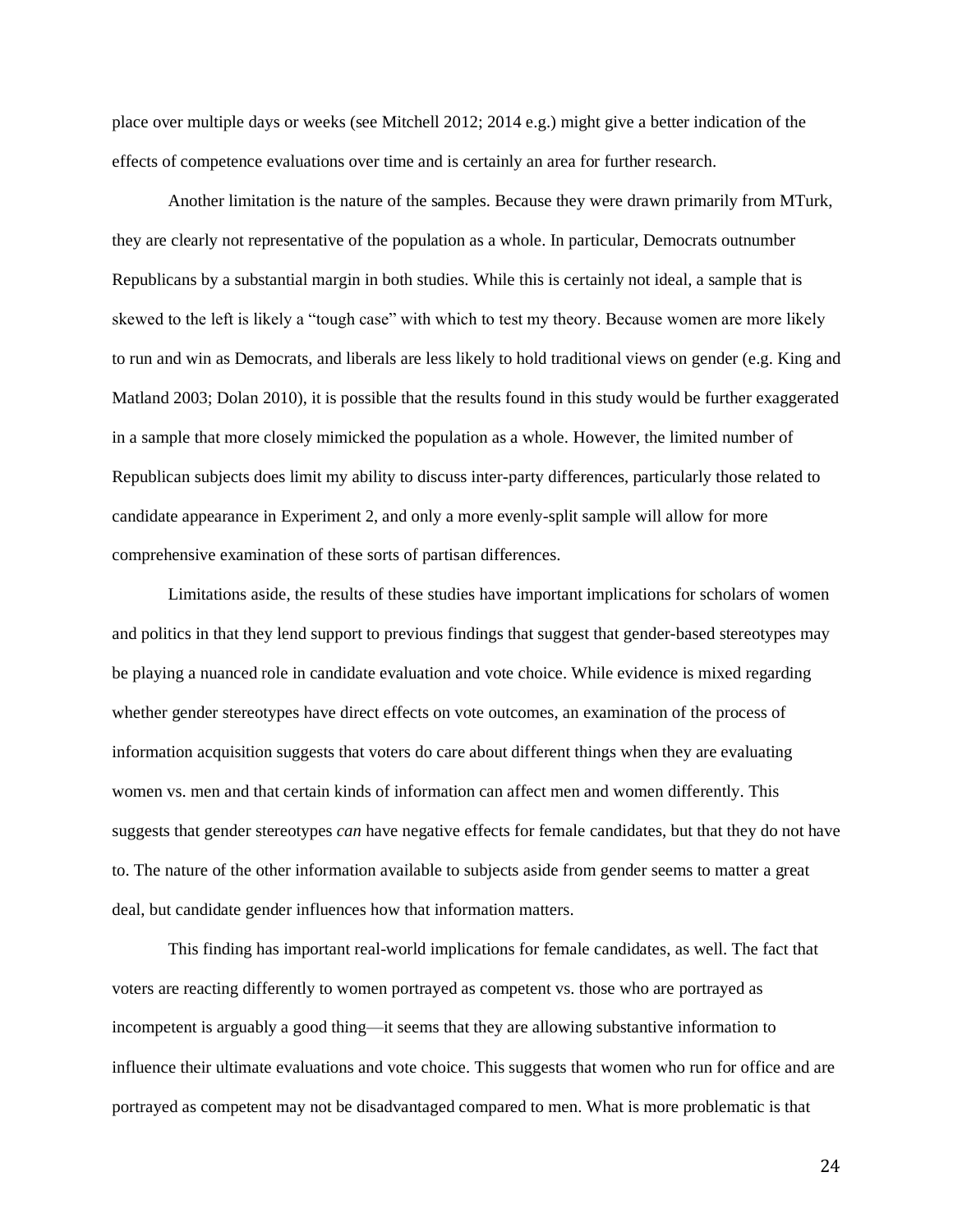women are more disadvantaged by negative information than are men. Of course, information about political candidates of either gender is obtained in large part from the news media, and this has proven to be a source of problems for women candidates. Since gender stereotypes are often perpetuated through the media and women candidates are often "trivialized" in the way the media talks about them (e.g. Braden 1996; Devitt 2002) unbiased portrayals of women as competent politicians are likely not easy to come by. Further, even if media coverage of female candidates is unbiased and free of gender-stereotypic content (e.g. Hayes, Lawless and Baitinger 2015; Hayes and Lawless 2015), voters seem to be reacting to ostensibly gender-neutral information differently depending upon whether it is applied to a woman vs. a man. Individual campaigns, then, would likely be well served by focusing on female candidates' competence and qualifications, and they should also be aware of the importance of even just a few pieces of information that may cast doubt on their competence.

#### **Acknowledgments**

This research was funded in part by a Doctoral Dissertation Research Improvement Grant from the National Science Foundation. A previous version of the paper was presented at the New Research on Gender and Political Psychology conference at the College of Wooster in 2014. Many thanks to all the participants there for the inspiration and support, and especially to Kris Kanthak, Nichole Bauer, Amanda Johnston, and Rebecca Bigler for their very thoughtful feedback. Thanks also to Rick Lau, Dave

Redlawsk, Kira Sanbonmatsu, Jennifer Merolla, Dave Andersen, Amy Erica Smith, and Robert Urbatsch for their comments on various versions of the paper.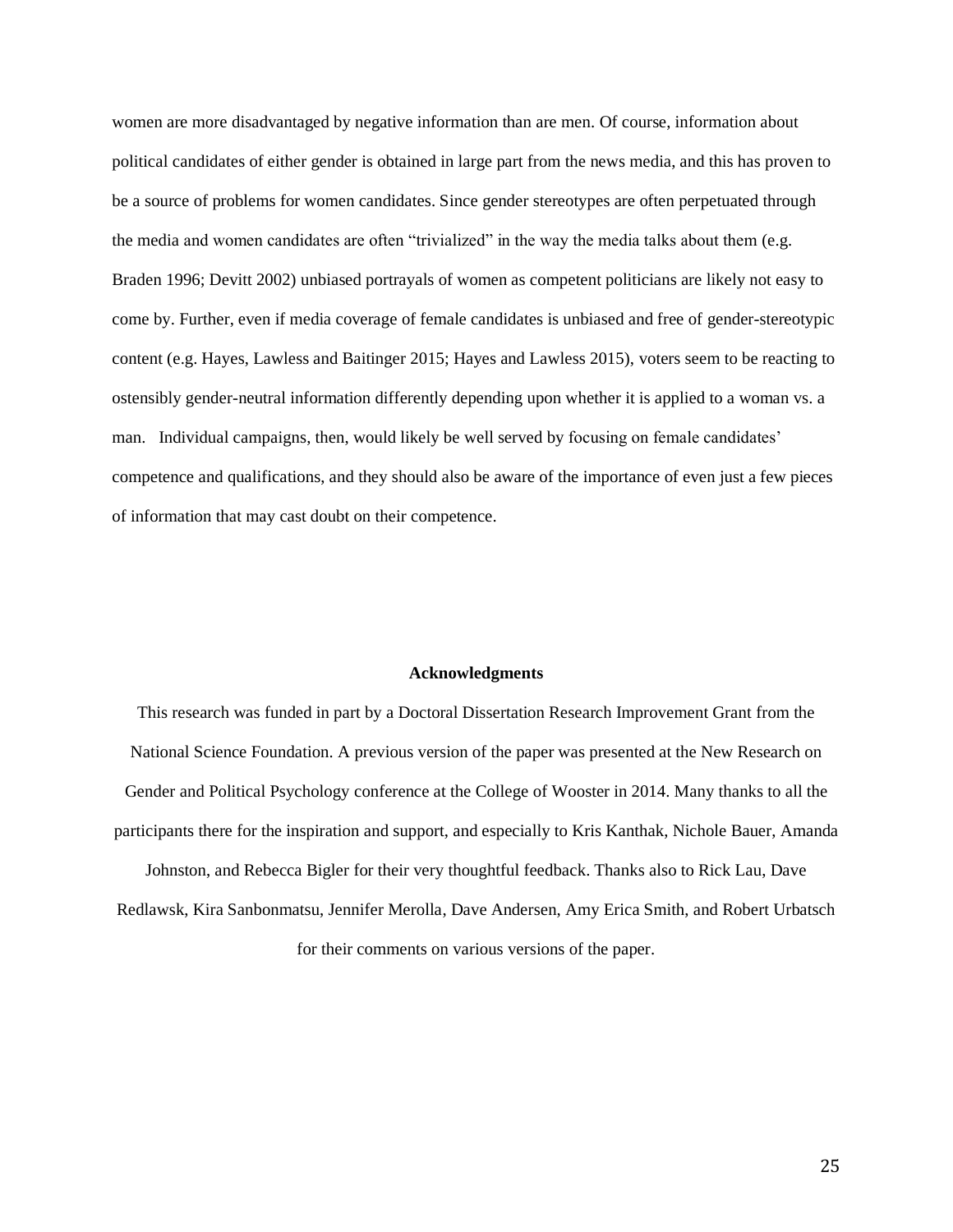### **Works Cited**

- Alexander, Deborah and Kristi Andersen.1993. Gender as a Factor in the Attribution of Leadership Traits. *Political Research Quarterly* 46 (3): 527-545.
- Ashmore, Richard D. 1981. Sex Stereotypes and Implicit Personality Theory in David L. Hamilton (ed) *Cognitive Processes in Stereotyping and Intergroup Behavior*. New York: Psychology Press, 37-64.
- Ballew, C. C., & Todorov, A. 2007. Predicting political elections from rapid and unreflective Face judgments. Proceedings of the National Academy of Sciences of the USA, 104, 17948– 17953.
- Bartels, Larry. 2002. The Impact of Candidate Traits in American Presidential Elections in Anthony King(ed) *Leaders' Personalities and the Outcomes of Democratic Elections*. Oxford: Oxford University Press, 44-69.
- Bauer, Nichole M. 2015a. Emotional, Sensitive, and Unfit for Office? Gender Stereotype Activation and Support Female Candidates. *Political Psychology*, 36(6): 691-708.
- Bauer, Nichole M. 2015b."Who stereotypes female candidates? Identifying individual differences in feminine stereotype reliance." *Politics, Groups, and Identities* 3(1): 94-110.
- Berinsky, Adam J., Gregory A. Huber and Gabriel S. Lenz. 2012. Evaluating Online Labor Markets for Experimental Research: Amazon.com's Mechanical Turk. *Political Analysis*, 20(3), 351-388.
- Bettencourt, B. Ann, Karen E. Dill, Scott A. Greathouse, Kelly Charlton, and Amy Mulholland. 1997. Evaluations of InGroup and Outgroup Members: The Role of Category-Based Expectancy Violation. *Journal of Experimental Social Psychology* 33(3): 244-275.
- Bittner, Amanda. *Platform or personality? The role of party leaders in elections*. Oxford University Press: Oxford, 2011.
- Blair, Irene V. 2002. The malleability of automatic stereotypes and prejudice.*Personality and Social Psychology Review*, *6*(3), pp.242-261.
- Blair, Irene V., and Mahzarin R. Banaji. 1996. "Automatic and controlled processes in stereotype priming." *Journal of personality and social psychology* 70(6): 1142-1163.
- Borgida, Eugene, Anne Locksley, and Nancy Brekke. 1981. Social Stereotypes and Social Judgment, *Personality, Cognition and Social Interaction,* Hillsdale, NJ: Erlbaum, 153-169.
- Braden, Maria. 1996. Women, Politics and the Media. *Lexington: University Press of Kentucky*.
- Brooks, Deborah Jordan. 2013. *He Runs, She Runs: Why Gender Stereotypes do not Harm Women Candidates.* Princeton, NJ: Princeton University Press.
- Buhrmester, Michael, Tracy Kwang, and Samuel D. Gosling. 2011. Amazon's Mechanical Turk: A New Source of Inexpensive Yet High Quality Data? *Perspectives on Psychological*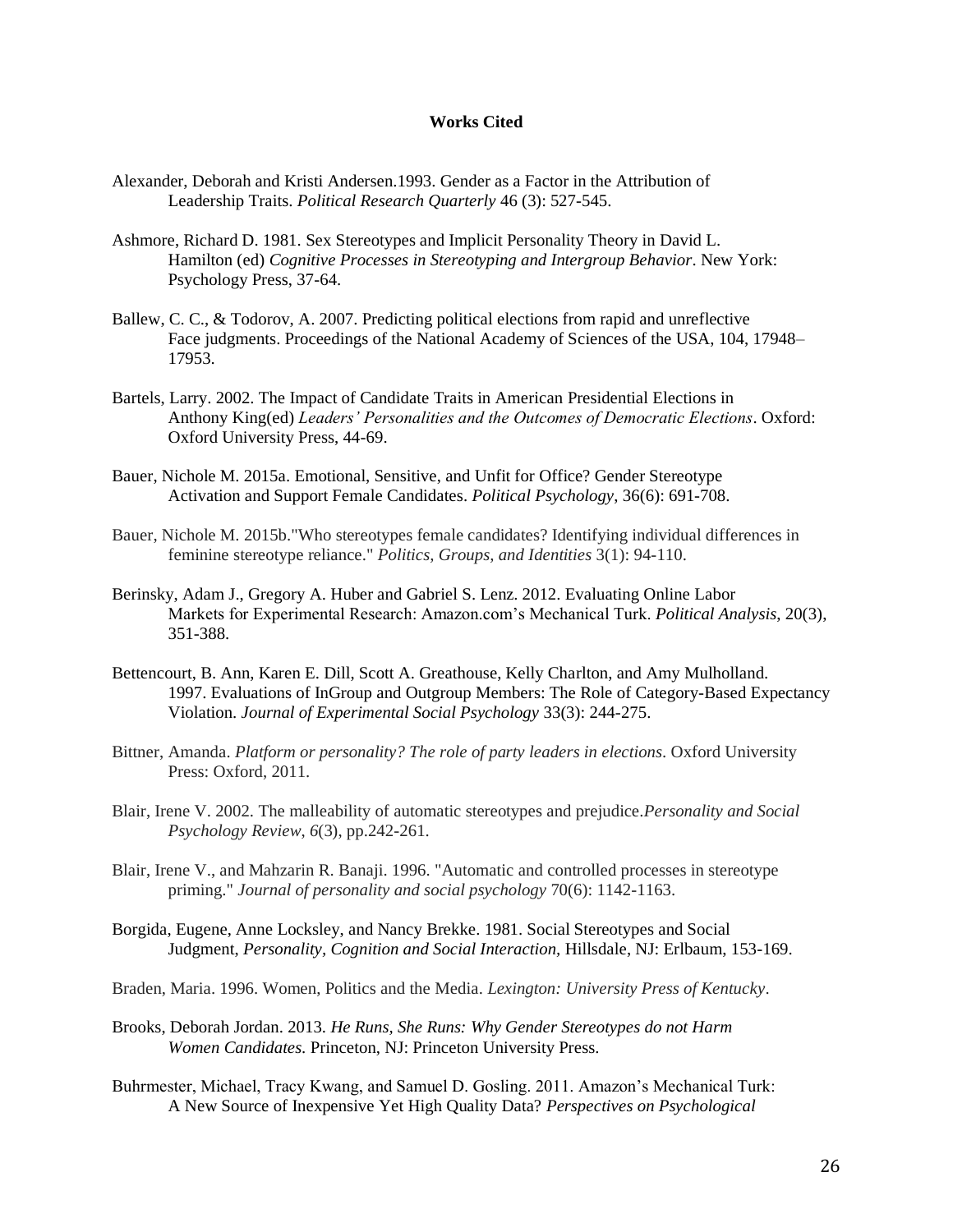*Science*, 6(1), 3-5.

- Carli, Linda L., and Alice H. Eagly. 1999. "Gender effects on social influence and emergent leadership." In Powell, Gary N. (Ed.) *Handbook of Gender and Work.* Thousand Oaks, CA: Sage, 203-222.
- Carpinella, Colleen M., Eric Hehman, Jonathan B. Freeman, and Kerri L. Johnson. 2015. "The Gendered Face of Partisan Politics: Consequences of Facial Sex Typicality for Vote Choice." *Political Communication* 33(1): 1-18.
- Carpinella, Colleen M., and Kerri L. Johnson. 2013a "Politics of the face: The role of sex-typicality in trait assessments of politicians." *Social Cognition* 31(6): 770-779.
- Carpinella, Colleen M., and Kerri L. Johnson. 2013b. "Appearance-based politics: Sex-typed facial cues communicate political party affiliation." *Journal of Experimental Social Psychology* 49(1):156- 160.
- Carroll, Susan J. and Kelly Dittmar. 2010. "The 2008 Candidacies of Hillary Clinton and Sarah Palin: Cracking the "Highest, Hardest Glass Ceiling" in *Gender and Elections: Shaping the Future of American Politics.* Susan J. Carroll and Richard L. Fox, eds. New York: Cambridge University Press.
- Clifford, Scott, Ryan M. Jewell, and Phillip D. Waggoner. 2015. Are Samples Drawn from Mechanical Turk Valid for Research on Political Ideology? *Research and Politics.*  **DOI:** 10.1177/2053168015622072
- Cook, Elizabeth Adell, Sue Thomas, and Clyde Wilcox, eds. 1994. *The Year of the Woman: Myths and Realities.* Boulder: Westview Press. Darcy, R. S. and S. S. Schramm. 1977. "When Women Run Against Men." *Public Opinion Quarterly*, 41(1): 1-12.
- Crump, Matthew J.C., John V. McDonnell, and Todd M. Gureckis. 2013. Evaluating Amazon's Mechanical Turk as a Tool for Experimental Behavioral Research. PLoS ONE. DOI: 10.1371/journal.pone.0057410
- Darcy, R., S. Welch, and J. Clark. 1994. *Women, Elections, and Representation.* Lincoln: University Of Nebraska Press.
- Devine, Patricia G. 1989 "Stereotypes and prejudice: their automatic and controlled components." *Journal of personality and social psychology* 56(1): 5-18.
- Devitt, James. 2002. Framing gender on the campaign trail: Female gubernatorial candidates and the press. *Journalism & Mass Communication Quarterly*,*79*(2), pp.445-463.
- Ditonto, Tessa, Allison Hamilton, and David Redlawsk. 2014. "Gender Stereotypes, Information Search and Voting Behavior in Political Campaigns." *Political Behavior*, 36: 335- 358.
- Dolan, Kathleen. 2004. *Voting for Women How the Public Evaluates Women Candidates.* Boulder, CO: Westview Press.
- Dolan, Kathleen. 2010. The Impact of Gender Stereotyped Evaluations on Support for Women Candidates. *Political Behavior* 32(1), 69-88.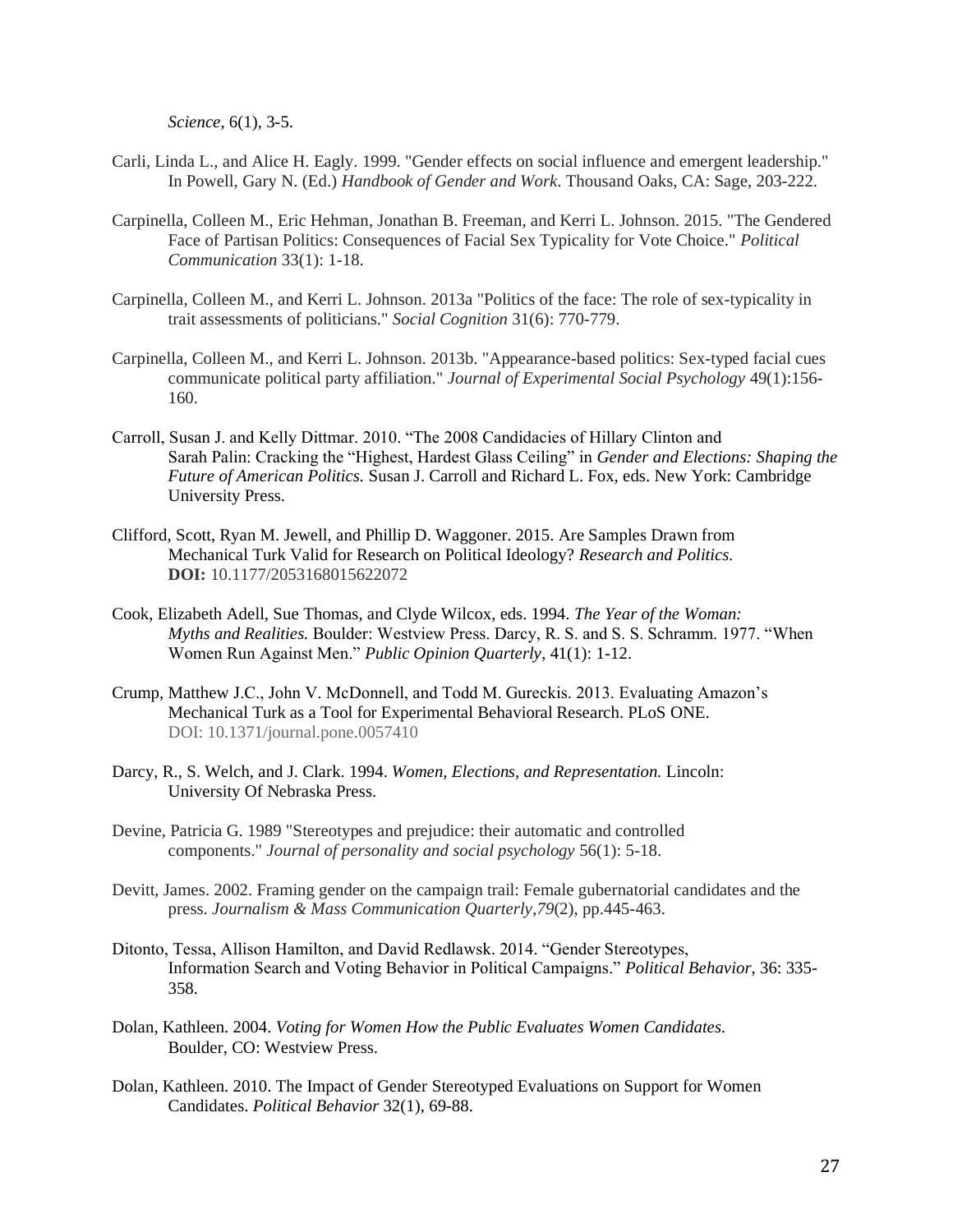- Dolan, Kathleen. 2014. *When does Gender Matter? Women Candidates and Gender Stereotypes In American Elections.* New York: Oxford.
- Eagly, Alice H. and Karau, Steven J. 2002. Role congruity theory of prejudice toward female leaders. *Psychological review*, 109(3): 573-598.
- Eagly, Alice H. and Wendy Wood. 1982. Inferred Sex Differences in Status as a Determinant of Gender Stereotypes about Social Influence. *Journal of Personality and Social Psychology,* 43(5): 915-928.
- Foschi, Martha. 2000. "Double standards for competence: Theory and research."*Annual Review of Sociology* 26: 21-42.
- Fridkin, Kim L. and Patrick J. Kenney. 2011. The Role of Candidate Traits in Campaigns. *Journal of Politics*, 73(1): 61-73.
- Funk, Carolyn. 1999. Bringing the Candidate into Models of Candidate Evaluation. *Journal of Politics,* 61(3): 700-720.
- Goren, Paul. 2002. "Character weakness, partisan bias, and presidential evaluation." *American Journal of Political Science*. 46(3):627-641.
- Hall, C. C., Goren, A., Chaiken, S., & Todorov, A. (2009). Shallow cues with deep effects: Trait judgments from faces and voting decisions. In E. Borgida, J. L. Sullivan, & C. M. Federico (Eds.), The political psychology of democratic citizenship (pp. 73–99). New York: Oxford University Press.
- Hassin, Ran and Yaacov Trope. 2000. "Facing Faces: Studies on the Cognitive Aspects of Physiognomy." *Journal of Personality and Social Psychology*, 78(5): 837-852.
- Hayes, Danny. 2005. Candidate Qualities through a Partisan Lens: A Theory of Trait Ownership. *American Journal of Political Science*, 49(4): 908-923.
- Hayes, Danny. 2011. When Gender and Party Collide: Stereotyping in Candidate Trait Attribution. *Politics and Gender*, 7(2): 133-165.
- Hayes, Danny and Jennifer L. Lawless. 2015. 2015. A Non-Gendered Lens? Media, Voters, and Female Candidates in Contemporary Congressional Elections.*Perspectives on Politics*, *13*(01), pp.95- 118.
- Hayes, Danny, Jennifer L. Lawless, and Gail Baitinger. 2014. Who cares what they wear? Media, gender, and the influence of candidate appearance. *Social Science Quarterly*, *95*(5), pp.1194-1212.
- Hehman, Eric, Colleen M. Carpinella, Kerri L. Johnson, Jordan B. Leitner, and Jonathan B. Freeman. 2014. "Early processing of gendered facial cues predicts the electoral success of female politicians." *Social Psychological and Personality Science* 5(7): 815-824.
- Herrick, Rebekah, Jeanette Mendez, Sue Thomas, Amanda Wilkerson. 2012. Gender and Perceptions of Candidate Competency. *Journal of Women Politics and Policy*, 33(2): 126-150.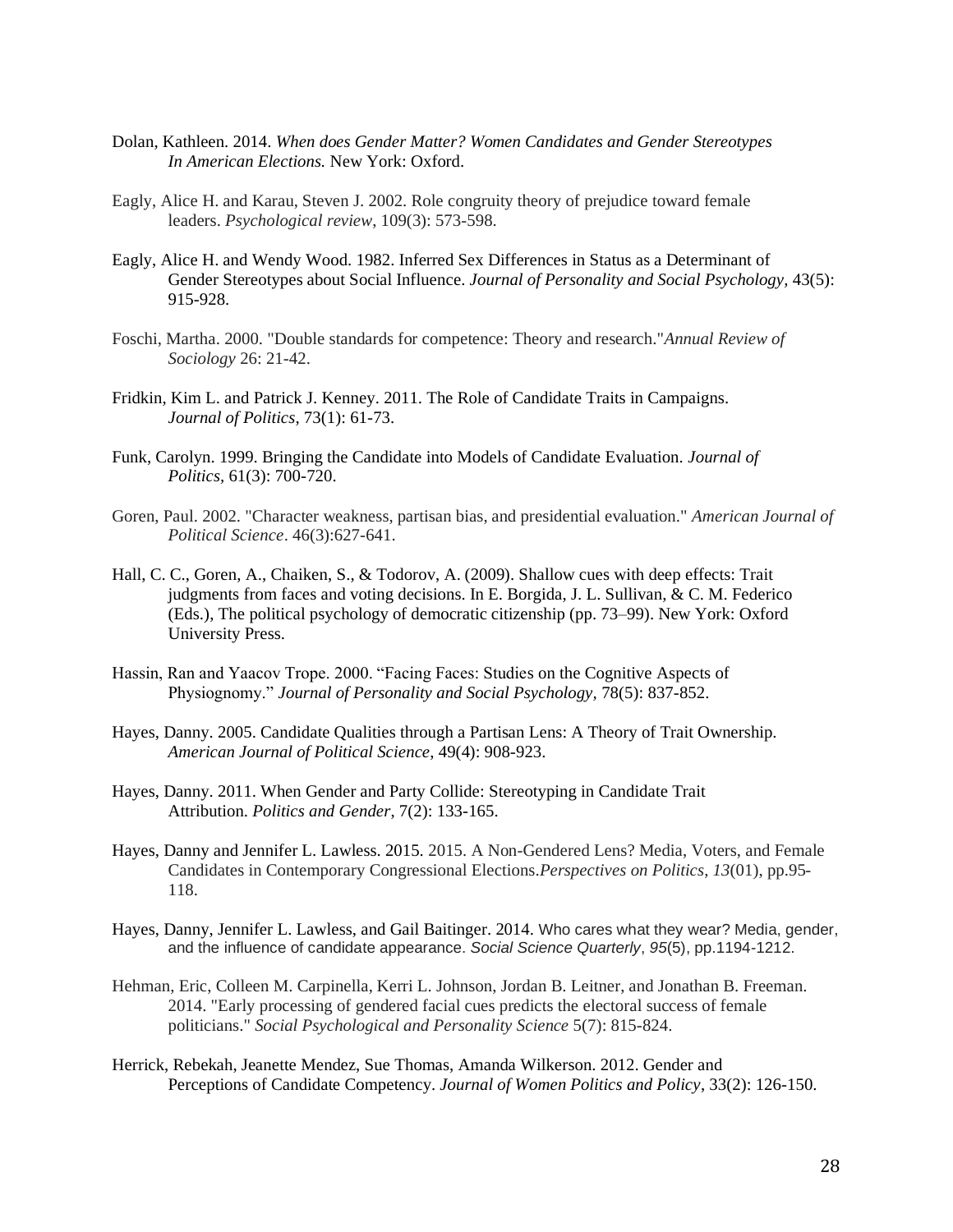- Higgle, Ellen, Penny M. Miller, Todd G. Shields and Mitzi M. S. Johnson. 1997 "Gender Stereotypes and Decision Context in the Evaluation of Political Candidates." *Women and Politics*, 17(3): 69-88.
- Holian, David B. and Charles L. Prysby. 2014. *Candidate Character Traits in Presidential Elections*, Vol. 18. New York: Routledge.
- Holman, Mirya R., Merolla, Jennifer L. and Elizabeth J. Zechmeister. 2011. Sex, stereotypes, and security: A study of the effects of terrorist threat on assessments of female leadership. *Journal of Women, Politics & Policy*, *32*(3), 173-192.
- Huddy, Leonie and Theresa Capelos. 2002. Gender Stereotyping and Candidate Evaluation: Good News And Bad News for Women Politicians. In *The Social Psychology of Politics.* Springer US: 29-53.
- Huddy, Leonie and Nayda Terkildsen. 1993a. Gender Stereotypes and Perceptions of Male and Female Candidates. *American Journal of Political Science,* 37: 119-147.
- Huddy, Leonie and Nayda Terkildsen. 1993b. The Consequences of Gender Stereotypes for Women Candidates and Different Levels and Types of Office. *Political Research Quarterly*, 46(3): 503-525.
- Kahn, Kim Fridkin. 1996. *The Political Consquences of Being a Woman: How Stereotypes Influence the Conduct and Consequences of Political Campaigns.* New York: Columbia.
- King, David C. and Richard E. Matland. Sex and the Grand Old Party: An Experimental Investigation of the Effect of Candidate Sex on Support for a Republican Candidate. *American Politics Research*, 31(6), 595-612.
- Kunda, Ziva, and Steven J. Spencer. 2003. "When do stereotypes come to mind and when do they color judgment? A goal-based theoretical framework for stereotype activation and application." *Psychological bulletin* 129(4): 522-544.
- Lau, Richard R. and David P. Redlawsk. 2006. *How Voters Decide: Information Processing During Political Campaigns.* New York: Cambridge University Press.
- Lau, Richard R. and David P. Redlawsk. 2001. Advantages and Disadvantages of Cognitive Heuristics in Political Decision-Making. *American Journal of Political Science,* 45: 951-971.
- Laustsen, Lasse. 2014. Decomposing the Relationship Between Candidates' Facial Appearance and Electoral Success. *Political Behavior* 36(4): 777-791.
- Lawless, Jennifer L. 2004. "Women, War, and Winning Elections: Gender Stereotyping in the Post-September 11th Era." *Political Research Quarterly* 57 (3): 479-490.
- Lenz, Gabriel S. and Chappell Lawson. 2007. Looking the Part: Television Leads Less Informed Citizens to Vote Based on Candidates' Appearance. *American Journal of Political Science.*
- Lepore, Lorella and Rupert Brown. 1997. Category and stereotype activation: Is prejudice inevitable?. *Journal of personality and social psychology*, *72*(2), p.275.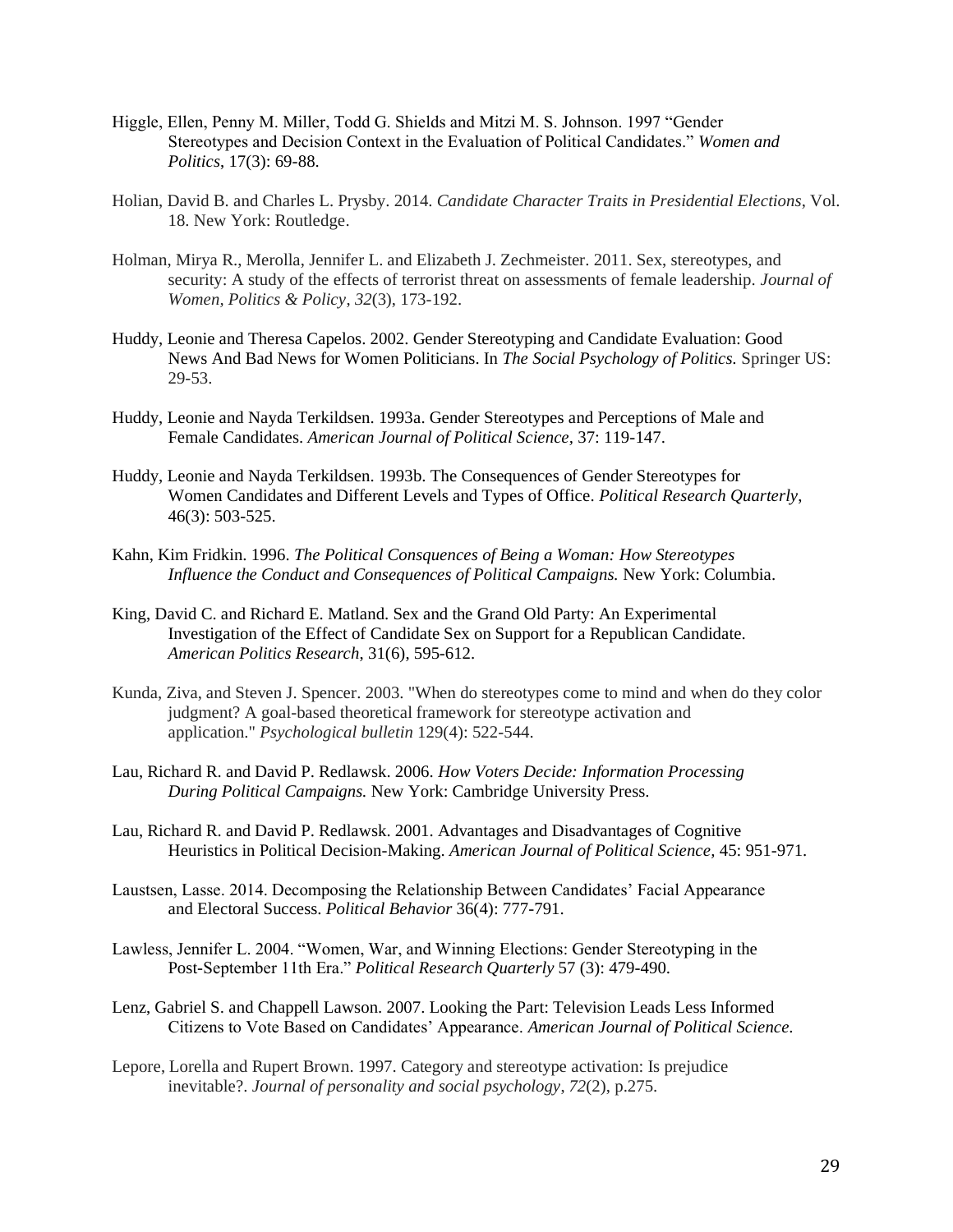- Locksley, Anne, Eugene Borgida, Nancy Brekke, and Christine Hepburn. 1980. Sex Stereotypes And Social Judgment. *Journal of Personality and Social Psychology*, 39(5): 821-831.
- Locksley, Anne, Christine Hepburn, and Vilma Ortiz. 1982. Social Stereotypes and Judgments of Individuals: An Instance of Base-Rate Fallacy. *Journal of Experimental Social Psychology,*  18(1): 23-42.
- Lodge, Milton, and Charles S. Taber. 2013. *The rationalizing voter*. New York: Cambridge University Press.
- Matson, Marsha and Terri Susan Fine. 2006. "Gender, Ethnicity, and Ballot Information: Ballot Cues In Low-Information elections," *State Politics and Policy Quarterly*, 6(1): 49-72.
- Mattes, Kyle, Michael Spezio, Hackjin Kim, Alexander Todorov, Ralph Adolphs, and R. Michael Alvarez. 2010. *Political Psychology* 31(1): 41-58.
- McDermott, Monika. 1998. Race and Gender Cues in Low-Information Elections. *Political Research Quarterly* 51 (4): 895-918.
- Mitchell, Dona-Gene. 2012. "It's about time: The lifespan of information effects in a multiweek campaign." *American Journal of Political Science* 56(2): 298-311.
- Mitchell, Dona-Gene. 2014. "Here today, gone tomorrow? Assessing how timing and repetition of scandal information affects candidate evaluations." *Political Psychology* 35(5): 679-701.
- Mondak, Jeffrey J. 1995. "Competence, Integrity, and the Electoral Success of Congressional Incumbents."*The Journal of Politics*, 57(4): 1043-1069.
- Oliviola, Christopher and Alexander Todorov. 2010a. Elected in 100 Milliseconds: Apperance-Based Trait Inferences and Voting. *The Journal of Nonverbal Behavior*, 34: 83-110.
- Oliviola, Christopher and Alexander Todorov. 2010b. Fooled by First Impressions? Reexamining the Diagnostic Value of Appearance-Based Inferences. *Journal of Experimental Psychology,*40: 267-280.
- Paolacci, Gabriele and Jesse Chandler. 2014. Inside the Turk: Understanding Mechanical Turk As a Participant Tool. *Current Directions in Psychological Science*, 23(3), 184-188.
- Prysby, Charles. 2008. "Perceptions of candidate character traits and the presidential vote in 2004." *PS: Political Science & Politics* 41(1): 115-122.
- Rahn, Wendy M., John Borgida, Eugene Borgida, and John Sullivan. 1990. A Social-Cognitive Model Of Candidate Appraisal. In Ferejohn, John and James Kuklinski (eds) *Information and Democratic Processes*. Urbana, Il: University of Illinois Press. 136-159.
- Redlawsk, David and Richard Lau. 2006. "I Like Him But…: Vote Choice when Candidate Likability and Closeness on Issues Clash" in David Redlawsk (ed.) *Feeling Politics: Emotion in Political Information Processing.* New York: Palgrave MacMillan.
- Rosenwasser, Shirley M., and Jana Seale. 1988. Attitudes Towards a Hypothetical Male or Female Presidential Candidate—A Research Note." *Political Psychology* 9 (4): 591-598.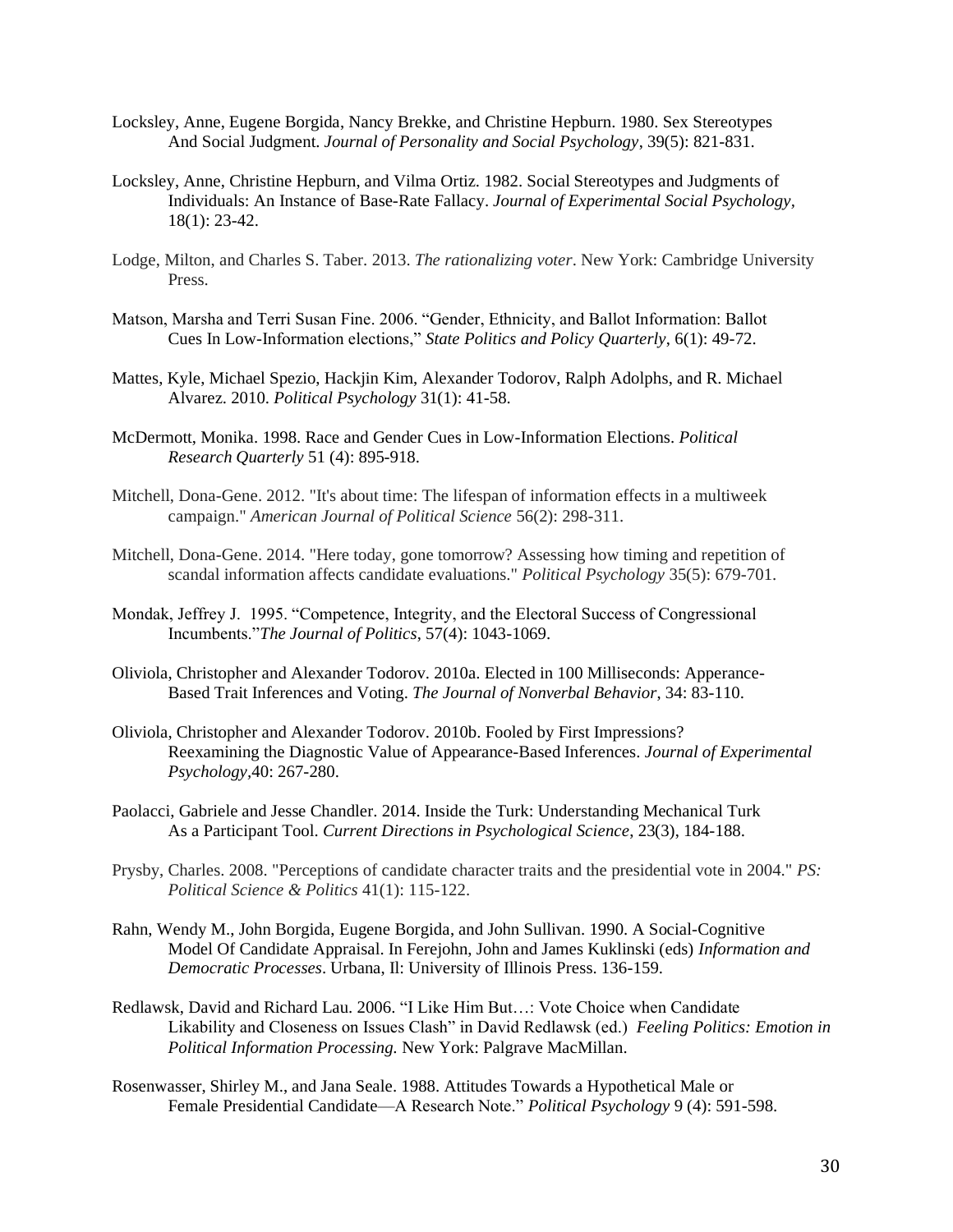- Sanbonmatsu, Kira and Kathleen Dolan. 2009. Do Gender Stereotypes Transcend Party? *Political Research Quarterly*, 62(3): 485-494.
- Schneider, Monica, and Angela Bos. 2009. "It Don't Matter if You're Black or White: Exploring the Content of Stereotypes of Black Politicians." Paper presented at the Annual Meeting of the Midwest Political Science Association. Chicago.
- Schneider, Monica C. and Bos, Angela L. 2014. Measuring stereotypes of female politicians. *Political Psychology*, *35*(2): 245-266.
- Seltzer, Richard, Jody Newman, and Melissa Voorhees Leighton. 1997. *Sex as a Political Variable: Women as Candidates and Voters in US Elections.* Boulder, CO: Lynne Rienner.
- Shabad, Goldie and Kristi Andersen. 1979. Candidate evaluations by men and women. *Public Opinion Quarterly*, *43*(1), pp.18-35.
- Sigelman, Carol, Lee Sigelman, Barbara Walkosz, and Michael Nitz. 1995. Black Candidates, White Voters: Understanding Racial Bias in Political Perceptions. *American Journal of Political Science,* 39: 243-265.
- Sinclair, Lisa, and Ziva Kunda. 1999. "Reactions to a black professional: motivated inhibition and activation of conflicting stereotypes." *Journal of personality and social psychology* 77(5): 885- 904.
- Sussman, Abigail B., Kristina Petkova, and Alexander Todorov. 2013. "Competence Ratings in US Predict Presidential Election Outcomes in Bulgaria." *Journal of Experimental Social Psychology*, 49(4): 771-775.
- Todorov, Alexander, Christopher Y. Oliviola, Ron Dotsch, and Peter Mende-Siedlecki. 2015. Social Attributions from Faces: Determinants, Consequences, Accuracy, and Functional Significance. *Annual Review of Psychology* 66: 519-545.
- Todorov, A. 2008. Evaluating faces on trustworthiness: An extension of systems for recognition of emotions signaling approach/avoidance behaviors. In A. Kingstone & M. Miller (Eds.), The Year in Cognitive Neuroscience 2008: Annals of the New York Academy of Sciences (Vol. 1124, pp. 208–224).
- Todorov, A. 2010. Evaluating faces on social dimensions. In A. Todorov, S.T. Fiske, & D. Prentice (Eds.), Social neuroscience: Toward understanding the underpinnings of the social mind. Oxford University Press.
- Todorov, A. and A. Engell. 2010. The Role of the Amygdala in Implicit Evaluation of Emotionally Neutral Faces. *Social Cognitive and Affective Neuroscience,* 3: 303-312.
- Todorov, A., & Uleman, J. S. 2002. Spontaneous trait inferences are bound to actor's faces: Evidence from a false recognition paradigm. Journal of Personality and Social Psychology, 83, 1051–1065.
- Todorov, A., & Uleman, J. S. 2003. The efficiency of binding spontaneous trait inferences to actor's faces. Journal of Experimental Social Psychology, 39, 549–562.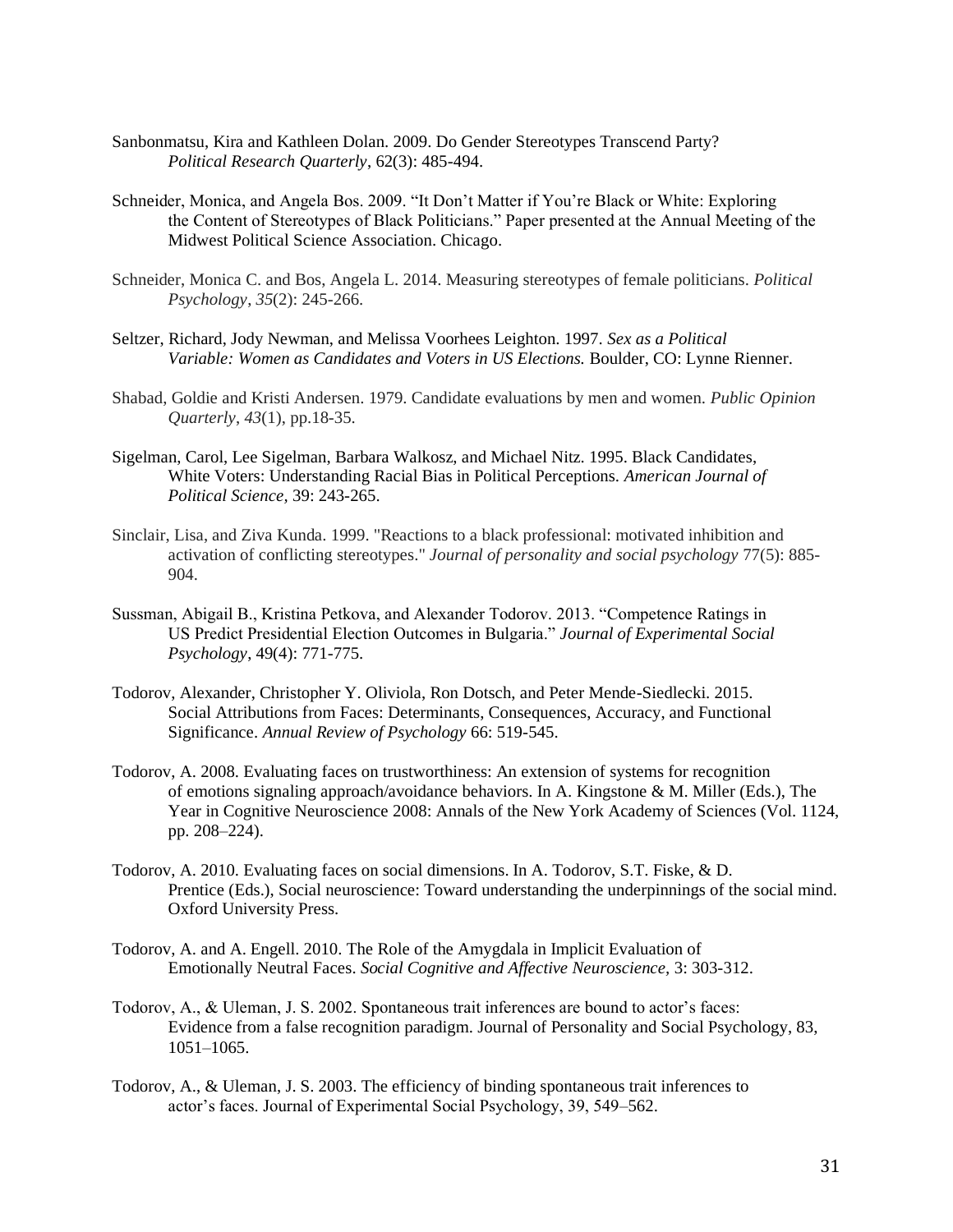- Todorov, A., Chaiken, S., & Henderson, M. D. 2002. The heuristic-systematic model of social information processing. In J. P. Dillard & M. Pfau (Eds.), The persuasion handbook: Developments in theory and practice (pp. 195–211). Thousand Oaks, CA: Sage.
- Todorov, A., Mandisotza, A. N., Goren, A., & Hall, C. 2005. Inferences of competence from faces predict election outcomes. Science, 308, 1623–1626.
- Todorov, A., Said, C. P., Engell, A. D., & Oosterhof, N. N. 2008. Understanding evaluation of faces on social dimensions. Trends in Cognitive Sciences, 12, 455–460.
- Todorov, A., Pakrashi, M., & Oosterhof, N. N. 2009. Evaluating faces on trustworthiness after minimal time exposure. Social Cognition, 27, 813–833.
- Weinberg, Jill D., Jeremy Freese, and David McElhattan. 2014. Comparing Data Characteristics And Results of an Online Ractorial Survey Between a Population-Based and a Crowdsource-Recruited Sample. *Sociological Science*, 1, 292-310.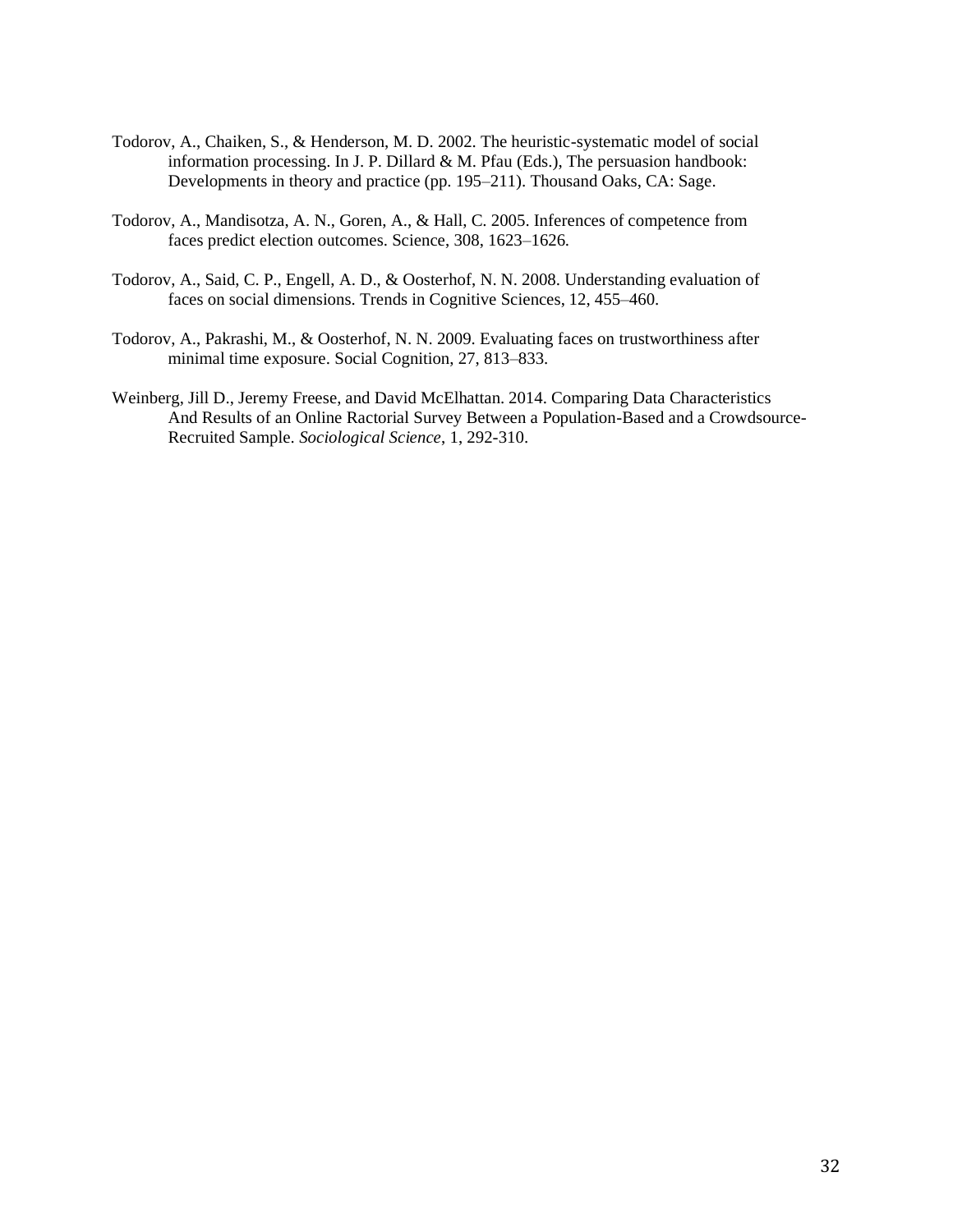|                                   | <b>Study 1</b>                    | Study 2                       |
|-----------------------------------|-----------------------------------|-------------------------------|
| <b>Total N</b>                    | 449                               | 377                           |
| <b>Source</b>                     | 106, in-person convenience        | <b>Amazon Mechanical Turk</b> |
|                                   | sample                            |                               |
|                                   | 343, Amazon Mechanical Turk       |                               |
| % Women                           | 58%                               | 50%                           |
| %White                            | 76%                               | 83%                           |
| % African American                | 9%                                | 6.5%                          |
| % Latino                          | 5%                                | 7.5%                          |
| % Democrat                        | 48%                               | 64%                           |
| % Republican                      | 16%                               | 21%                           |
| % Independent                     | 31%                               | 15%                           |
| <b>Median Age</b>                 | 32                                | 35                            |
| <b>Candidate Gender</b>           | Yes                               | Yes                           |
| <b>Manipulation</b>               |                                   |                               |
| <b>Informational Competence</b>   | Yes, 6 information items, 1       | Yes, 6 information items, 1   |
| <b>Manipulation</b>               | forced                            | forced                        |
| <b>Appearance-Based</b>           | N <sub>o</sub>                    | Yes                           |
| <b>Competence Manipulation</b>    |                                   |                               |
| <b>Candidate Images</b>           | Pictures of actual candidates     | Created using "FaceGen"       |
|                                   | taken state legislators' websites | software                      |
| <b>Out-Party Candidate</b>        | Competent, white, male            | Competent, white, male        |
| <b>Assignment of Independents</b> | Self-selection                    | Randomly assigned             |

# **Table 1. Sample and Design Details, Study 1 and Study 2**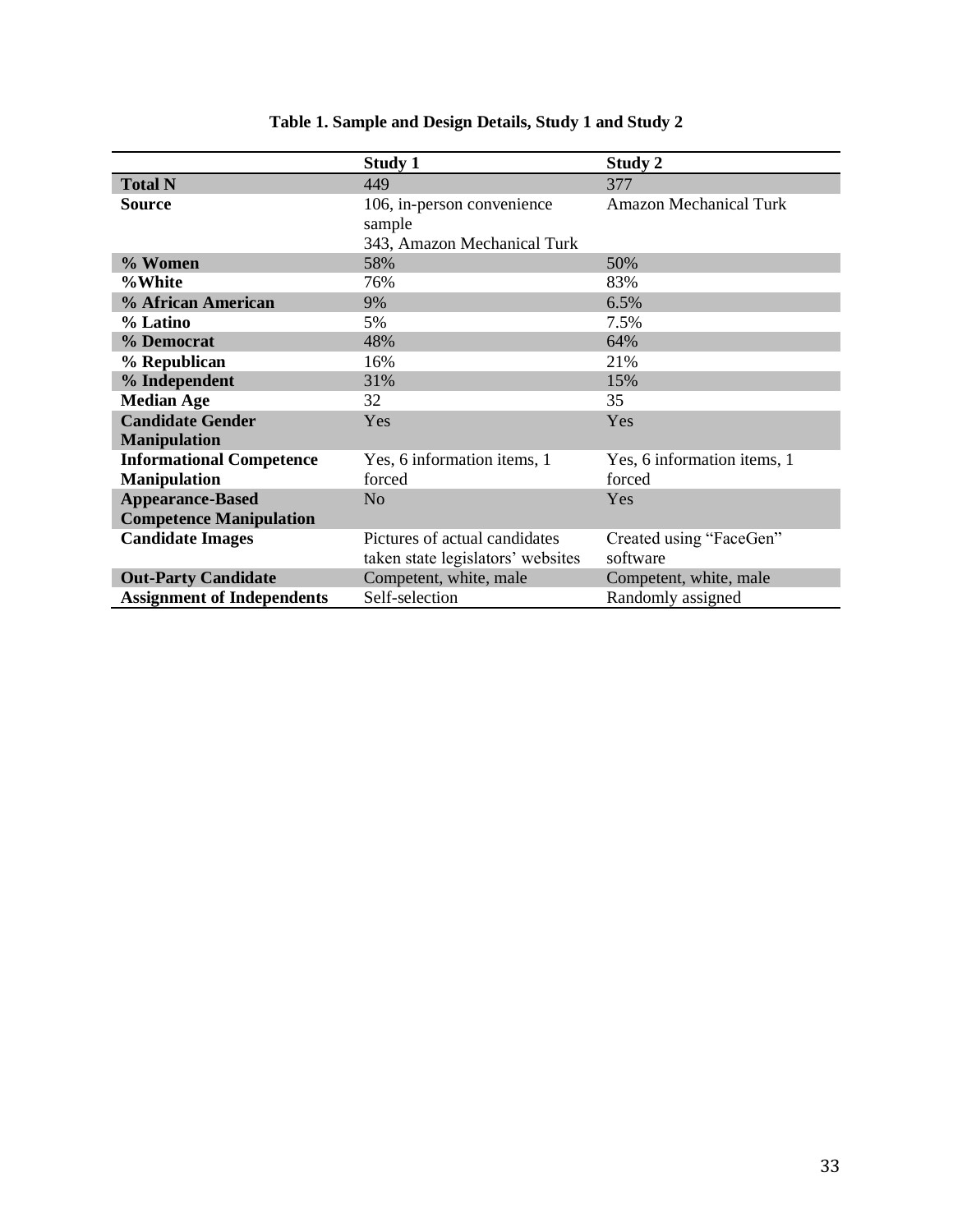**Table 2. ANOVA Results for Feeling Thermometer Difference Score, Experiments 1 and 2**

**Note: Values are F-statistics**

|                                  | Candidate<br><b>Gender</b> | <b>Competence of</b><br><b>Information</b> | Facial<br>Competence | <b>Gender X</b><br><b>Competence of</b><br><b>Information</b> | <b>Gender X</b><br>Facial<br>Competence |
|----------------------------------|----------------------------|--------------------------------------------|----------------------|---------------------------------------------------------------|-----------------------------------------|
| <b>Experiment 1</b><br>$(n=439)$ | $13.231***$                | 7.673*                                     | $-$                  | $4.019*$                                                      | $- -$                                   |
| <b>Experiment 2</b><br>$(n=372)$ | .390                       | $13.586***$                                | 2.420                | $8.056*$                                                      | .606                                    |
| *p<.05, **p<.01, ***p<.001       |                            |                                            |                      |                                                               |                                         |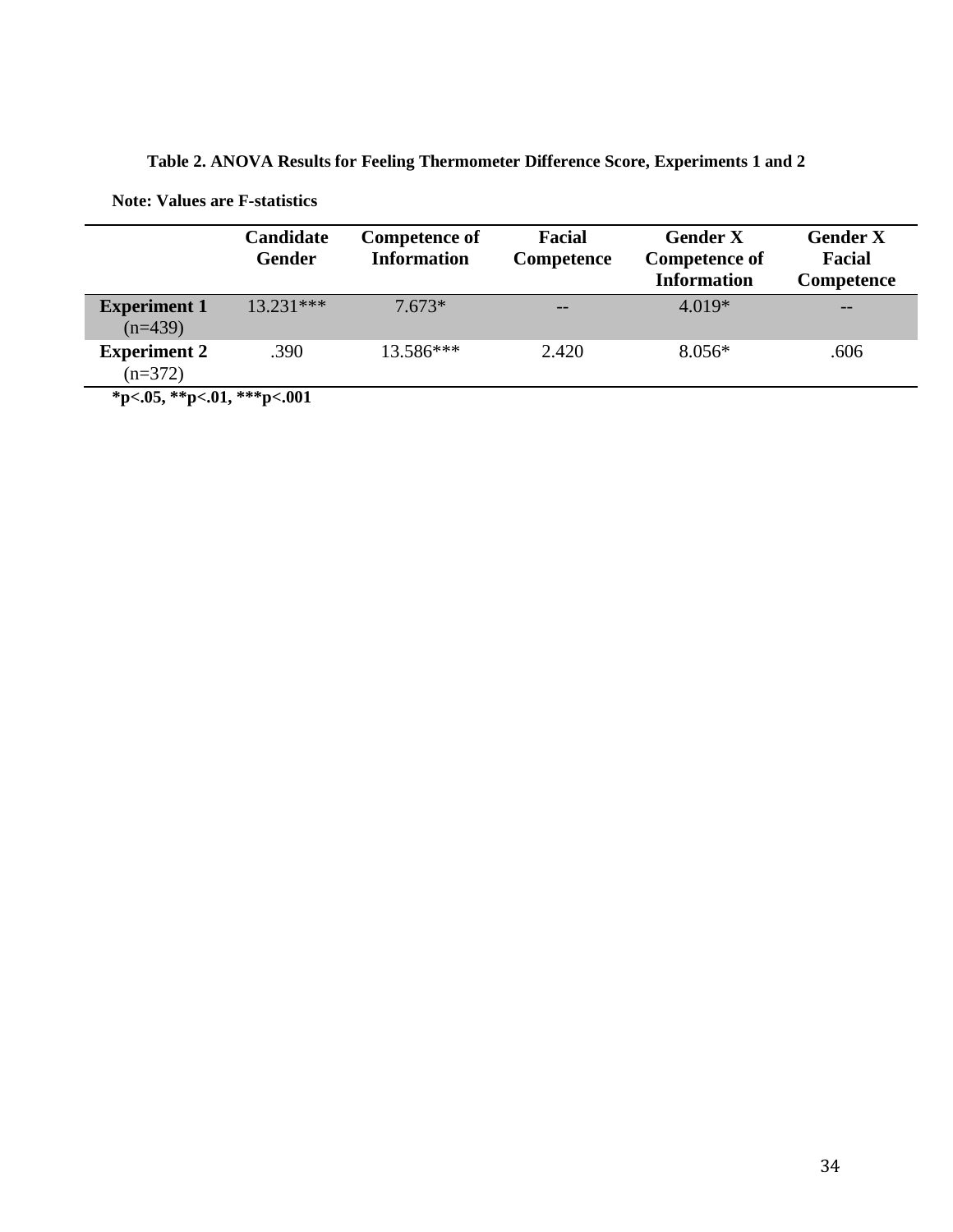| <b>Logistic Regression Results for In-Party Vote, Experiment 1</b> |                     |                                            |
|--------------------------------------------------------------------|---------------------|--------------------------------------------|
|                                                                    | Model 1             | Model 2                                    |
| Primary Partisan Match                                             |                     | $1.521***$ $1.515***$<br>$(.312)$ $(.312)$ |
| <b>Female Candidate</b>                                            | $-.451*$<br>(.218)  | $-.275$<br>(.325)                          |
| Incompetent Info                                                   | $-.591**$<br>(.219) | $-.425$<br>(2.948)                         |
| Female Candidate X Incompetent Info                                |                     | $-.319$<br>(.438)                          |
| Constant                                                           | .117<br>(.324)      | .030<br>(.343)                             |
| R-square                                                           | .109                | .111                                       |
| N                                                                  | 448                 | 448                                        |

| Table 3.<br><b>Logistic Regression Results for In-Party Vote, Experiment 1</b> |                       |
|--------------------------------------------------------------------------------|-----------------------|
|                                                                                | Model 1 Model 2       |
|                                                                                | $1521$ *** $1515$ *** |

**†p<.1, \*p<.05, \*\*p<.01, \*\*\*p<.001**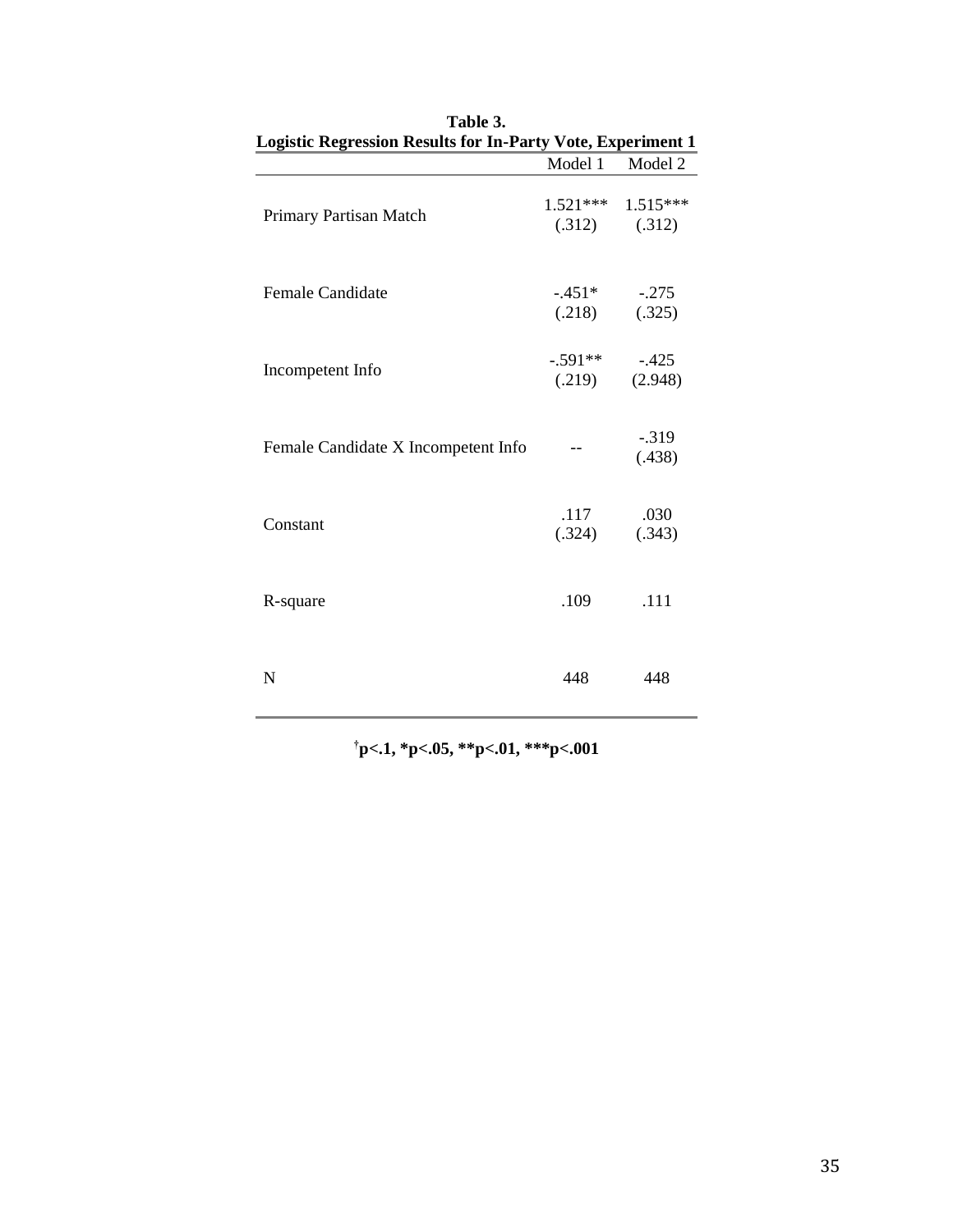|                                     | Model 1             | Model 2                        |
|-------------------------------------|---------------------|--------------------------------|
| Strength of PID                     | $.536***$<br>(.112) | .552 ***<br>(.114)             |
| Female Candidate                    | $-.238$<br>(.218)   | .892*<br>(.400)                |
| Incompetent Info                    | $-.606**$<br>(.220) | $-.287$<br>(.374)              |
| <b>Incompetent Face</b>             | $-.037$<br>(.218)   | .627<br>(.543)                 |
| Female Candidate X Incompetent Info |                     | $-1.302**$<br>(.453)           |
| Female Candidate X Incompetent Face |                     | $-.796$ <sup>†</sup><br>(.451) |
| Incompetent Info X Incompetent Face | --                  | .627<br>(.453)                 |
| Constant                            | $-.832*$<br>(.363)  | $-1.215**$<br>(.409)           |
| Pseudo R-square                     | .112                | .155                           |
| N                                   | 372                 | 372                            |

**Table 4. Logistic Regression Results for In-Party Vote Choice, Experiment 2**

**†p<.1, \*p<.05, \*\*p<.01, \*\*\*p<.001**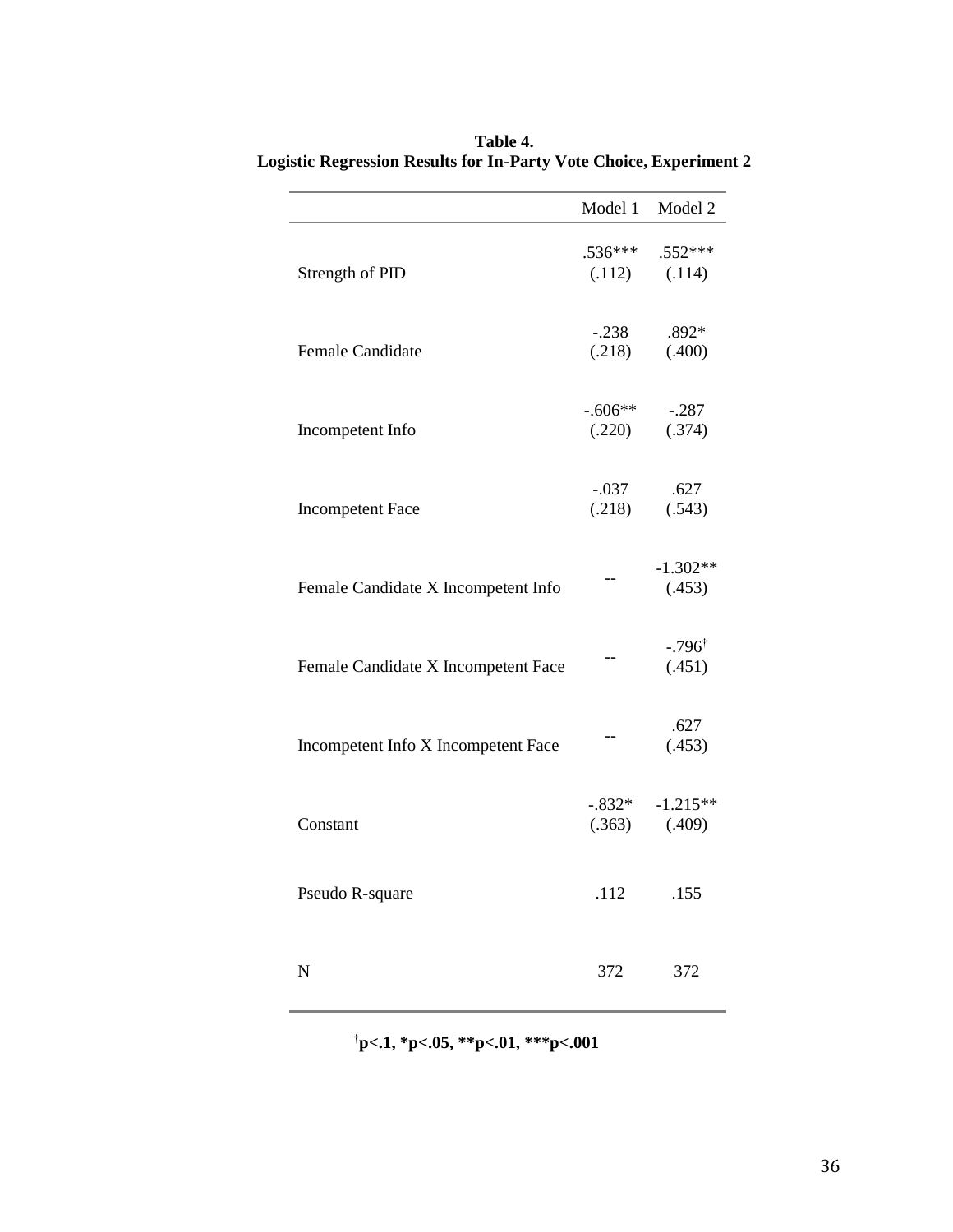

**Figure 1. Feeling Thermometer Difference Score Means, Experiment 1**

**Note: Statistical Test ANOVA. F=4.019, p<.05. N= 448 Error bars represent 95% confidence intervals.**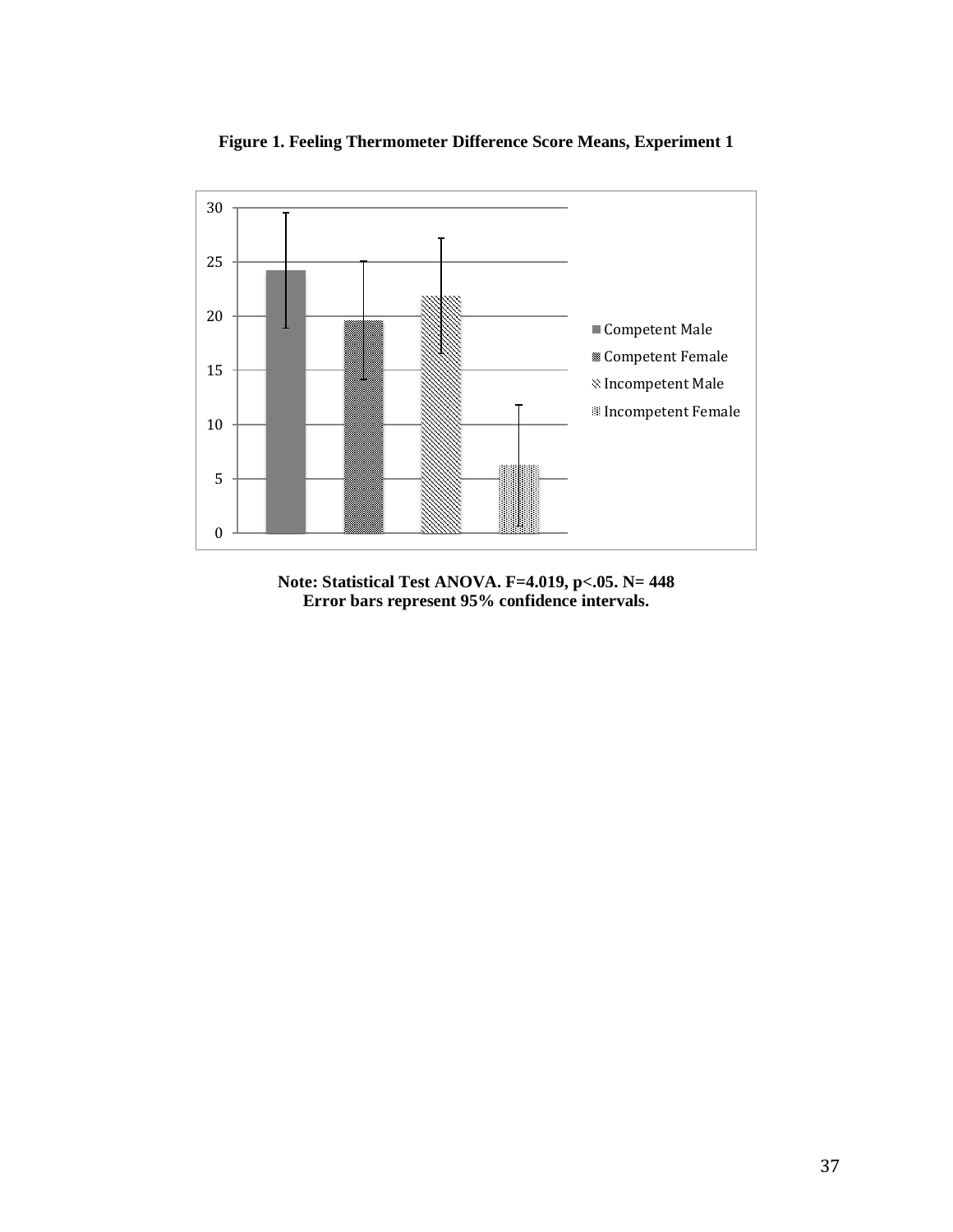

**Figure 2. Feeling Thermometer Difference Score Means, Experiment 2**

**Note: Note: Statistical Test is ANOVA. F=8.056, p<.05. N= 372 Error bars represent 95% confidence intervals.**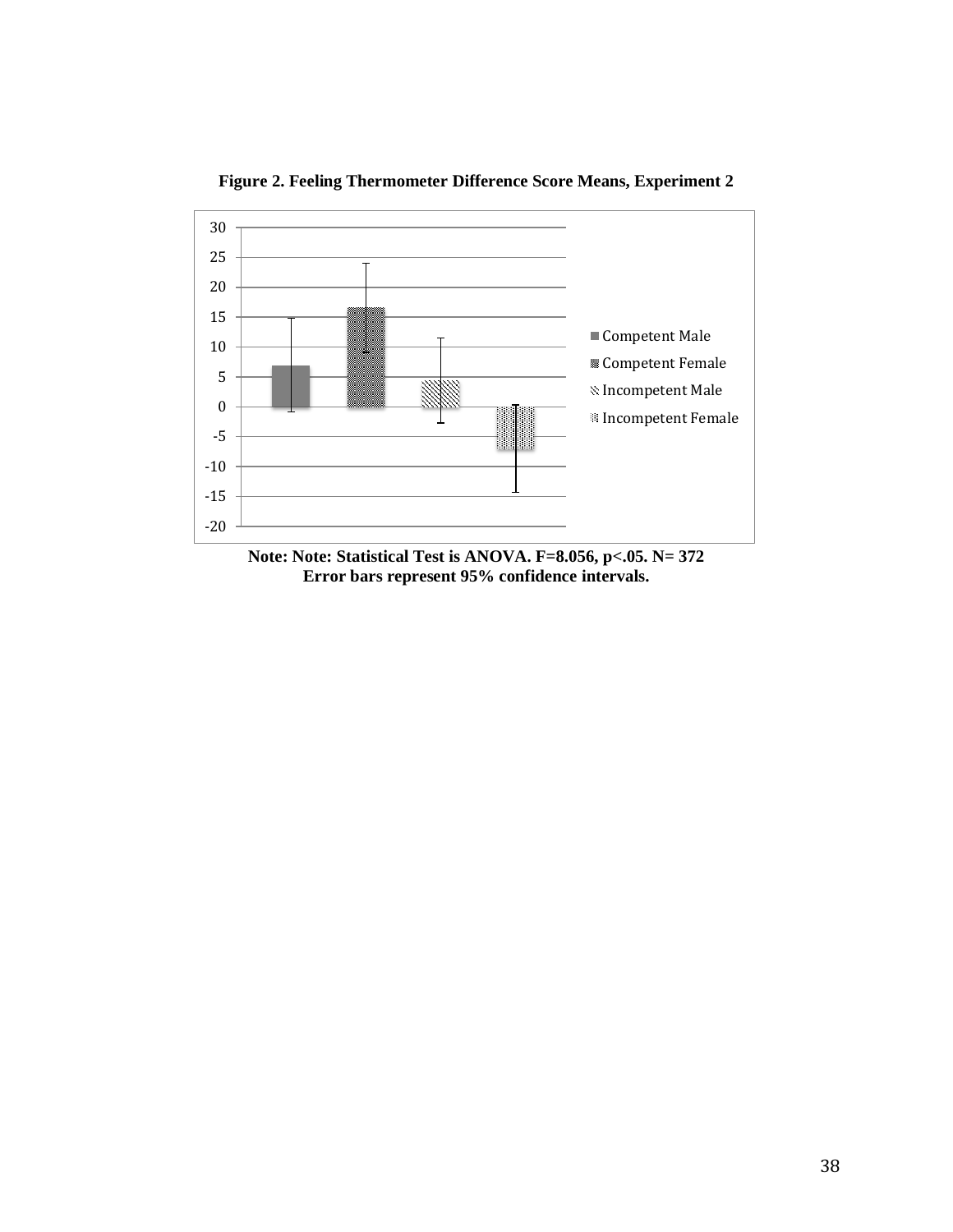

**Figure 3.**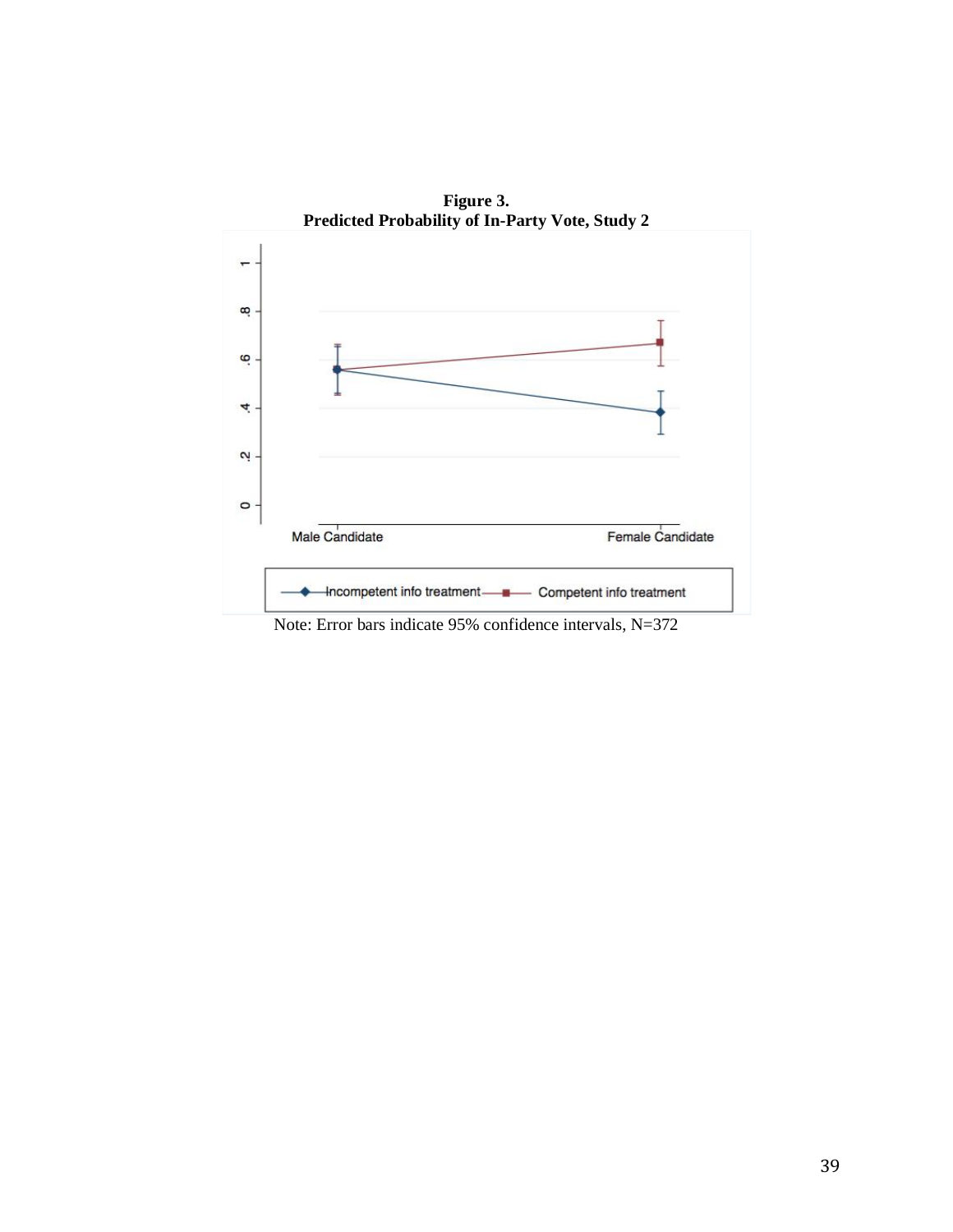## **Online Appendix A: Experimental Design**

# **Screenshot of a DPTE Campaign**

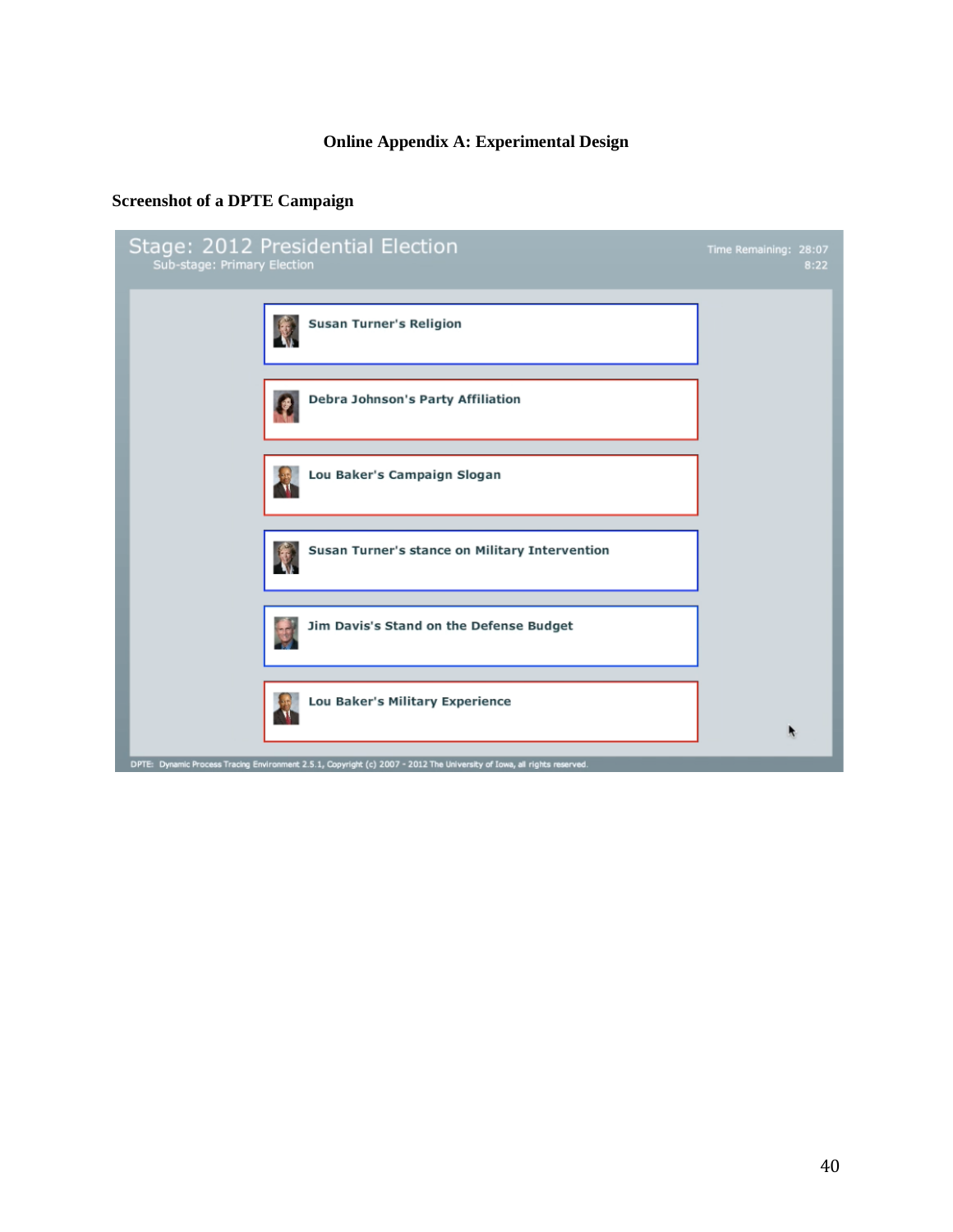### **Screenshot of Open Information Box in a DPTE Campaign**

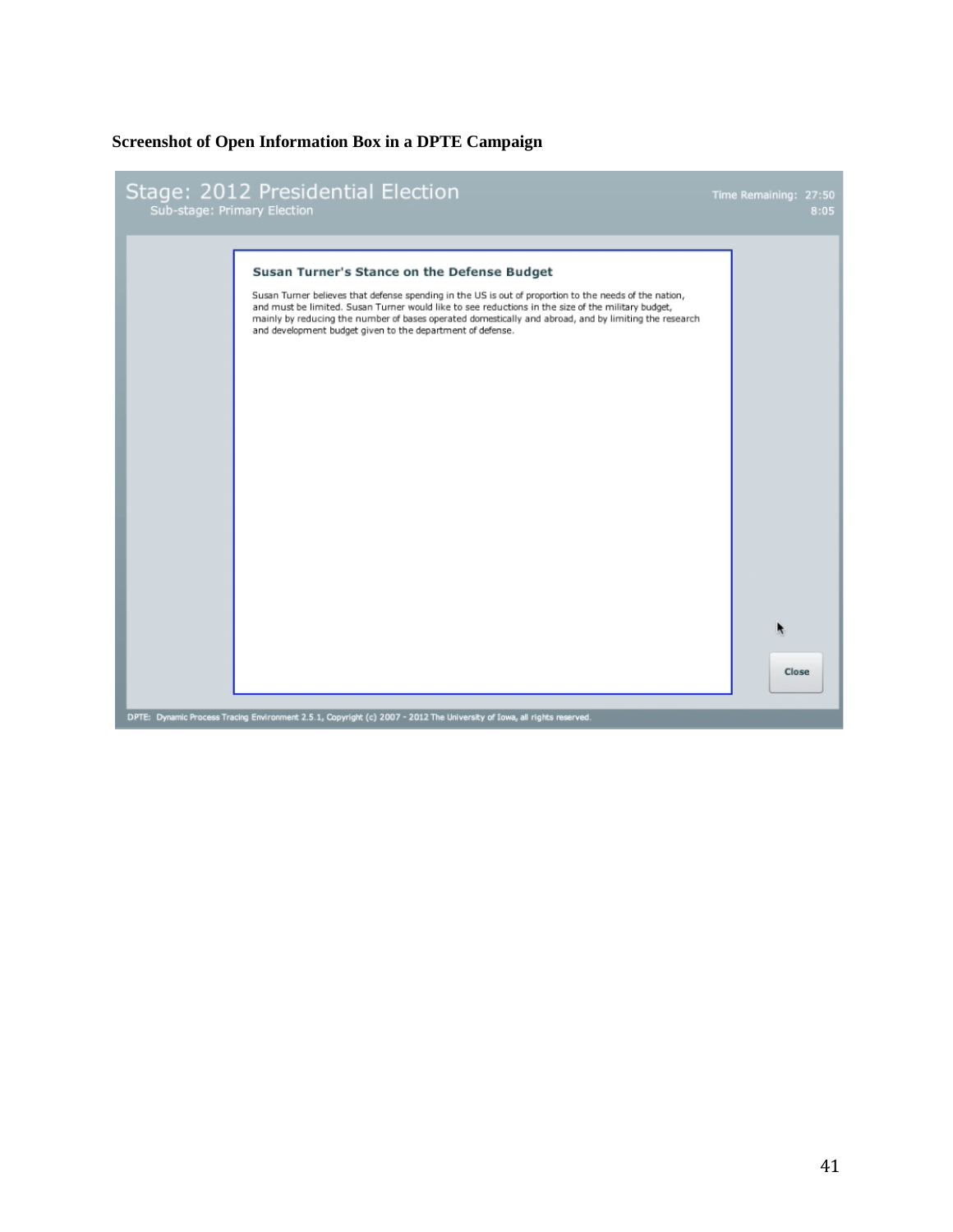#### **Image Pretest Details, Experiments 1 and 2**

The images in Experiment 1 were taken from state legislatures' websites in multiple states and chosen because they showed officials' headshots against a single-colored background. 64 such images (including equal numbers of men, women, white, and black candidates) were pretested by 148 undergraduates at [redacted]. Subjects were asked to rate a subset of 16 of these pictures on a series of traits, including compassion, competence, strong leadership, and trustworthiness. Ratings were on a 1-4 scale (Banducci, Karp, Thrasher, and Rallings 2008) and photographs with the highest and lowest average competence scores were chosen for use in the primary election. Again, those with the lowest competence scores were used in the general election. Those images are available below.

In Experiment 2, I used images created by FaceGen, a face-generating software. Facegen allows the user to begin with a "neutral" face and alter its appearance in many various ways. 24 candidate faces were created—12 male faces and 12 female faces, varying the aspects of physical appearance that are thought to signal competence, including eye spacing, jaw width, and maturity/"baby-facedness". These images were then pretested in a manner similar to the images in Experiment 1.120 subjects were recruited from Amazon Mechanical Turk and each subject was asked to rate a random subset of 12 of the 24 pictures on competence, compassion, attractiveness, likeability, and perceived age. The male and female pictures with the highest and lowest average competence scores were selected for use in the experiment. Further information on either pretest can be provided upon request.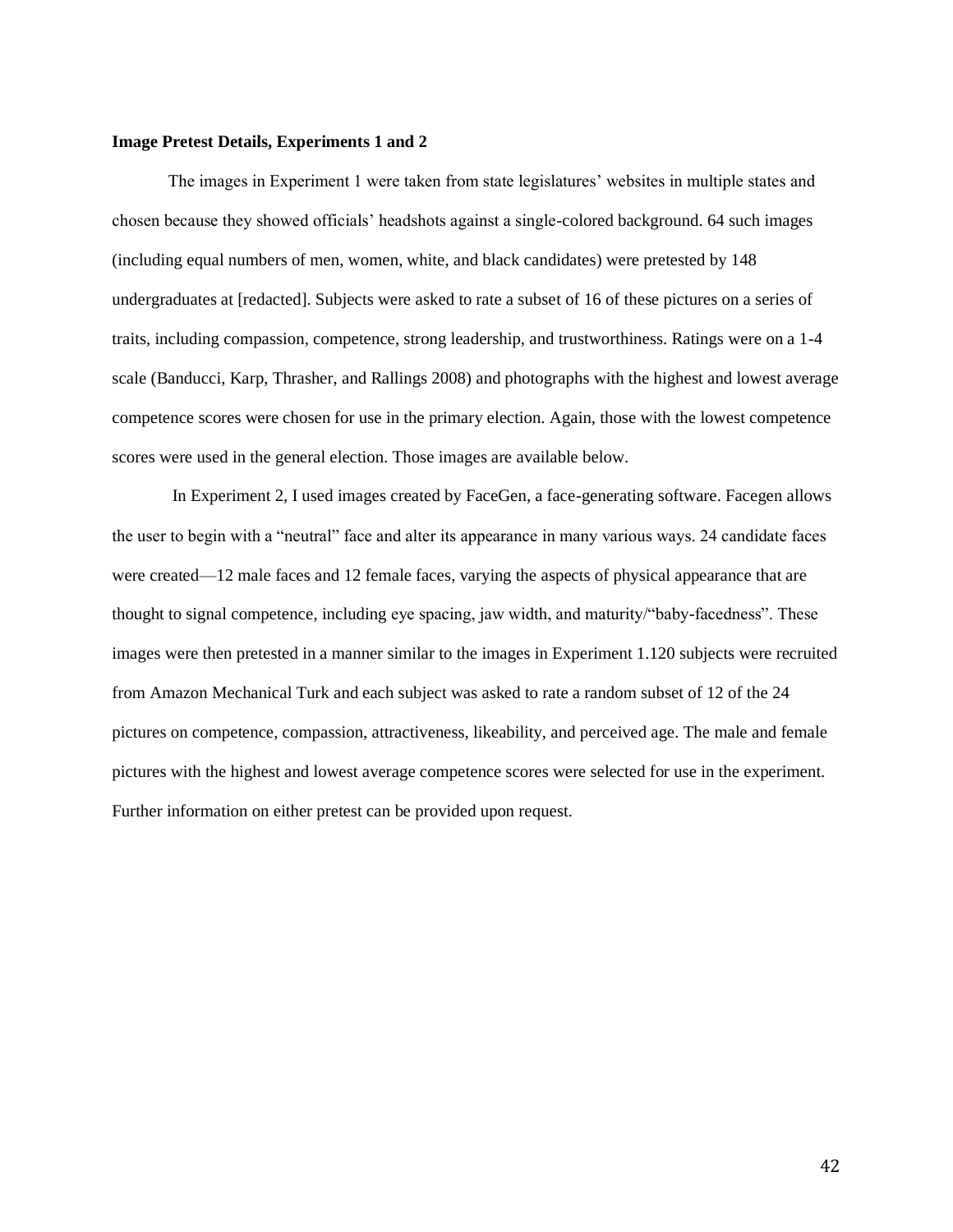# **Candidate Pictures, Experiment 1**







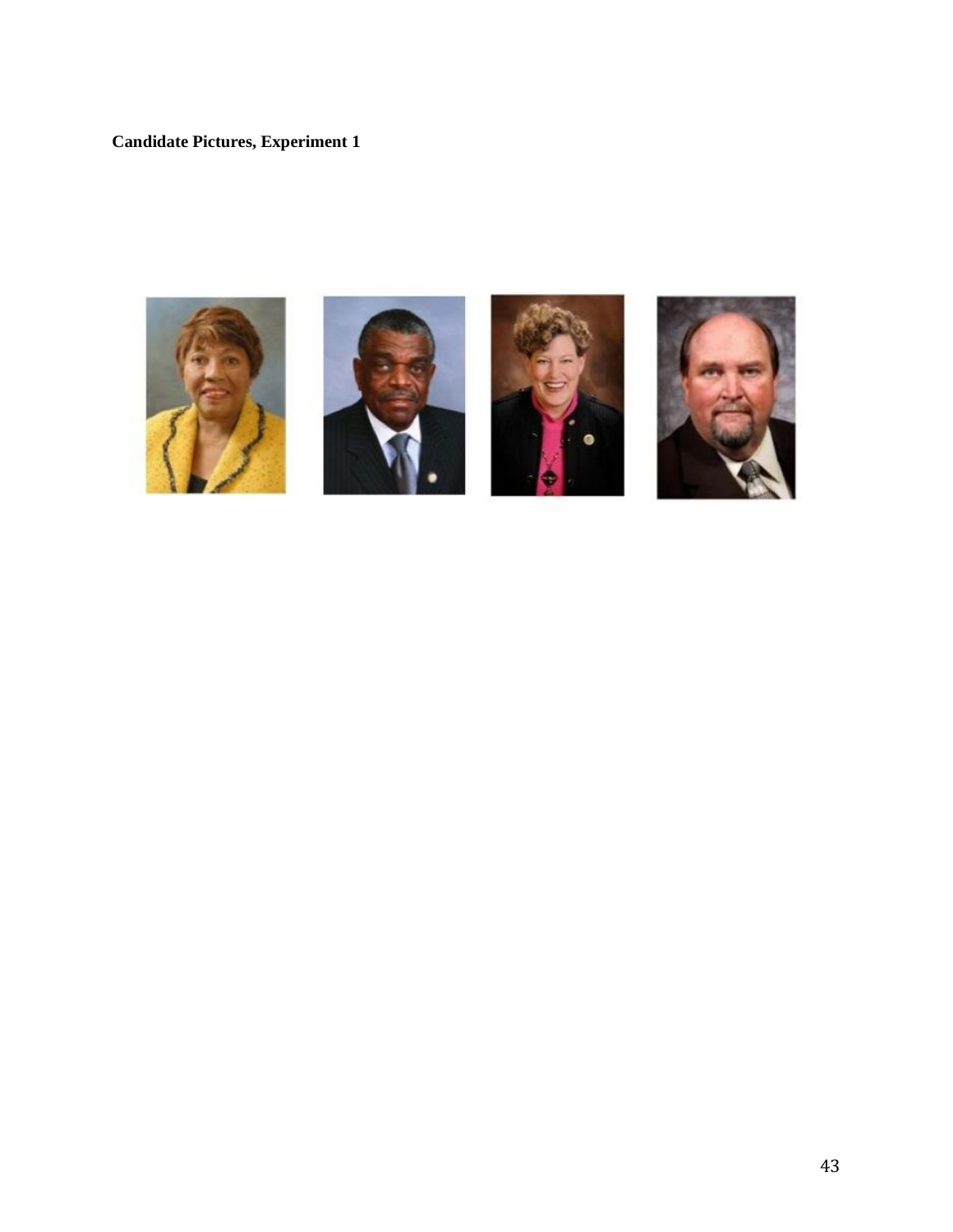# **FaceGen-generated Candidate Images, Experiment 2**

# **Competent Male Candidate**



# **Incompetent Male Candidate**



**Competent Female Candidate**



**Incompetent Female Candidate**

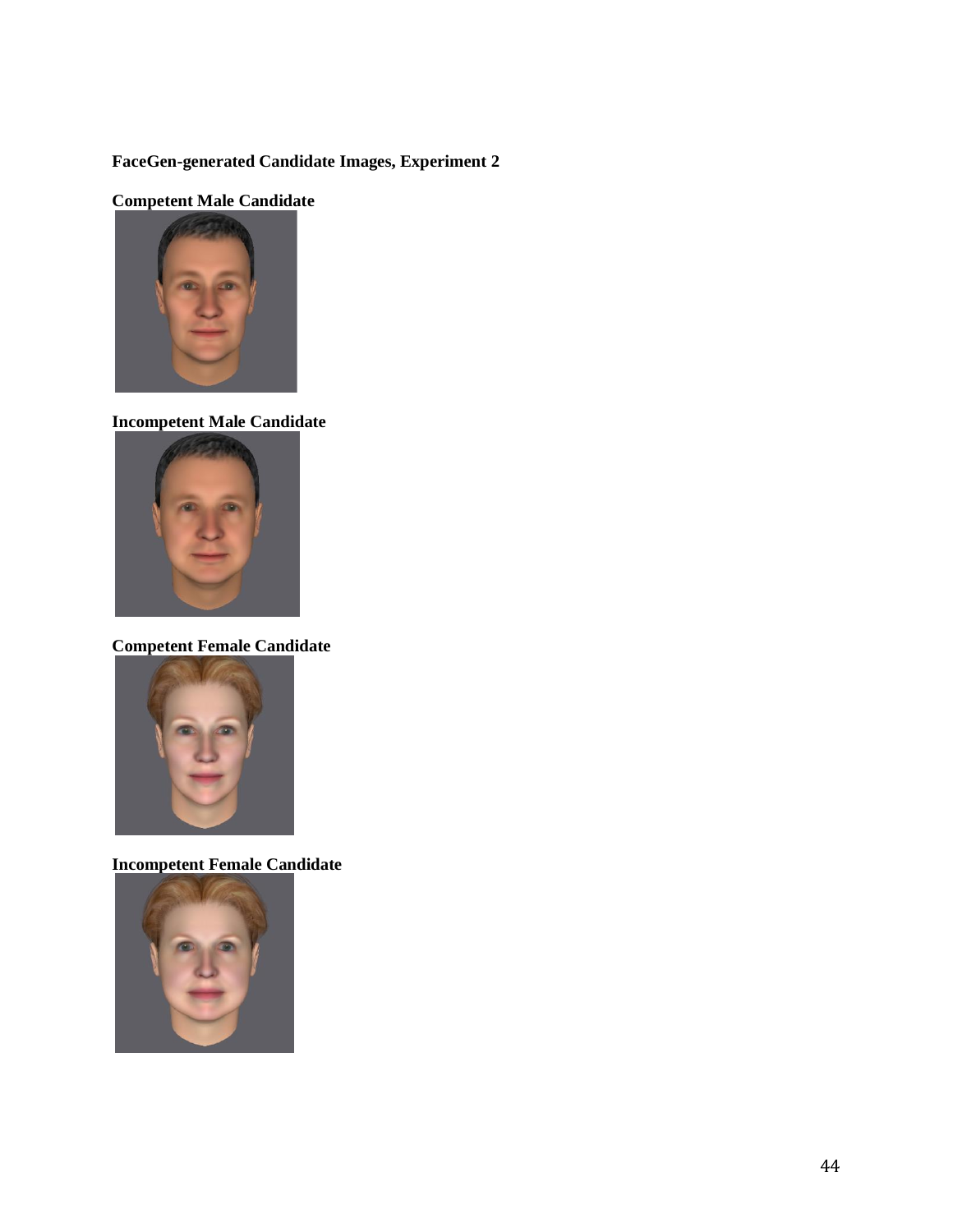## **Competence Information Items, Experiments 1 and 2**

Competent Information Condition:

*In the presidential debate last night between Daniel Baker and [Candidate], [Candidate] maintained poise and command during tough questioning. By remaining steady and never appearing threatened, [Candidate] developed an image of strong leadership. It is generally acknowledged that [Candidate] won this debate, hands down.* 

*The Cincinnati Enquirer proclaims, "[Candidate] continues to show the nation that [he/she] has what it takes--in experience, spirit and intellect--to win this election and lead this country to prosperity."* 

*After nearly 2 decades of holding statewide office, [Candidate]is a growing presence in national politics. Rising to the highest level of state politics by consistently offering solid ideas and delivering on promises, [Candidate] has developed a reputation as a capable and creative politician.*

*"[Candidate] rose through state politics by making promises that were reasonable, and then carrying them out. On the national level, it will be much harder for [him/her] to do that. Still, I have a lot of respect for [Candidate].*

*After being active in politics in college, [Candidate]ran for and was elected mayor of Sioux Falls when only 30 years old. After repeated terms there, [Candidate] moved to the House of Representatives for 8 years, before winning the Governorship of South Dakota. After 2 terms as Governor, [he/she] is looking to continue in politics at the national level.*

*"I thought [Candidate] was always pushing too hard for too much, until I realized that it was because everyone responded to it and we were able to accomplish far more than we ever expected. [Candidate]has the highest of expectations, but is rarely disappointed because [his/her] leadership always helped us to achieve our goals."* 

Incompetent Information Condition:

*In the presidential debate last night between Daniel Baker and [Candidate], [Candidate] lost [his/her] poise and command almost from the beginning. [Candidate] appeared defensive and out of [his/her] league during much of the questioning and most agree that Daniel Baker came out on top.* 

*The Cincinnati Enquirer proclaims, "[Candidate]'s actions continue to cast doubt on [his/her] own abilities; in terms of leadership, experience, and sheer capability, [he/she] has yet to convince the nation that [he/she] has what it takes.* 

*After five years of holding statewide office, [Candidate]is a new presence in national politics. While gaining quick popularity among party loyalists, many residents of [his/her] state are less than impressed with [his/her] performance so far, citing numerous broken promises and failed ideas.* 

*[Candidate] rose through state politics by making lots of promises to lots of different people. Carrying them out proved much harder, though, and the people of [his/her] state noticed that. I worry about the path that [Candidate] would lead our nation down if [he/she] were to be elected.*

*[Candidate] served two terms in the South Dakota state legislature and is currently serving in [his/her] first term as governor of that state.*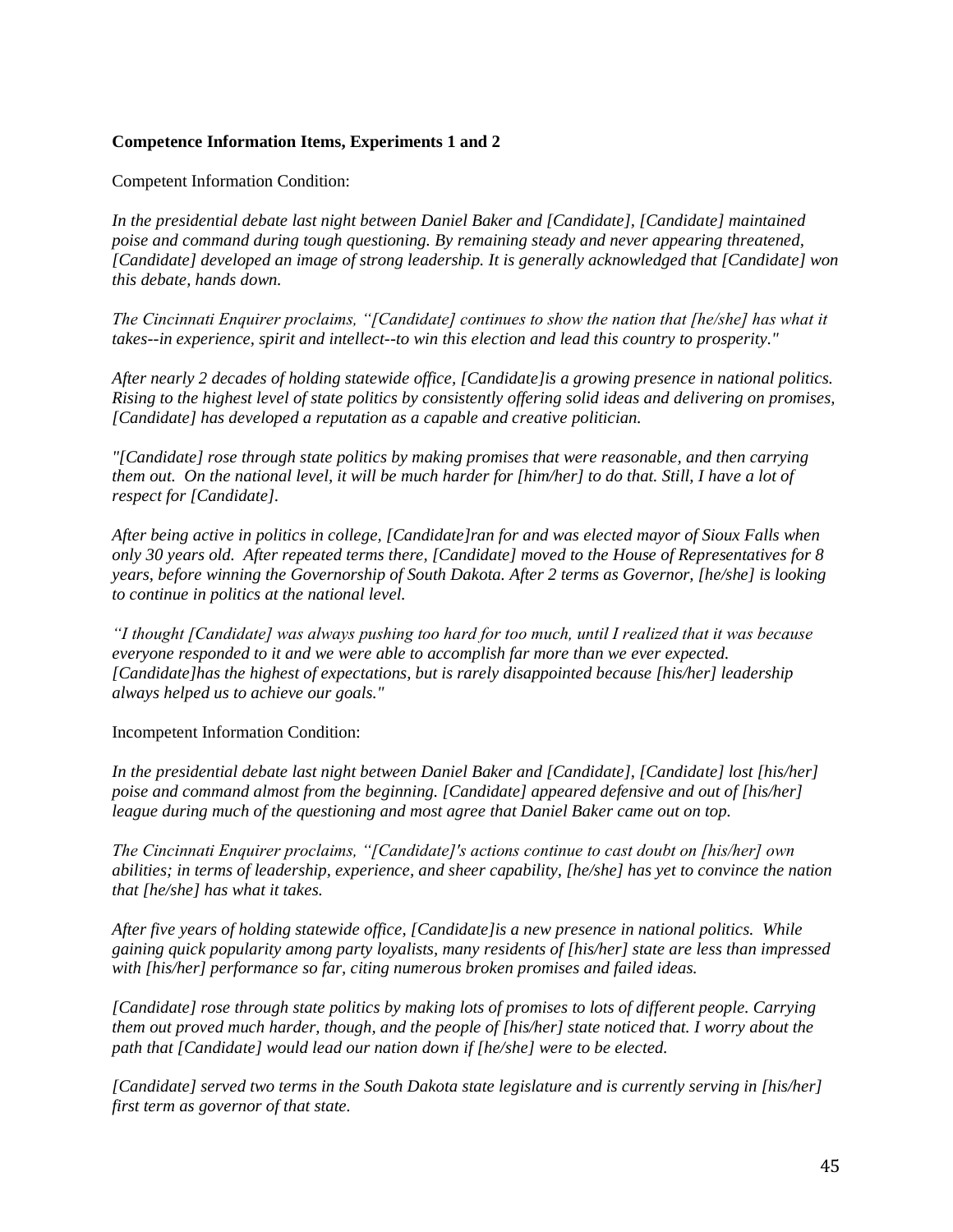*"I thought [Candidate] was always pushing too hard for too much. [His/Her] expectations were often unrealistic and that led to a lot of disappointment on all our parts."*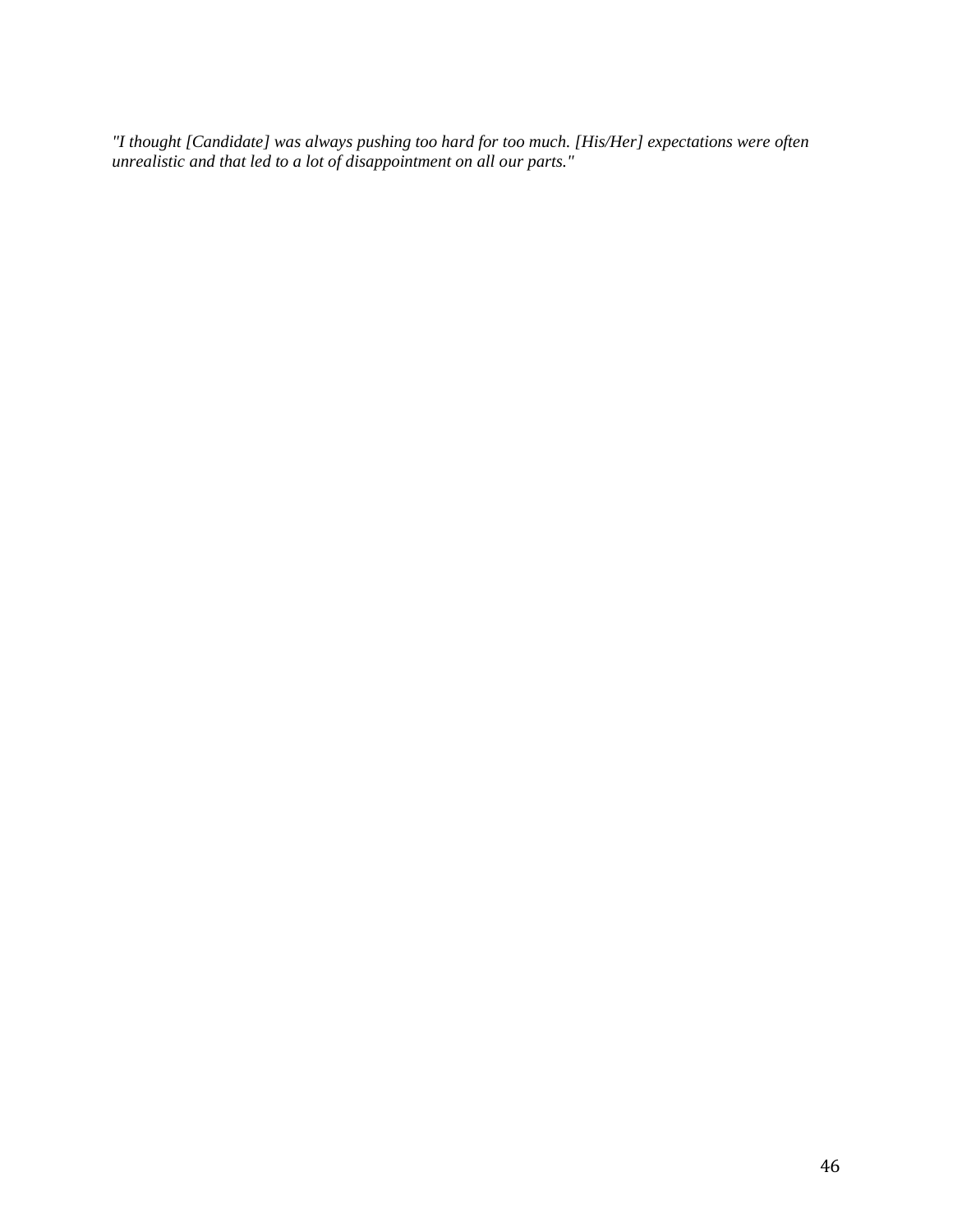#### **Experiment 1 Primary Election Description**

In the primary, subjects experienced a  $2x2x2$  experimental manipulation, in which the picture of one of the candidates in their party's primary (Candidate A) varied by gender, race, and whether the candidate had a competent or incompetent appearance. Each party's primary included both a moderate candidate and either a liberal or conservative candidate, depending on the party (i.e. subjects in the Republican primary saw a moderate and a conservative candidate, while those in the Democratic primary saw both a moderate and a liberal candidate). Which candidate received each ideological position was randomly assigned so that Candidate A was moderate half of the time and Candidate B was moderate the other half of the time. This allowed me to control for subjects' ideological preferences. All of the information about the candidates was non-evaluative in tone.

Candidate A, then, could be male or female, black or white, and either competent-looking or incompetent-looking. Candidate B was always a white man and either looked competent or incompetent depending on whether Candidate A received a competent or incompetent picture. If Candidate A was competent-looking (regardless of the gender/race manipulations), Candidate B was always an incompetent-looking white man. If Candidate A was incompetent-looking (again, regardless of race or gender), Candidate B was always a competent-looking white man.

Subjects had the opportunity to access 25 unique pieces of information about each of the two candidates in their primary, as well as 25 pieces of information about the two candidates in the other party's primary. After the campaign, subjects were asked to vote for the candidate of their choice. The incompetent-looking candidate always progressed to the general election.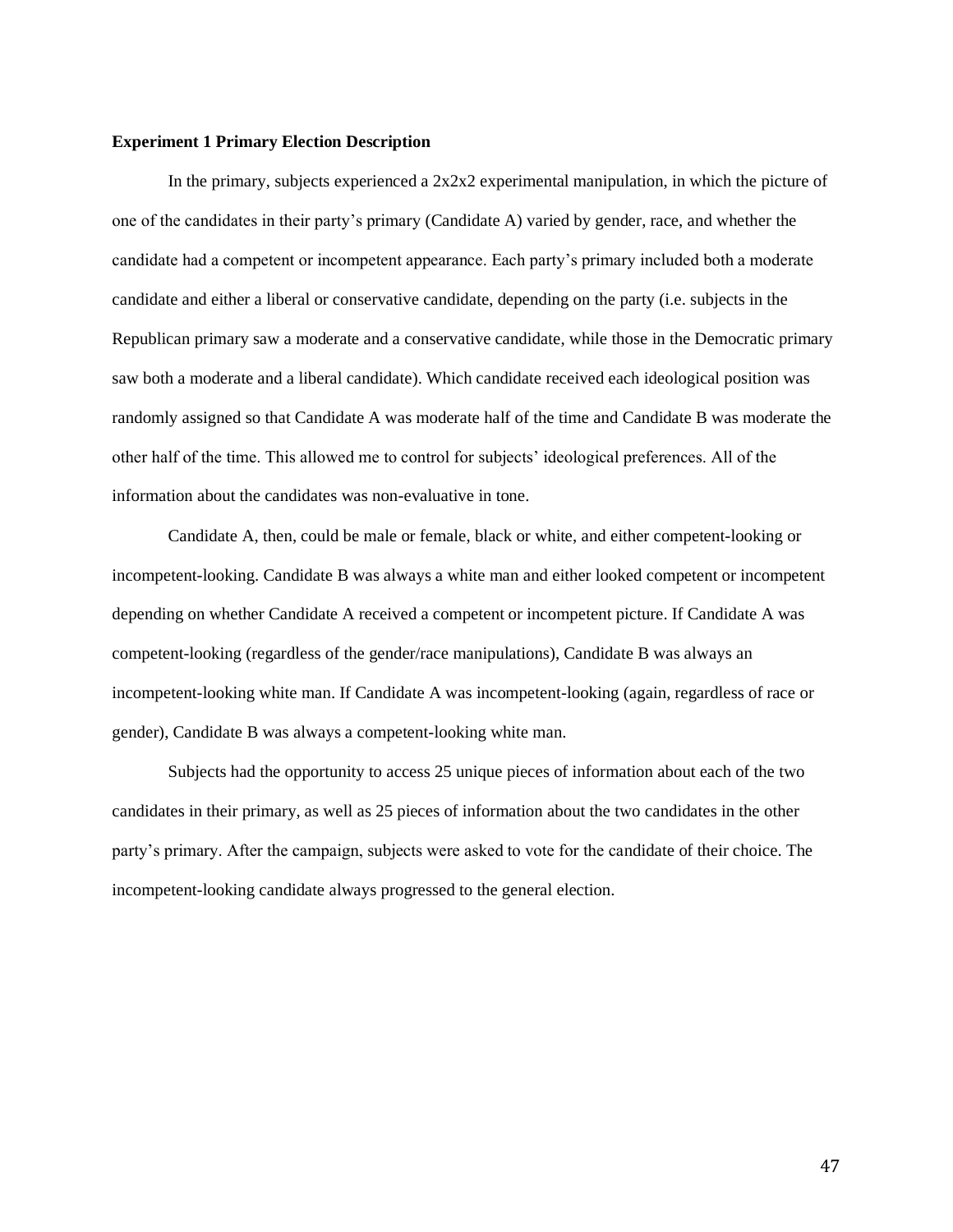# **Online Appendix B: Methodology and Analysis**

|                        | Tuble D11 martiagal Centre, Experiment I<br><b>Competent</b> | Incompetent        | <b>Total</b> |
|------------------------|--------------------------------------------------------------|--------------------|--------------|
|                        | <b>Information</b>                                           | <b>Information</b> |              |
| <b>Male In-Party</b>   | 117                                                          | 117                | 234          |
| Candidate              |                                                              |                    |              |
| <b>Female In-Party</b> | 105                                                          | 109                | 214          |
| Candidate              |                                                              |                    |              |
| <b>Total</b>           |                                                              |                    | 448          |

# **Table B1. Individual Cell Ns: Experiment 1**

# **Table B2. Individual Cell Ns: Experiment 2**

|                        | Competent          | Incompetent        | <b>Total</b> |
|------------------------|--------------------|--------------------|--------------|
|                        | <b>Information</b> | <b>Information</b> |              |
| <b>Male In-Party</b>   | 85                 | 96                 | 181          |
| Candidate              |                    |                    |              |
| <b>Female In-Party</b> | 86                 | 110                | 196          |
| <b>Candidate</b>       |                    |                    |              |
| <b>Total</b>           |                    |                    |              |

|                        | <b>Competent Face</b> | <b>Incompetent Face</b> | <b>Total</b> |
|------------------------|-----------------------|-------------------------|--------------|
| <b>Male In-Party</b>   |                       |                         | 181          |
| Candidate              |                       |                         |              |
| <b>Female In-Party</b> | 105                   |                         | 196          |
| Candidate              |                       |                         |              |
| <b>Total</b>           | 205                   |                         | 377          |

# **Table B3. Analysis for Partisan Sub-Samples, Experiment 1**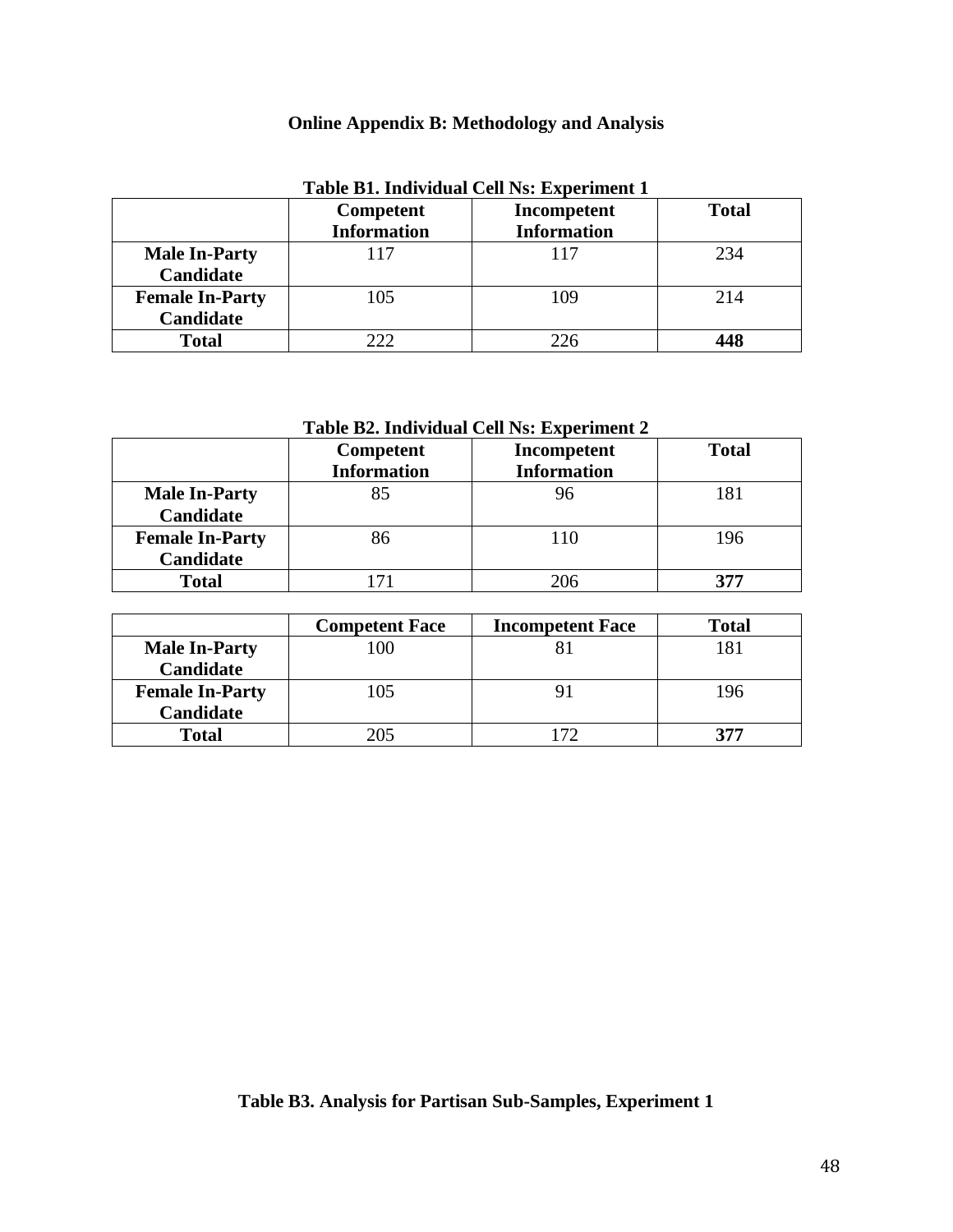|                      | <b>Democrats</b> | <b>Republicans</b> |
|----------------------|------------------|--------------------|
| N                    | 252              | 90                 |
| <b>Feeling Therm</b> | $F=4.467*$       | $F=1.217$          |
| Mean,                | 24.938           | 20.810             |
| Competent            | (3.580)          | (6.897)            |
| <b>Female</b>        |                  |                    |
| Mean,                | 32.938           | 12.481             |
| Competent            | (3.552)          | (6.082)            |
| <b>Male</b>          |                  |                    |
| Mean,                | 7.233            | 1.167              |
| Incompetent          | (3.697)          | (7.449)            |
| <b>Female</b>        |                  |                    |
| Mean,                | 30.508           | 7.864              |
| Incompetent          | (3.608)          | (6.738)            |
| <b>Male</b>          |                  |                    |
| <b>Vote choice</b>   | $B = -0.669$     | $B = -0.560$       |
|                      | (.675)           | (.891)             |

**Candidate Gender X Competence of Information**

**Table B4. Analysis for Partisan Sub-Samples, Experiment 2 Gender X Competence of Information**

|                      | <b>Democrats</b>          | <b>Republicans</b> |
|----------------------|---------------------------|--------------------|
| N                    | 252                       | 80                 |
| <b>Feeling Therm</b> | $F = 3.915*$              | $F=1.334$          |
| Mean,                | 20.254                    | 12.791             |
| Competent            | (4.933)                   | (7.936)            |
| <b>Female</b>        |                           |                    |
| Mean,                | 8.647                     | 13.647             |
| Competent            | (5.178)                   | (9.995)            |
| <b>Male</b>          |                           |                    |
| Mean,                | $-3.125$                  | $-1.674$           |
| Incompetent          | (4.494)                   | (7.921)            |
| <b>Female</b>        |                           |                    |
| Mean,                | 3.906                     | 20.829             |
| Incompetent          | (4.202)                   | (10.393)           |
| <b>Male</b>          |                           |                    |
| Vote choice          | $B = -0.956$ <sup>†</sup> | $B = -0.459$       |
|                      | (.582)                    | (1.165)            |

**Table B5. Analysis for Partisan Sub-Samples, Experiment 2 Gender X Facial Competence**

| <b>Democrats</b> | <b>Republicans</b> |
|------------------|--------------------|
|                  |                    |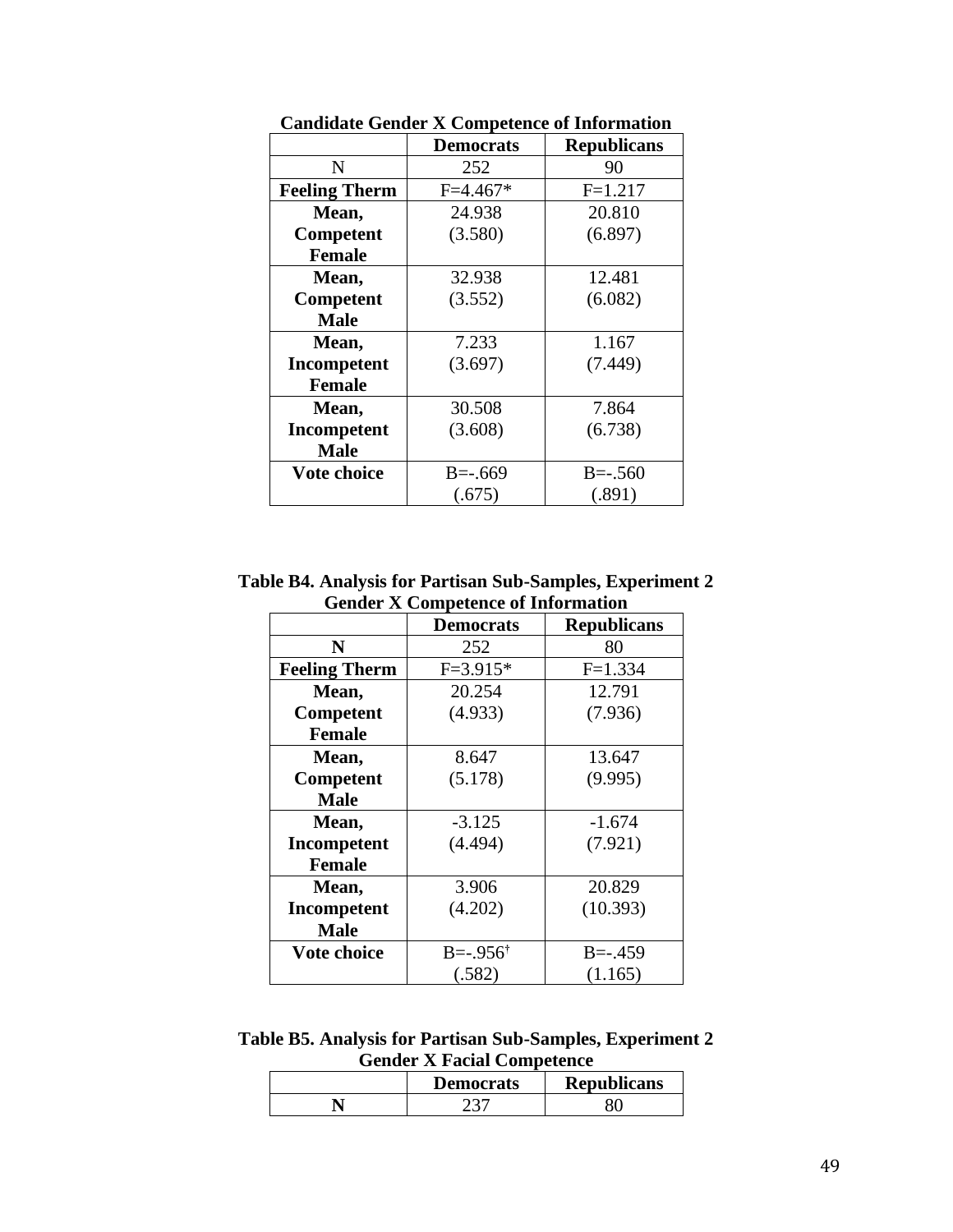| <b>Feeling Therm</b> | $F = 260$    | $F = 2.964$ <sup>†</sup> |
|----------------------|--------------|--------------------------|
| Mean,                | 13.419       | 18.412                   |
| Competent            | (4.627)      | (7.572)                  |
| <b>Female</b>        |              |                          |
| Mean,                | 8.755        | 14.016                   |
| Competent            | (4.423)      | (9.309)                  |
| <b>Male</b>          |              |                          |
| Mean,                | 3.710        | $-7.294$                 |
| Incompetent          | (4.796)      | (8.351)                  |
| <b>Female</b>        |              |                          |
| Mean,                | 3.799        | 20.460                   |
| <b>Incompetent</b>   | (4.959)      | (11.010)                 |
| <b>Male</b>          |              |                          |
| <b>Vote choice</b>   | $B = -0.851$ | $B = -3.278**$           |
|                      | (.562)       | (.1.163)                 |

## **Table B6. Analysis by gender – Experiment 1 Gender X Competence of Information**

|                      | <b>Male</b>  | <b>Female</b> |
|----------------------|--------------|---------------|
| N                    | 188          | 260           |
| <b>Feeling Therm</b> | $F=1.531**$  | $F=4.207*$    |
| Mean,                | 15.904       | 23.429        |
| Competent            | (4.353)      | (3.834)       |
| <b>Female</b>        |              |               |
| Mean,                | 17.225       | 17.765        |
| <b>Competent</b>     | (4.963)      | (3.335)       |
| Male                 |              |               |
| Mean,                | 7.109        | 4.719         |
| Incompetent          | (4.628)      | (3.800)       |
| <b>Female</b>        |              |               |
| Mean,                | 19.820       | 24.078        |
| Incompetent          | (4.439)      | (3.586)       |
| <b>Male</b>          |              |               |
| <b>Vote choice</b>   | $B = -0.786$ | $B = -0.035$  |
|                      | (.666)       | (.614)        |

**Table B7. Analysis by gender – Exp. 2 Gender X Competence of Information**

|                      | Male       | <b>Female</b> |
|----------------------|------------|---------------|
|                      | 187        | 185           |
| <b>Feeling Therm</b> | $F=4.236*$ | $F=4.697*$    |